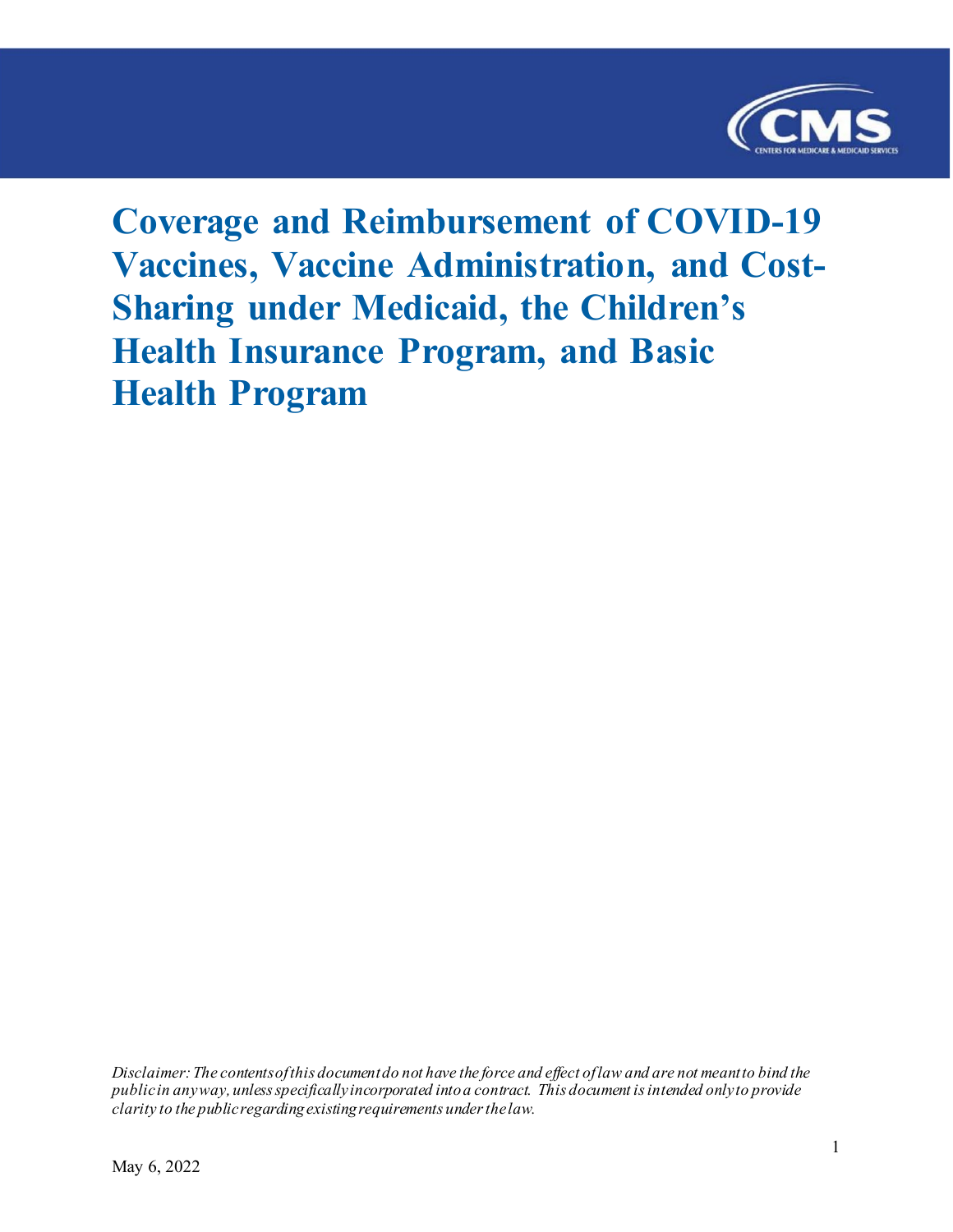

# **Table of Contents**

| I. Recommended COVID-19 Vaccines and COVID-19 Vaccine Distribution  5                                                                                     |
|-----------------------------------------------------------------------------------------------------------------------------------------------------------|
|                                                                                                                                                           |
| A.                                                                                                                                                        |
| B. The Families First Coronavirus Response Act (FFCRA) (Pub. L. 116-127)11                                                                                |
|                                                                                                                                                           |
|                                                                                                                                                           |
|                                                                                                                                                           |
|                                                                                                                                                           |
|                                                                                                                                                           |
|                                                                                                                                                           |
|                                                                                                                                                           |
|                                                                                                                                                           |
|                                                                                                                                                           |
| IV. Medicaid and CHIP SPA Templates, BHP Blueprints, and Streamlined Review Process34                                                                     |
|                                                                                                                                                           |
|                                                                                                                                                           |
|                                                                                                                                                           |
|                                                                                                                                                           |
| B. HHS PREP Act Authorizations Related to COVID-19 Vaccinations43                                                                                         |
| C. Implications of HHS's COVID-19 PREP Act Declaration and Authorizations for Medicaid<br>and CHIP Coverage and Reimbursement of COVID-19 Vaccinations 52 |
| VI. UPDATED: Medicaid & CHIP Reporting Requirements & Implications 54                                                                                     |
|                                                                                                                                                           |
|                                                                                                                                                           |
|                                                                                                                                                           |
|                                                                                                                                                           |
|                                                                                                                                                           |
|                                                                                                                                                           |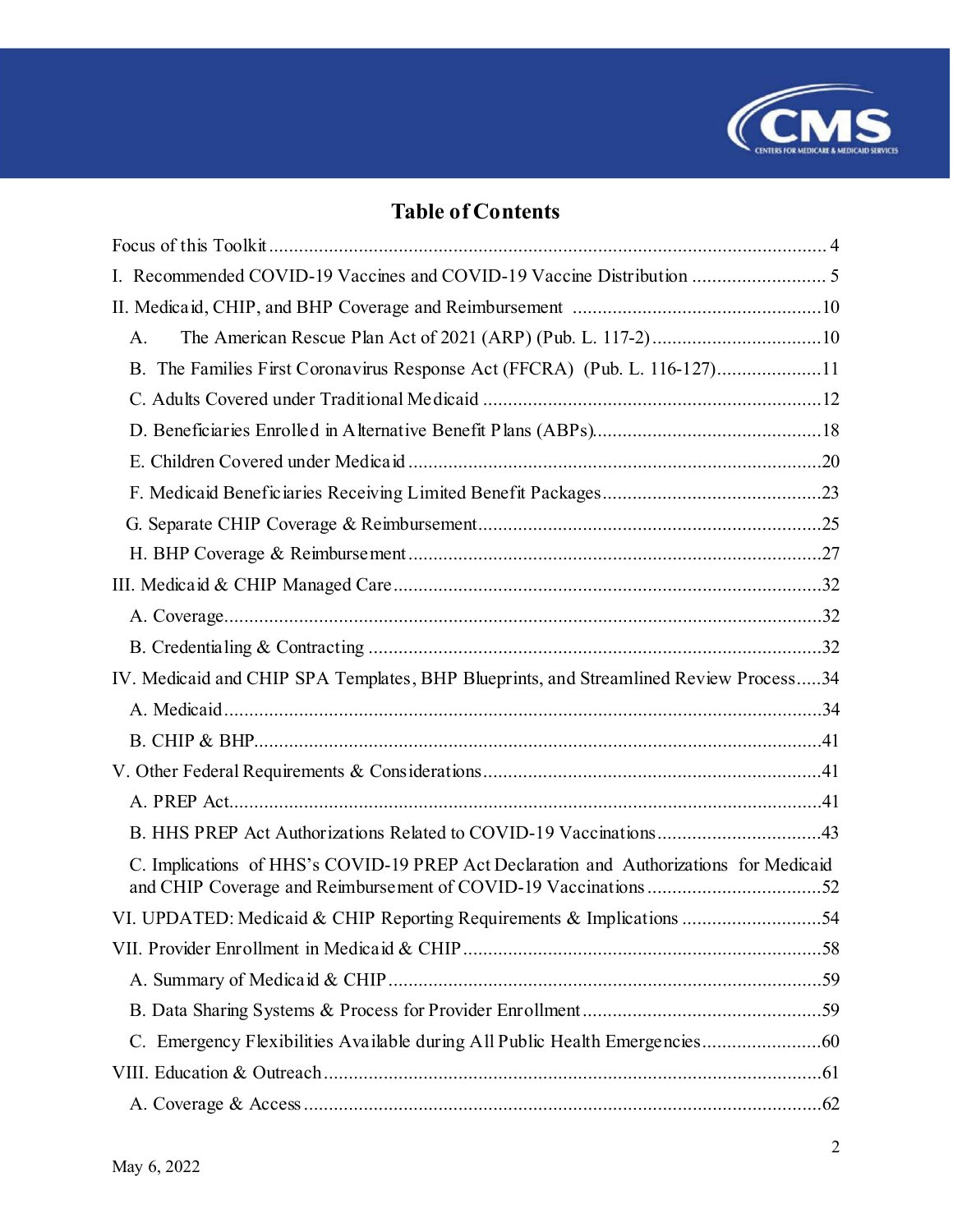

# **List of Changes**

| <b>Section</b>                                                                         | <b>Last Updated</b> |
|----------------------------------------------------------------------------------------|---------------------|
| Focus of this Toolkit                                                                  | February 11, 2022   |
| I. Recommended COVID-19 Vaccines and COVID-19<br>Vaccine Distribution                  | May 6, 2022         |
| II. Medicaid, CHIP, and BHP Coverage<br>and Reimbursement                              | February 11, 2022   |
| III. Medicaid & CHIP Managed Care                                                      | December 17, 2020   |
| IV. Medicaid and CHIP SPA Templates, BHP Blueprints,<br>and Streamlined Review Process | February 11, 2022   |
| V. Other Federal Requirements & Considerations                                         | February 11, 2022   |
| VI. Medicaid & CHIP Reporting Requirements<br>& Implications                           | May 6, 2022         |
| VII. Provider Enrollment in Medicaid & CHIP                                            | November 23, 2020   |
| VIII. Education & Outreach                                                             | February 11, 2022   |
| COVID-19 Federal Resources from HHS                                                    | May 5, 2021         |
| Glossary of Terms & Resources                                                          | October 28, 2020    |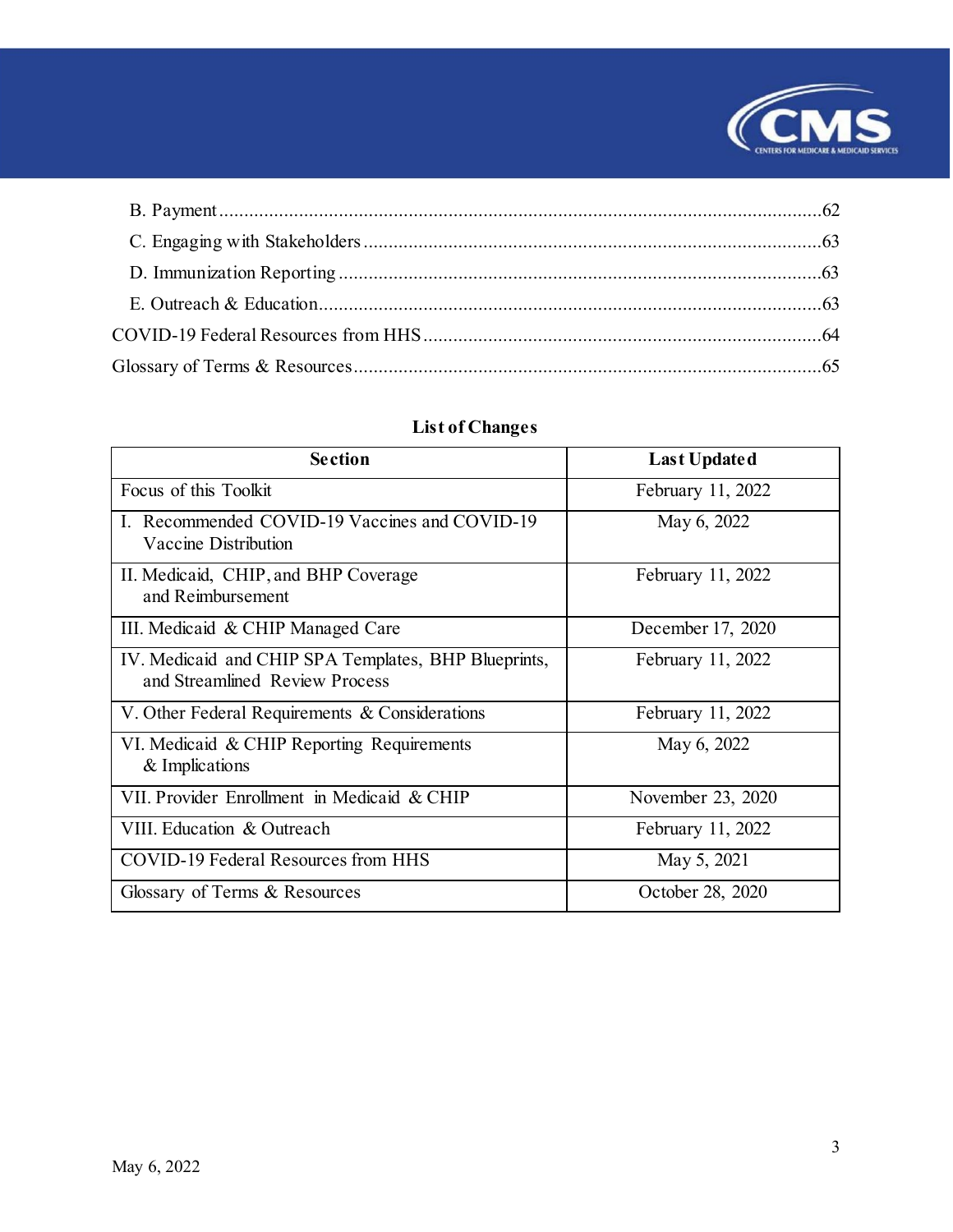

### **Coverage and Reimbursement of Vaccines, Vaccine Administration, and Cost-Sharing under Medicaid, the Children's Health Insurance Program, and Basic Health Program**

### <span id="page-3-0"></span>**Focus of this Toolkit**

#### *Updated February 11, 2022*

The focus of this toolkit is to ensure that state and territorial Medicaid and Children's Health Insurance Program (CHIP) agencies have the necessary tools to respond to the COVID-19 public health emergency (PHE) and to address the needs of the nation's more than 80 million Medicaid and CHIP beneficiaries and the nearly one million Basic Health Program (BHP) enrollees. This toolkit will help state and territorial policymakers identify the issues that need to be considered and addressed in order to provide coverage and reimbursement for vaccine administration in the Medicaid program, CHIP, and BHP. Because the initial supply of COVID-19 vaccines is federally purchased, this toolkit primarily focuses on coverage of vaccine administration. The Centers for Medicare & Medicaid Services (CMS) remains available to provide technical assistance to states as they plan and prepare for COVID-19 vaccines. This toolkit will be updated as new information becomes available.

Within this toolkit, we address:

- Clinical and operational considerations of authorized COVID-19 vaccines, and the vaccination planning that should be undertaken across the three programs;
- Coverage, without cost-sharing, of COVID-19 vaccines and their administration pursuant to section 9811 of the American Rescue Plan Act of 2021 (ARP; Pub. L. 117-2). Section 9811 of the ARP established a new mandatory benefit at section  $1905(a)(4)(E)$  of the Social Security Act (Act) for COVID-19 vaccines and their administration, and amended sections 1902(a)(10) and 1937 of the Act to ensure this benefit would be covered for nearly all Medicaid beneficiaries, including most groups with limited benefits. This section of the ARP also amended sections  $1916(a)(2)$ ,  $1916(b)(2)$ ,  $1916A(b)(3)(B)$ , and 1937 of the Act to require that COVID-19 vaccines and their administration be covered without cost-sharing. This coverage without cost-sharing is required from the date of enactment of the ARP (March 11, 2021) until the last day of the first calendar quarter that begins one year after the last day of the COVID-19 emergency period described in section  $1135(g)(1)(B)$  of the Act. Section 9821 of the ARP added a similar mandatory benefit for CHIP at section  $2103(c)(11)(A)$  of the Act and amended section  $2103(e)(2)$  of the Act; the changes require coverage of COVID-19 vaccines and their administration, without cost-sharing, for all CHIP enrollees, and apply during the same time period as the Medicaid coverage requirements under section 9811 of the ARP.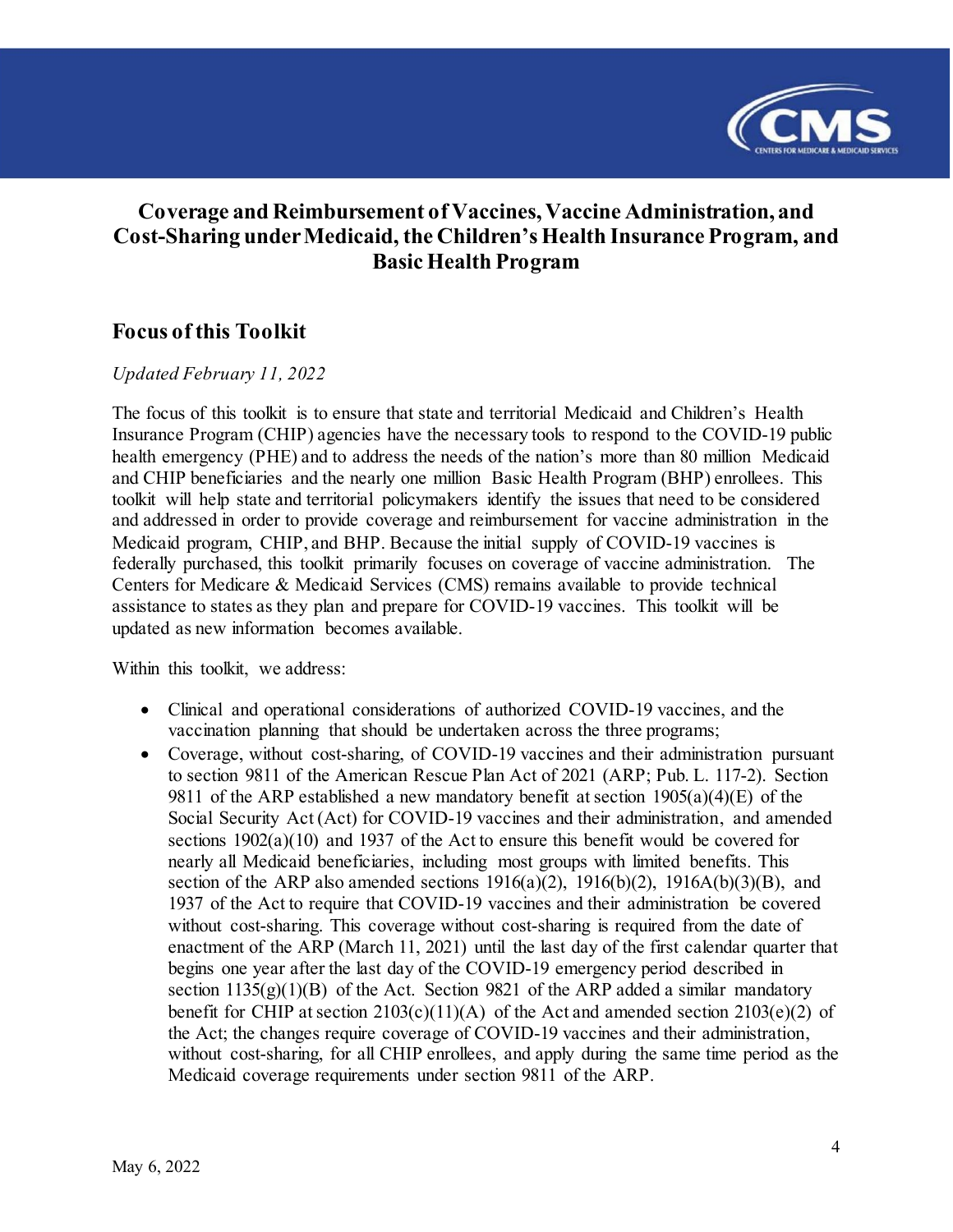

- Coverage of COVID-19 vaccines and vaccine administration under Medicaid pursuant to section 6008(b)(4) of the Families First Coronavirus Response Act (FFCRA);
- Medicaid vaccine administration coverage, reimbursement, and cost sharing policies for adults. This includes coverage under "traditional" Medicaid, [1](#page-4-1) coverage made available by states opting to implement section 1905(a)(13)(B) of the Act (section 4106 of the Patient Protection and Affordable Care Act), and coverage under Alternative Benefit Plans (ABP). This section also provides guidance on what actions states and territories need to take, if any;
- Medicaid vaccine administration coverage, reimbursement and cost sharing policies for children, including the Early and Periodic Screening, Diagnostic and Treatment (EPSDT) benefit, and the Vaccines for Children (VFC) program, along with guidance on what actions states and territories need to take, if any;
- Coverage, reimbursement, and cost sharing policies for Medicaid beneficiaries receiving limited benefit packages;
- Coverage, reimbursement, and cost sharing policies under CHIP and BHP;
- Managed care considerations;
- State Plan Amendment (SPA) templates and streamlined review process;
- Reporting requirements;
- Provider enrollment;
- Information on education and outreach;
- Additional resources for states: and
- Glossary of terms and references.

### <span id="page-4-0"></span>**I. Recommended COVID-19 Vaccines and COVID-19 Vaccine Distribution**

*Updated May 6, 2022*

- 1. **UPDATED: Vaccine Distribution:** The following COVID-19 vaccines authorized for emergency use or are FDA-approved are available for use in the United States:
	- COMIRNATY for those 16 and over  $\setminus$
	- Pfizer-BioNTech for those aged 5 and over
	- SPIKEVAX for those aged 18 and over
	- Moderna for those aged 18 and over
	- Janssen (Johnson & Johnson) for those aged 18 and over

<span id="page-4-1"></span><sup>&</sup>lt;sup>1</sup> Traditional Medicaid refers to the benefit packages available to adults who are eligible under a state Medicaid plan, waiver or demonstration based on pregnancy, status as a parent or caretaker, disability, or need for long-term services and supports. It does not include individuals who receive Medicaid coverage through an Alternative Benefit Plan, or individuals limited by statute or an existing 1115 demonstration toa narrow range of benefits that would not ordinarily include vaccine coverage.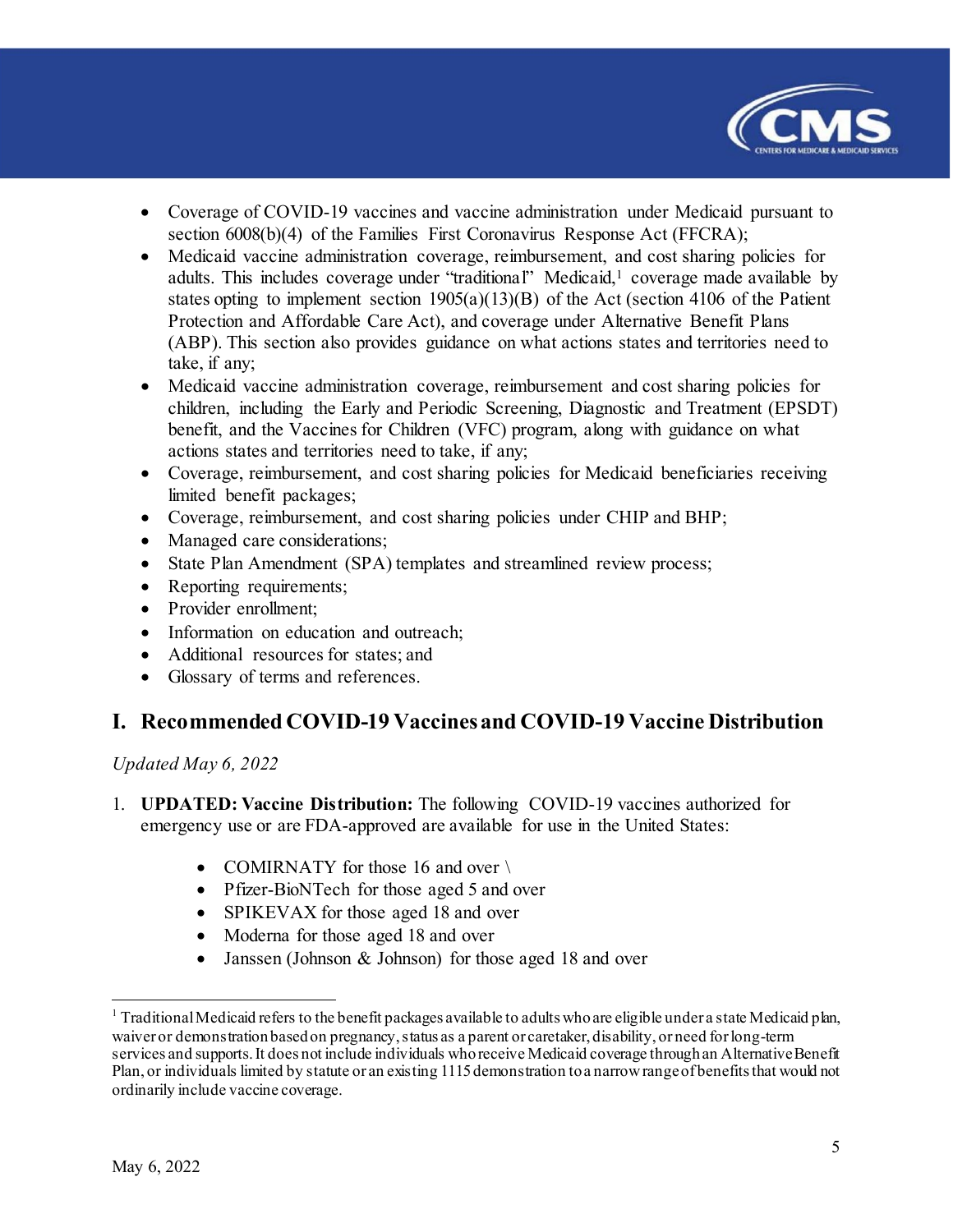

i. Note: On December 16, 2021, the Centers for Disease Control and Prevention (CDC) and its Advisory Committee on Immunization Practices (ACIP) updated its recommendation to express a clinical preference for individuals to receive a mRNA vaccine COVID-19 vaccine over the Janssen (Johnson & Johnson) COVID-19 Vaccine.[2](#page-5-0) 

For more information on current COVID-19 vaccine FDA authorizations and CDC recommendations for primary and booster doses, please refer to the FDA and CDC websites: [https://www.fda.gov/emergency-preparedness-and-response/coronavirus-disease-2019-covid-](https://www.fda.gov/emergency-preparedness-and-response/coronavirus-disease-2019-covid-19/covid-19-vaccines)[19/covid-19-vaccines](https://www.fda.gov/emergency-preparedness-and-response/coronavirus-disease-2019-covid-19/covid-19-vaccines) an[d https://www.cdc.gov/coronavirus/2019-ncov/vaccines/stay-up-to](https://www.cdc.gov/coronavirus/2019-ncov/vaccines/stay-up-to-date.html)[date.html.](https://www.cdc.gov/coronavirus/2019-ncov/vaccines/stay-up-to-date.html) 

All COVID-19 vaccines are distributed through the CDC COVID-19 Vaccination Program.<sup>[3](#page-5-1)</sup> This program coordinates COVID-19 vaccine distribution and has established vaccine reporting requirements for those administering COVID-19 vaccines. This includes COVID-19 vaccines for children. Because COVID-19 vaccine distribution is outside of the Vaccines for Children (VFC) program, a provider does not need to be enrolled in the VFC program in order to administer COVID-19 vaccine to a child eligible for the VFC program.

State Medicaid and CHIP agencies should continue to coordinate with their state health departments, as well as a wide range of other public and private sector partners and providers, to reach populations that are traditionally hard to reach. More information on outreach and education can be found in *Section VIII. Education and Outreach.*

In addition, CMS encourages states to review COVID-19 immunization messaging to ensure it encompasses any new recommendations, and consider coordinating with local and state chapters of healthcare professional organizations, faith groups, community-based groups, tribes and tribal organizations, schools, and other groups to share updated messaging.

2. **CDC COVID-19 Vaccination Program Agreements:** To receive free supplies of the COVID-19 vaccine(s), pharmacies, retail clinics, providers, and any other site of care receiving and administering COVID-19 vaccines must sign an agreement with the U.S. government (the CDC COVID-19 Vaccination Program Provider Agreement). Under this agreement, all providers must vaccinate individuals regardless of whether they have health insurance coverage or what type of coverage they have, and are prohibited from balance billing or otherwise charging vaccine recipients. This means that the agreement prohibits providers from charging cost-sharing or any other fee for a COVID-19 vaccination, even if cost-sharing would otherwise be permitted under the Medicaid or CHIP program. The agreement also prohibits providers who sign it from charging an office visit or other fee if

<span id="page-5-0"></span><sup>&</sup>lt;sup>2</sup> Additional information can be found at:  $\frac{https://www.cdc.gov/media/relases/2021/s1216-covid-19-vaccines.html}{\frac{3}{3}}$  Guidance on this programcan be found at:  $\frac{https://www.cdc.gov/vaccines/covid-19/vaccination-provider-}$ 

<span id="page-5-1"></span>[support.html.](https://www.cdc.gov/vaccines/covid-19/vaccination-provider-support.html)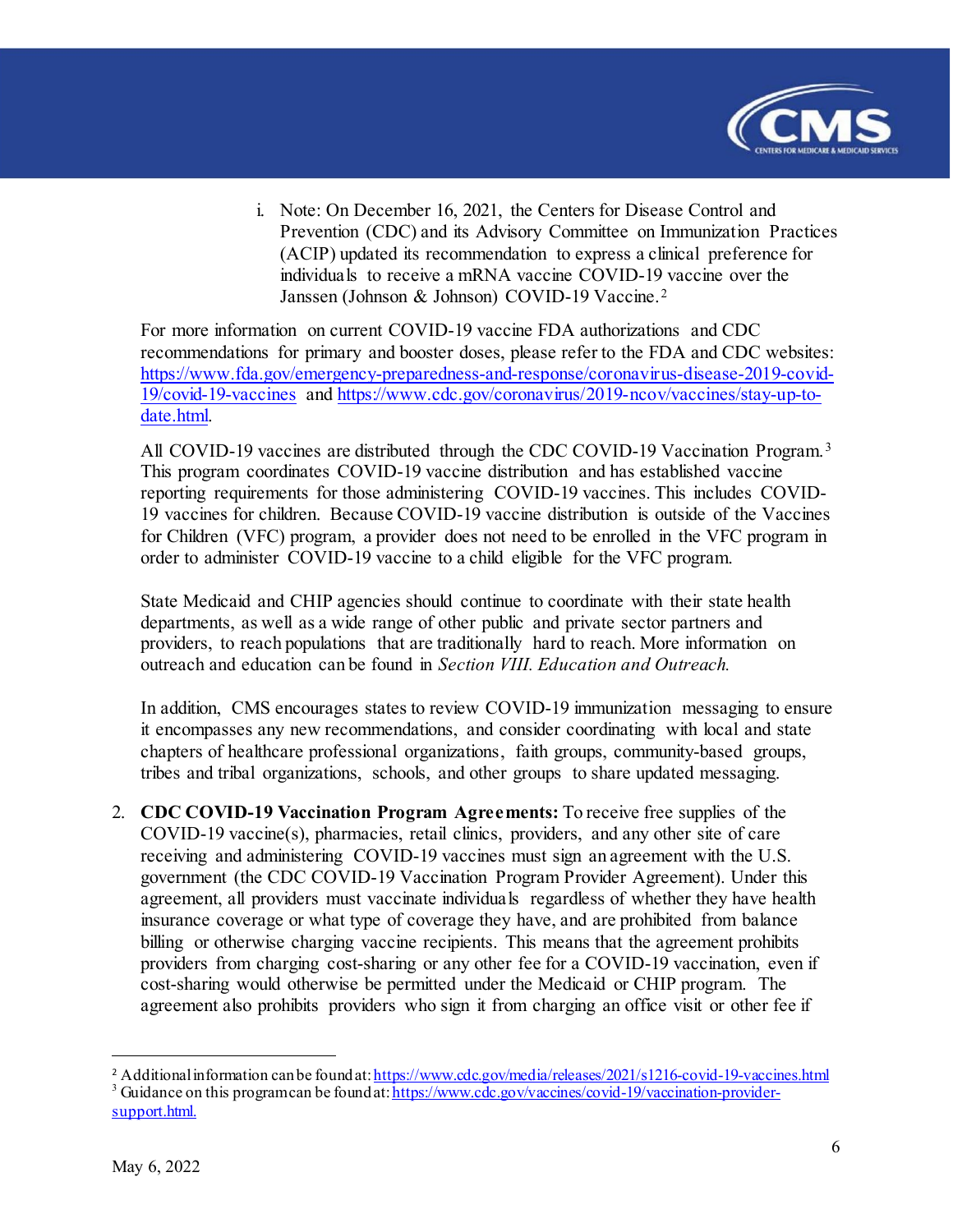

COVID-19 vaccination is the sole medical service provided, and from requiring that patients receive additional medical services to receive COVID-19 vaccination.

Vaccine recipients must be provided with the required Fact Sheet for recipients and caregivers. In addition, a vaccination card must be provided or updated (if the vaccine administered is not the initial dose) at the time a COVID-19 vaccine is administered. [4](#page-6-0) Providers must also administer the vaccine in accordance with CDC and ACIP requirements, and must meet storage and recordkeeping requirements, including recording the administration of the vaccine to patients in their own systems within 24 hours, and to public health data systems (Immunization Information Systems) as soon as practical, and within 72 hours. For more information on the requirements to administer COVID-19 vaccines through the CDC COVID-19 vaccination program, see: [https://www.cdc.gov/vaccines/covid-](https://www.cdc.gov/vaccines/covid-19/vaccination-provider-support.html)[19/vaccination-provider-support.html.](https://www.cdc.gov/vaccines/covid-19/vaccination-provider-support.html) Providers should also refer to the Fact Sheet for Healthcare Providers Administering Vaccine, see: https://www.fda.gov/emergencypreparedness-and-response/mcm-legal-regulatory-and-policy-framework/emergency-useauthorization.

The HRSA COVID-19 Uninsured Program stopped accepting claims for reimbursement of costs associated with testing and treatment on March 22, 2022 at 11:59 pm ET, and also stopped accepting claims for reimbursement of costs associated with administering COVID-19 vaccines to uninsured and underinsured individuals on April 5, 2022 at 11:59 pm ET due to a lack of sufficient funds. Claims that have been submitted by these deadlines will be paid subject to eligibility and availability of funds. For additional information or questions, refer to https://www.hrsa.gov/CovidUninsuredClaim, or [https://coviduninsuredclaim.linkhealth.com/.](https://coviduninsuredclaim.linkhealth.com/) 

3. **Beneficiary incentives:** Federal financial participation (FFP) is available, subject to applicable federal requirements, for state administrative costs on monetary incentives funded by states and paid to Medicaid and CHIP beneficiaries in an effort to increase vaccination uptake for COVID-19 or influenza. CMS has determined that paying beneficiaries a monetary incentive, out of state funds, to receive COVID-19 and influenza vaccinations, could be necessary for the proper and efficient operation of the Medicaid state plan and could be a reasonable cost of administering the CHIP state plan in certain circumstances. States can therefore request federal matching funds for their administrative expenditures on state-funded monetary incentives for Medicaid and CHIP beneficiaries to encourage the uptake of the COVID-19 and influenza vaccines. In Medicaid, states can request 50 percent FFP for these administrative expenditures under 42 CFR 433.15(b)(7). In CHIP, states can request federal match at the applicable Enhanced Federal Medical Assistance Percentage (EFMAP) rate for reasonable costs incurred by the state to administer the CHIP state plan under section  $2105(a)(1)(D)(v)$  of the Act, subject to the 10 percent limit on administrative expenditures under section  $2105(c)(2)(A)$  of the Act and 42 CFR 457.618. State payments to managed care

<span id="page-6-0"></span><sup>4</sup> Additional information is available at[: https://www.cdc.gov/coronavirus/2019-ncov/vaccines/vaccination-card.html](https://www.cdc.gov/coronavirus/2019-ncov/vaccines/vaccination-card.html)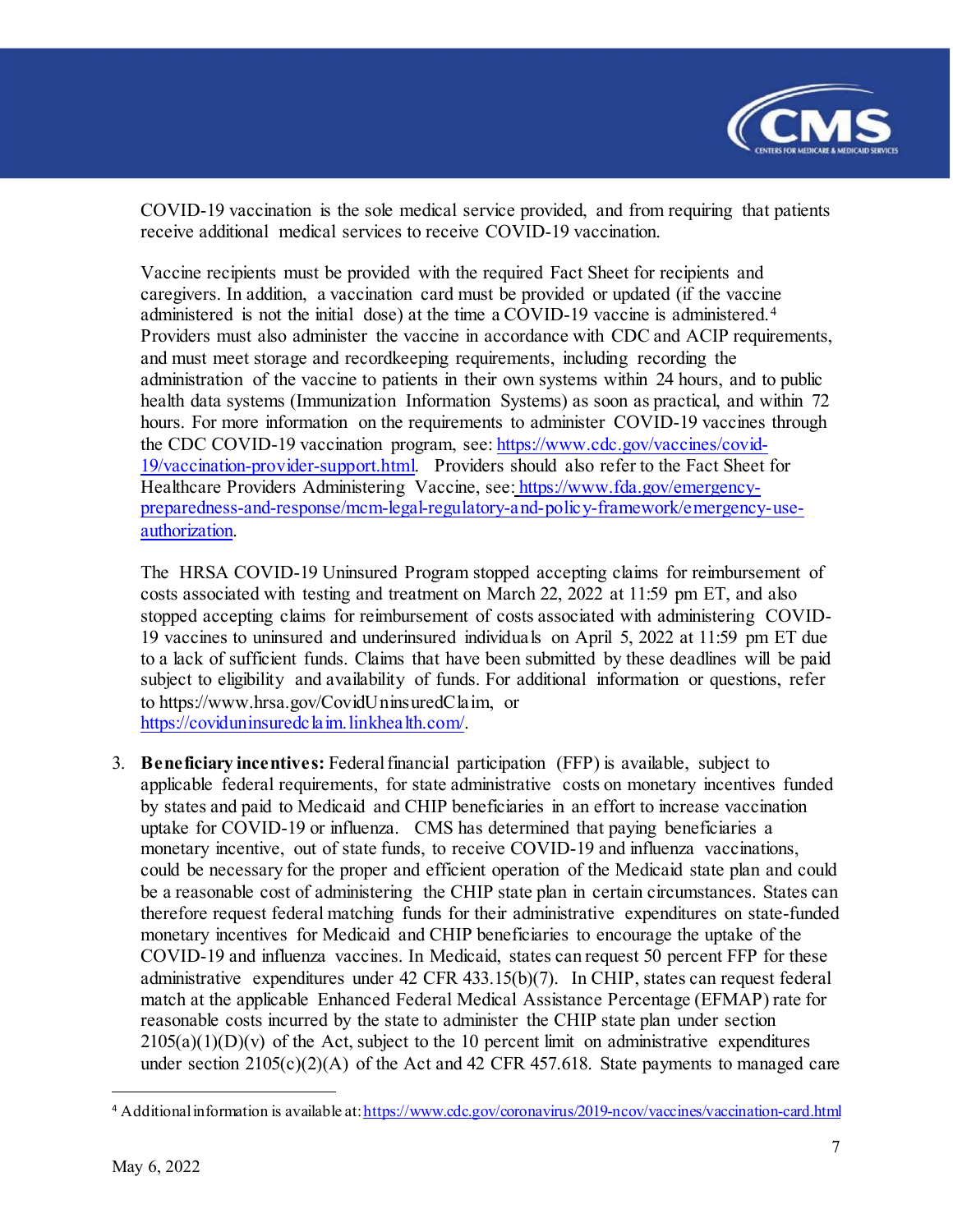

plans for these vaccine incentive programs must be paid separately on an administrative cost basis and not included in risk-based managed care capitation rates. For more information, see State Health Official Letter #21-004, RE: Temporary increases to FMAP under sections 9811, 9814, 9815, and 9821 of the ARP and administrative claiming for vaccine incentives (Aug. 30, 2021), at [https://www.medicaid.gov/federal-policy-guidance/downloads/sho-21-](https://www.medicaid.gov/federal-policy-guidance/downloads/sho-21-004.pdf) [004.pdf.](https://www.medicaid.gov/federal-policy-guidance/downloads/sho-21-004.pdf) 

- 4. **Coding:** Once the Emergency Use Authorization or approval of each COVID-19 vaccine product is received from the Food and Drug Administration (FDA), states should alert Medicaid providers to the new American Medical Association (AMA) published codes for reporting of COVID-19 immunizations. The AMA has published<sup>[5](#page-7-0)</sup> codes for all available vaccines as of the most recent publishing of this toolkit. States should continue to monitor the AMA CPT code publications to stay current on the COVID-19 vaccine product codes as they are published.The Seventh Amendment to the HHS COVID-19 PREP Act declaration added dentists to the list of qualified persons authorized to administer COVID-19 vaccines in all states. The American Dental Association (ADA) published updated dental codes for administration of all available COVID-19 vaccines on March 22, 2022.[6](#page-7-1) States have the option to allow dentists to use these dental codes, the AMA CPT codes, or both.
- 5. **Medicare Payment:** On March 15, 2021, CMS updated the Medicare payment rates for COVID-19 vaccine administration. Effective for services furnished on or after March 15, 2021, the Medicare payment rate for administering a COVID-19 vaccine is approximately \$40 to administer each dose of a COVID-19 vaccine. This means that starting on March 15, 2021, for single dose COVID-19 vaccines, Medicare will pay approximately \$40 for its administration. Additionally, starting on March 15, 2021, for COVID-19 vaccines requiring multiple doses, Medicare will pay approximately \$40 to administer each dose in the series. Current Medicare payment rates include:

<span id="page-7-0"></span><sup>5</sup> For more COVID-19 CPT coding information, se[e https://www.ama-assn.org/practice-management/cpt/covid-19](https://www.ama-assn.org/practice-management/cpt/covid-19-cpt-vaccine-and-immunization-codes) [cpt-vaccine-and-immunization-codes](https://www.ama-assn.org/practice-management/cpt/covid-19-cpt-vaccine-and-immunization-codes), and https://www.ama-assn.org/find-covid-19-vaccine-codes. 6 For more COVID-19 dental coding information, see

<span id="page-7-1"></span>[http://www.ada.org/~/media/ADA/Publications/Files/CDT\\_COVID\\_19\\_VaccinationProcedureCodeGuidance\\_2021](http://www.ada.org/%7E/media/ADA/Publications/Files/CDT_COVID_19_VaccinationProcedureCodeGuidance_2021Mar.pdf) [Mar.pdf](http://www.ada.org/%7E/media/ADA/Publications/Files/CDT_COVID_19_VaccinationProcedureCodeGuidance_2021Mar.pdf) an[d https://www.ada.org/-/media/project/ada-organization/ada/ada](https://www.ada.org/-/media/project/ada-organization/ada/ada-org/files/publications/cdt/implementationnotice_fromcdbpcmcchairs_2022mar.pdf)[org/files/publications/cdt/implementationnotice\\_fromcdbpcmcchairs\\_2022mar.pdf.](https://www.ada.org/-/media/project/ada-organization/ada/ada-org/files/publications/cdt/implementationnotice_fromcdbpcmcchairs_2022mar.pdf)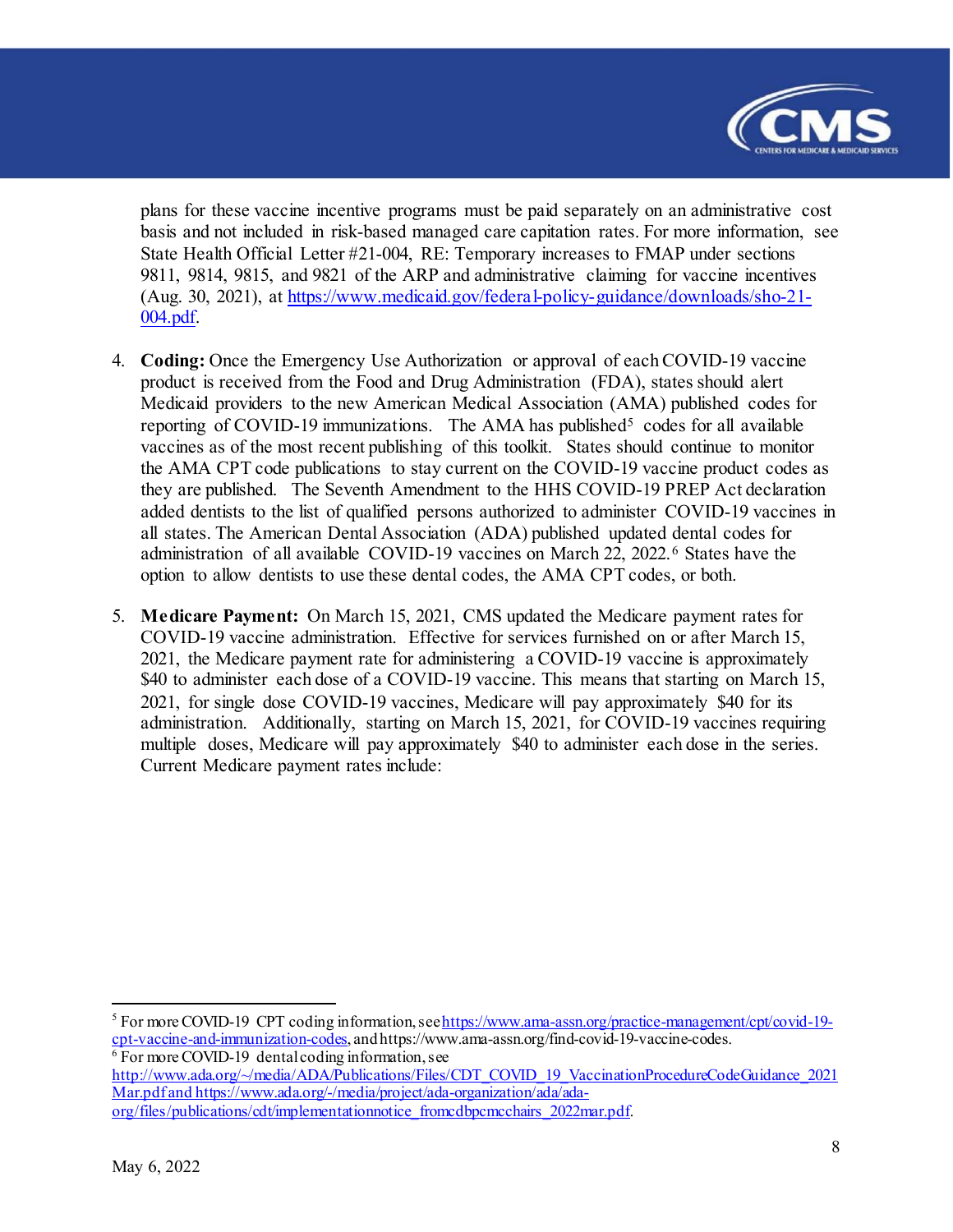

| Vaccine                                                                                                                                                                                                                                                                                                                                                                                                                                                                                  | <b>Medicare Payment Rates</b>                                                                                                                                                                   |
|------------------------------------------------------------------------------------------------------------------------------------------------------------------------------------------------------------------------------------------------------------------------------------------------------------------------------------------------------------------------------------------------------------------------------------------------------------------------------------------|-------------------------------------------------------------------------------------------------------------------------------------------------------------------------------------------------|
| COVID-19 vaccines administered on or<br>after March 15, 2021<br>Additional doses of the COVID-19 vaccine<br>administered to immunocompromised<br>individuals on or after August 12, 2021<br>Booster doses administered to certain<br>individuals on or after:<br>September 22, 2021, for the Pfizer-<br>BioNTech vaccine<br>October 20, 2021, for the Moderna $\&$<br>Janssen vaccines<br>Pediatric doses administered on or after<br>October 29, 2021 for individuals 5-15 years<br>old | Approximately \$40 for single-dose vaccines<br>For vaccines requiring multiple doses,<br>approximately \$40 for each dose in the series,<br>including any additional doses and booster<br>doses |
| COVID-19 vaccines administered before March<br>15, 2021                                                                                                                                                                                                                                                                                                                                                                                                                                  | \$28.39 for single-dose vaccines<br>For vaccines requiring a series of 2 or more<br>doses:<br>\$16.94 for the initial dose(s) in the series<br>\$28.39 for the final dose in the series         |

These rates reflect updated information about the costs involved in administering the COVID-19 vaccine for different types of providers and suppliers, and the additional resources necessary to ensure the vaccine is administered safely and appropriately. For all COVID-19 vaccine payment rates listed above, CMS also geographically adjusts the rates based on where providers or suppliers administer the vaccine. On June 8, 2021, Medicare added an additional payment amount for administering the COVID-19 vaccine in the home for certain Medicare patients of approximately \$35 per dose. [7](#page-8-0)

CMS recognizes that Medicare's announcement of changes in the payment for COVID-19 vaccine administration, combined with authorization of a temporary 100 percent Federal Medical Assistance Percentage (FMAP) in the American Rescue Plan Act, beginning April 1, 2021, for state expenditures for medical assistance for a COVID-19 vaccine and its administration, might have implications for states with approved SPAs or pending SPAs, and for states considering payment changes related to vaccine administration. States with questions on the impact of these changes on their program should contact CMS for technical assistance. CMS provided guidance to states on implementation of the 100 percent FMAP

<span id="page-8-0"></span><sup>7</sup> For more information, please see "Additional Payment for Administering the Vaccine in the Patient's Home": <https://www.cms.gov/medicare/covid-19/medicare-covid-19-vaccine-shot-payment>.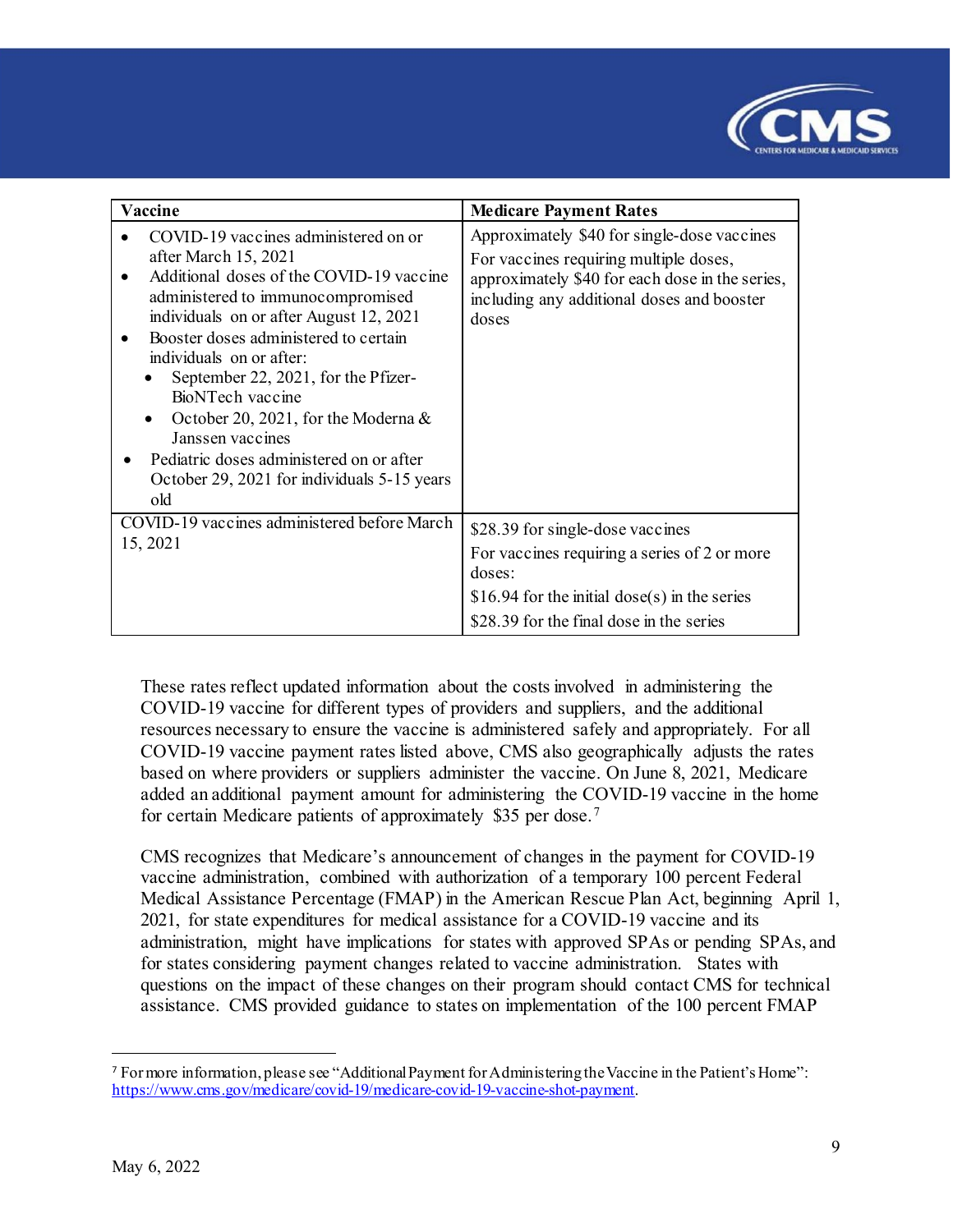

available for payments to providers for administering the COVID-19 vaccines in August 2021.[8](#page-9-2)

While CMS generally implements changes to Medicare payment rates for specific services through notice and comment rulemaking, the payment rate changes for COVID-19 vaccine administration services are being implemented to respond quickly to new information during the COVID-19 public health emergency.

6. **Offer Direct Service Providers (DSPs) Paid Time Off to Receive a COVID-19 Vaccine:**  Many DSPs do not receive paid time off, and this has been identified as a barrier to DSPs receiving the COVID-19 vaccine. DSPs may be more willing to get vaccinated if they can take paid time off of work to do it. States can account for the extra time-off needed by DSPs to receive the COVID-19 vaccine by temporarily increasing their Medicaid payment rates. States have several options for implementing temporary rate increases for DSPs, including, for example, Medicaid State Plan Disaster Relief State Plan Amendments and the 1915(c) Appendix K. Temporary rate increases can be retroactive and/or time-limited. [9](#page-9-3) A demonstration of calculating temporary rate increases can be found in the June 29, 2021 CMS All-State Slide Deck on Medicaid.gov.[10](#page-9-4) Although the slide deck only references 1915(c) waivers, the method for calculating a rate increase described on slides  $5 - 6$  can be applied to HCBS fee-for-service rates in other Medicaid authorities, such as section 1905(a)(24) state plan personal care services, section 1915(k) Community First Choice programs, and section 1915(i) state plan HCBS.

### <span id="page-9-0"></span>**II. Medicaid, CHIP, and BHP Coverage and Reimbursement [11](#page-9-5)**

### <span id="page-9-1"></span>*A. The American Rescue Plan Act of 2021 (ARP) (Pub. L. 117-2)*

*Added May 5, 2021*

Section 9811 of the ARP established a new mandatory Medicaid benefit at section 1905(a)(4)(E) of the Act and amended various other sections of the Act, including sections  $1902(a)(10)$ , 1916, 1916A, and 1937 of the Act. Under these changes to the statute, nearly all Medicaid beneficiaries must receive coverage of COVID-19 vaccines and their administration, without cost-sharing, including beneficiaries in most eligibility groups with limited benefits. The new mandatory Medicaid benefit applies to adults covered under "traditional" (i.e., non-Alternative Benefit Plan

<span id="page-9-2"></span><sup>8</sup> <https://www.medicaid.gov/federal-policy-guidance/downloads/sho-21-004.pdf>

<span id="page-9-3"></span><sup>9</sup> Note: Temporary changes authorized through an Appendix K cannot exceed six months after the end of the federal PHE for COVID-19. Temporary changes authorized through a Medicaid State Plan Disaster State Plan Amendment cannot exceed the end date of the federal PHE for COVID-19.<br><sup>10</sup> https://www.medicaid.gov/state-resource-center/downloads/cmcs-all-state-call-20210629.pdf

<span id="page-9-4"></span>

<span id="page-9-5"></span> $11$  As the vaccine is currently federally purchased, normal third party liability rules will apply for vaccine administration.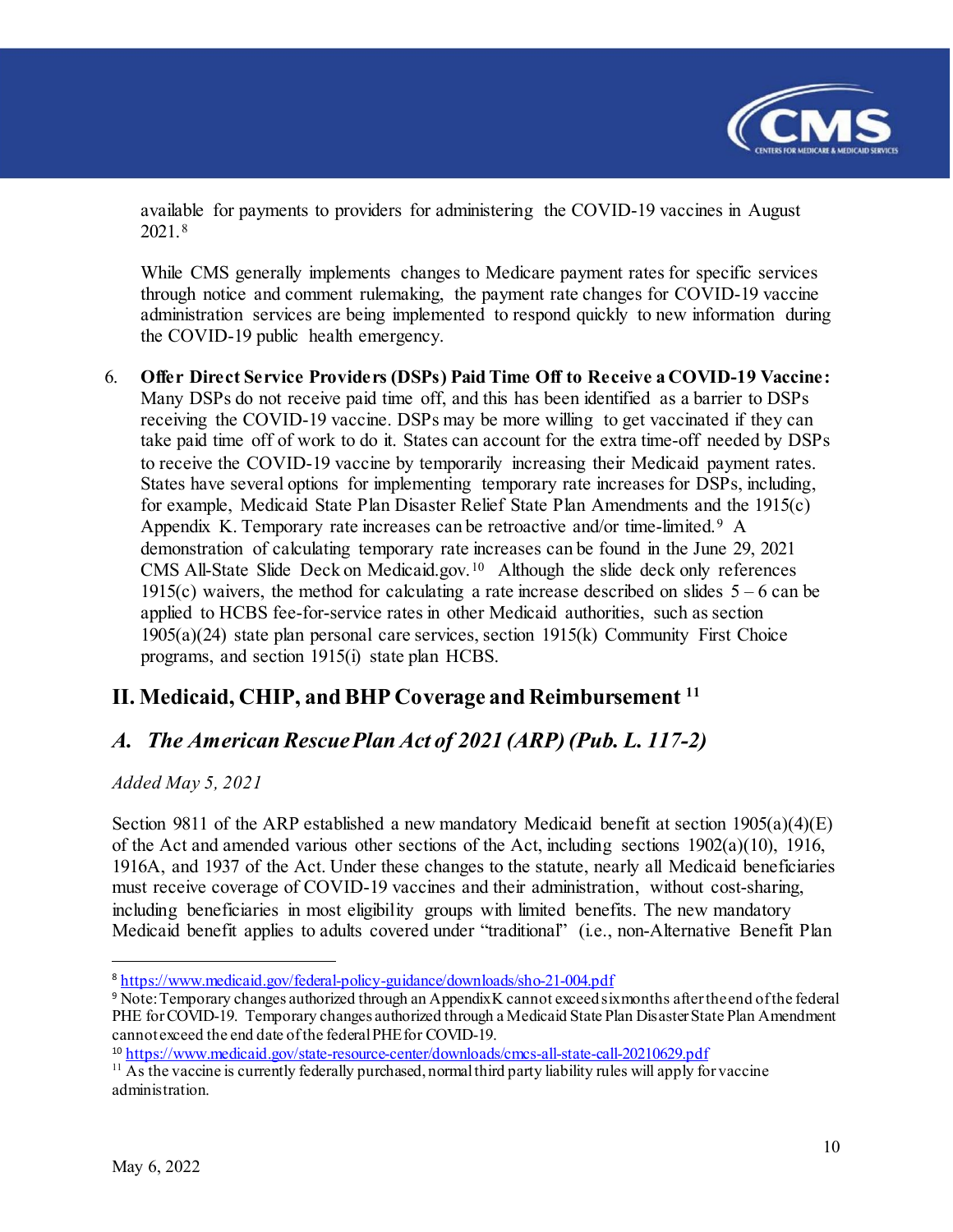

(ABP)) Medicaid, children covered under Medicaid, beneficiaries enrolled in ABPs, and most beneficiaries who receive limited benefit packages under the state plan or a section 1115 demonstration (see *Section F. Medicaid Beneficiaries Receiving Limited Benefit Packages* below for more information). This new coverage requirement generally applies during the period beginning March 11, 2021, and ending on the last day of the first calendar quarter that begins one year after the last day of the COVID-19 emergency period described in section  $1135(g)(1)(B)$  of the Act (referred to herein as the "ARP coverage period").<sup>[12](#page-10-1)</sup>

Additionally, section 9811 of the ARP established a temporary FMAP of 100 percent for amounts expended by a state for medical assistance for COVID-19 vaccines and their administration. The increased FMAP will apply beginning April 1, 2021 and will end on the last day of the first quarter that begins one year after the last day of the COVID-19 emergency period described in section 1135(g)(1)(B) of the Act (referred to herein as the "ARP FMAP period"). On August 30, 2021, CMS released SHO Letter #21-004 regarding implementation of the ARP temporary 100 percent FMAP.[13](#page-10-2)

Section 9821 of the ARP also applied the new coverage requirements and a temporary federal matching percentage of 100 percent EFMAP to all populations in CHIP through the addition of sections  $2103(c)(11)$  and  $2105(c)(12)$  of the Act for the same ARP coverage and ARP FMAP periods described in section 9811 of the ARP. Section 9821(c)(2) of the ARP also includes an adjustment to CHIP allotments to account for increased federal payments for coverage of COVID-19 vaccines and their administration.

The ARP requirements do not apply to the BHP.

## <span id="page-10-0"></span>*B. The Families First Coronavirus Response Act (FFCRA) (Pub. L. 116-127)*

*Updated May 5, 2021*

Under section 6008 of the FFCRA, state and territorial Medicaid programs may receive a temporary 6.2 percentage point increase in the FMAP. This temporary FMAP increase is available through the end of the quarter in which the COVID-19 PHE ends. To qualify for the temporary FMAP increase in a given quarter, states must meet the four conditions described in subsection (b) of section 6008 of the FFCRA during that quarter. Specifically, the state must maintain eligibility standards, methodologies, or procedures that are no more restrictive than what the state had in place as of January 1, 2020; the state may not charge premiums that exceed

<span id="page-10-2"></span><span id="page-10-1"></span> $\overline{a}$ <sup>12</sup> The optional COVID-19 group at section 1902(a)(10)(A)(ii)(XXIII) of the Act receives this coverage only through the last day of the COVID-19 PHE. No federal financial participation is available for any state expenditures on benefits for this group, including coverage of COVID-19 vaccinations, after the PHE ends. <sup>13</sup> <https://www.medicaid.gov/federal-policy-guidance/downloads/sho-21-004.pdf>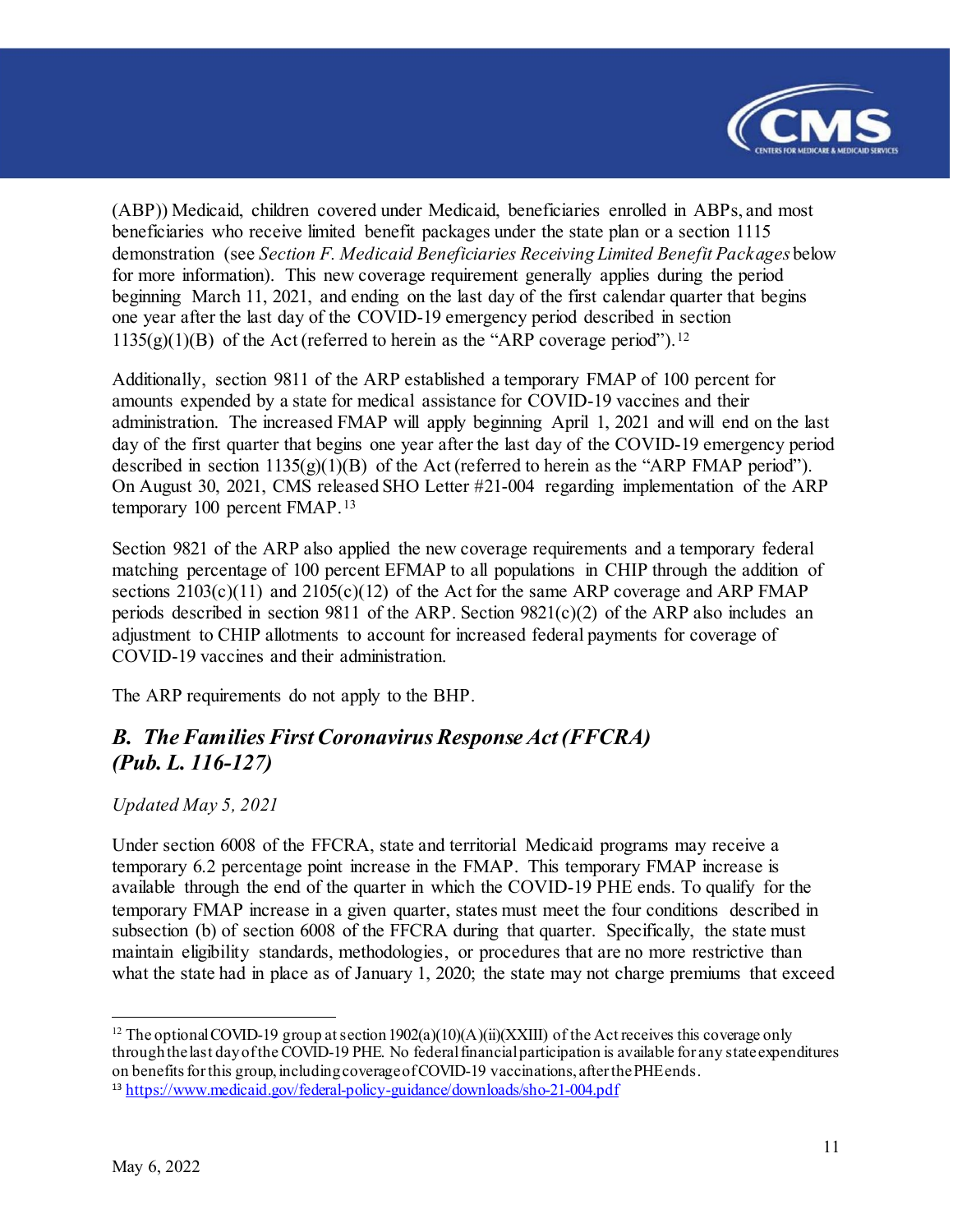

those that were in place as of January 1,  $2020$ ;<sup>[14](#page-11-1)</sup> and the state must maintain the enrollment of beneficiaries who were enrolled as of or after March 18, 2020.<sup>[15](#page-11-2)</sup> Additionally, under section 6008(b)(4) of the FFCRA, to receive the temporary FMAP increase, a state or territory must cover COVID-19 testing services and treatments, including vaccines and their administration, specialized equipment, and therapies, for Medicaid enrollees without cost sharing. This coverage is required during any quarter for which the state or territory claims the temporary FMAP increase under section 6008 of the FFCRA.

There are some very limited circumstances in which the FFCRA section 6008(b)(4) coverage requirements do not apply. CMS does not interpret FFCRA section 6008(b)(4) to require states to provide COVID-19 testing and treatment services without cost sharing, including vaccines and their administration, to Medicaid eligibility groups whose coverage is limited by statute or under an existing section 1115 demonstration to a narrow range of benefits that would not ordinarily include vaccine coverage. However, beginning March 11, 2021, the ARP, as discussed above, required all states to cover COVID-19 vaccines and their administration without cost-sharing for nearly all Medicaid beneficiaries, including nearly all groups with limited benefits under the state plan or a section 1115 demonstration, and the ARP coverage period will extend beyond the period when FFCRA section 6008(b)(4) applies. Accordingly, the exceptions to FFCRA section 6008(b)(4)'s coverage requirements should generally be of only historical relevance to states' Medicaid coverage of COVID-19 vaccinations, as these exceptions will be of primary relevance (with respect to COVID-19 vaccination coverage) only to the period before the ARP's enactment on March 11, 2021. CMS is actively reviewing the ARP's coverage requirements related to testing and treatment and expects to provide further updates shortly.

The FFCRA section 6008(b)(4) requirements do not apply to separate CHIPs or the BHP. In states that use title XXI funding to expand Medicaid eligibility for children, the FFCRA section 6008(b)(4) requirements apply to these title XXI funded Medicaid beneficiaries in the same way that they do to all other Medicaid beneficiaries.

### <span id="page-11-0"></span>*C. Adults Covered under Traditional Medicaid*

*Updated May 5, 2021*

#### **1. COVID Vaccines & Vaccine Administration Coverage**

<span id="page-11-1"></span><sup>&</sup>lt;sup>14</sup> Section 3720 of the CARES Act added a new subsection (d) to section 6008 of the FFCRA in order to provide states, which have increased premiums for any Medicaid beneficiaries above the amounts in effect on January 1, 2020, with a 30-day grace period to restore premiums to amounts no greater than those in effect as of January 1, 2020 without jeopardizing the state's eligibility for the temporary 6.2 percentage point FMAP increase.

<span id="page-11-2"></span><sup>&</sup>lt;sup>15</sup> Additional detail on these conditions may be found in the preamble to CMS-9912-IFC, which includes rulemaking on the maintenance of enrollment condition at section 6008(b)(3) of the FFCRA. This IFC was put on display at the Federal Register on November 2, 2020.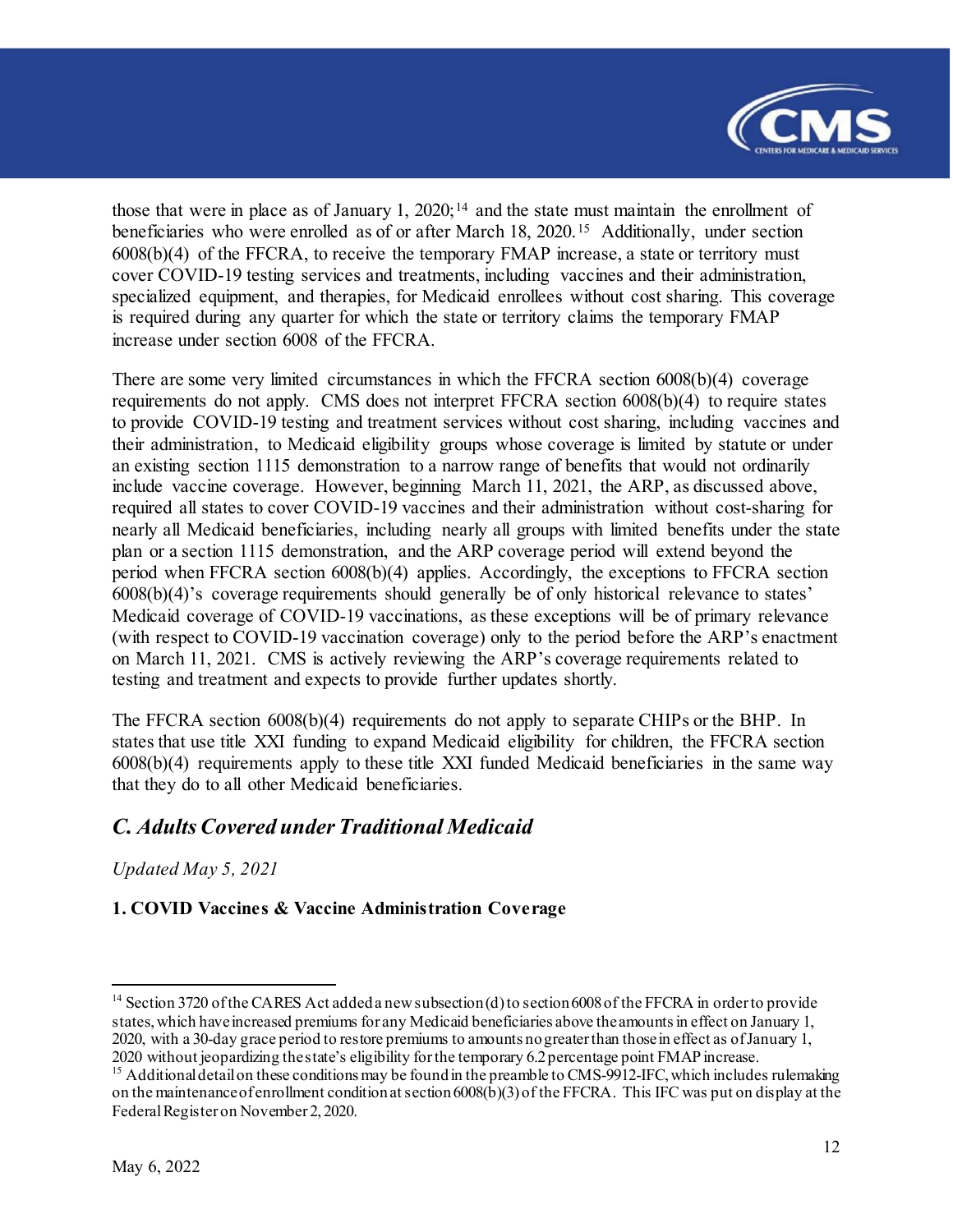

During the period when the initial supply of COVID-19 vaccines is federally purchased, states are not expected to provide Medicaid coverage and reimbursement for the vaccine itself. The following sections describe coverage of vaccine administration.

#### *During the ARP Coverage Period*

Coverage of COVID-19 vaccine administration is mandatory for most Medicaid beneficiaries (both adults and children), without cost sharing, during the period when section  $1905(a)(4)(E)$ (as added by the ARP) and the corresponding ARP amendments to sections  $1902(a)(10)$ , 1916, and 1916A of the Act apply. Coverage of COVID-19 vaccine administration is also mandatory for many Medicaid beneficiaries during any quarter for which the state or territory claims the temporary FMAP increase under FFCRA section 6008. Section 1905(a)(4)(E) and the corresponding amendments to sections 1902(a)(10), 1916, and 1916A apply during the period beginning March 11, 2021, and ending on the last day of the first calendar quarter that begins one year after the last day of the COVID-19 emergency period described in section  $1135(g)(1)(B)$  of the Act (the "ARP coverage period").

As further described in Section 3 below, the ARP also authorizes a 100 percent FMAP for state expenditures for medical assistance for COVID-19 vaccines and their administration beginning April 1, 2021, through the last day of the first quarter that begins one year after the last day of the COVID-19 emergency period described in section  $1135(g)(1)(B)$  of the Act. The FFCRA section 6008 FMAP increase is available through the end of the quarter in which the COVID-19 PHE ends. The ARP and FFCRA coverage requirements include compensating Medicaid providers with a vaccine administration fee or reimbursement for a provider visit during which a vaccine dose is administered. Before the ARP was enacted, states claiming the FFCRA FMAP increase were not required to provide COVID-19 vaccination coverage under section FFCRA 6008(b)(4) to certain beneficiaries receiving limited benefit packages, but beginning March 11, 2021, COVID-19 vaccination coverage is required for most Medicaid beneficiaries under sections  $1902(a)(10)$  and  $1905(a)(4)(E)$  of the Act throughout the ARP coverage period. (See Section E. Medicaid Beneficiaries Receiving Limited Benefit Packages below for more information.)

#### *After the ARP Coverage Period*

After the ARP coverage period, coverage of ACIP-recommended vaccinations without costsharing will be mandatory for adults enrolled in an ABP (see Section D. *Beneficiaries Enrolled in Alternative Benefit Plans* below), but for other adult Medicaid beneficiaries vaccine administration is generally optional.

In general, states could cover vaccine administration for individuals whose eligibility for Medicaid, for example, is based on pregnancy, status as a parent or caretaker, disability, or need for long-term services and supports.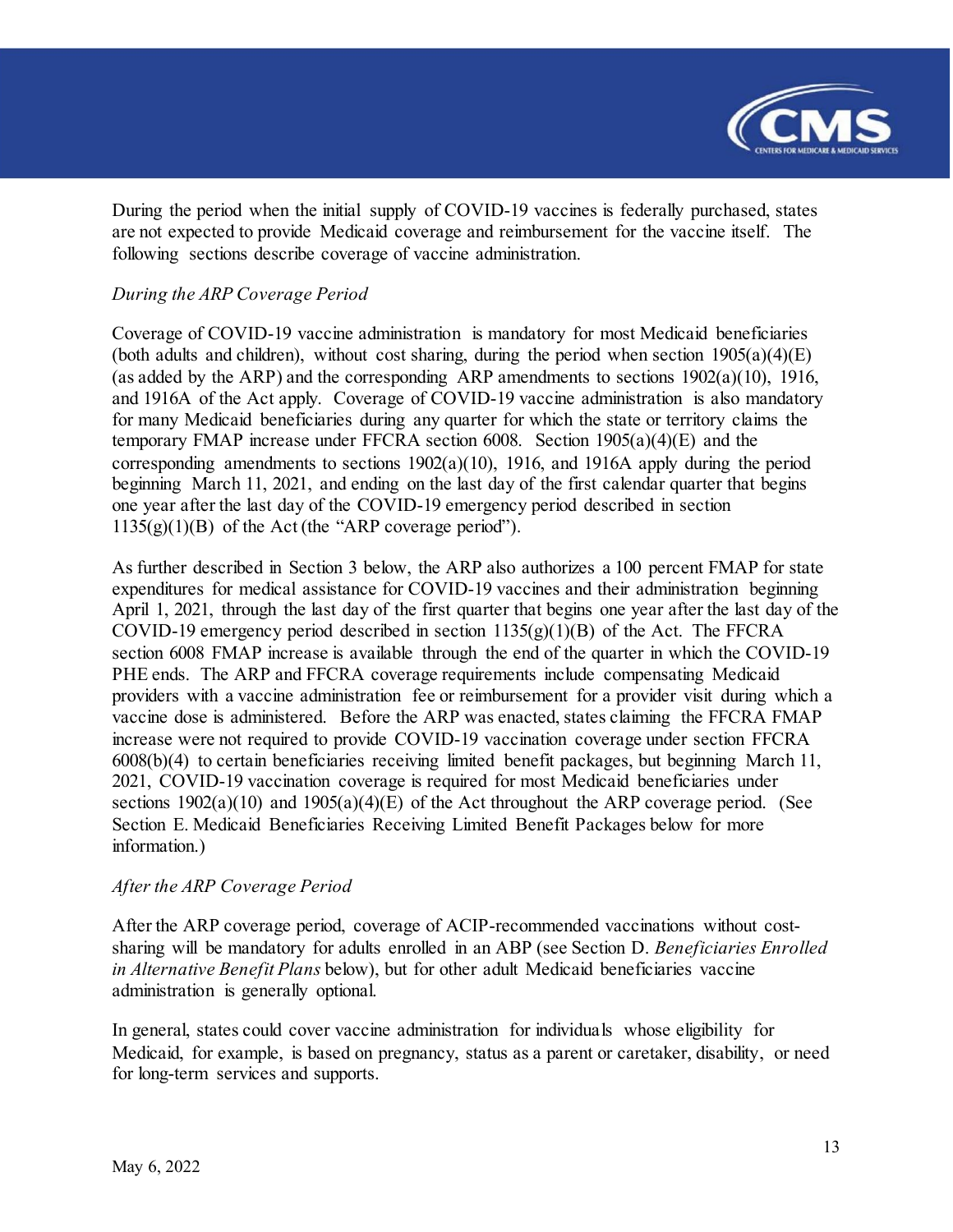

A state may also opt to receive a one percentage point increase in the FMAP for its expenditures on certain services under section 1905(b) of the Act for providing coverage of adult vaccines and their administration as well as certain other clinical preventive services pursuant to section  $1905(a)(13)(A)$  and (B) of the Act.<sup>[16](#page-13-0)</sup> In electing such coverage, states must adhere to the following parameters:

- States claiming the one percentage point FMAP increase must cover all of the services described in section  $1905(a)(13)(A)$  and (B), without cost-sharing. This includes: (1) any clinical preventive services that are assigned a grade of A or B by the United States Preventive Services Task Force (USPSTF) and (2) for adult beneficiaries, all ACIPrecommended approved vaccines and their administration.
- The one percentage point increase in the FMAP pursuant to section 1905(b) of the Act applies to expenditures for certain services provided through fee-for-service (FFS) or managed care, or under a benefit package under an ABP. States that seek the one percentage point FMAP increase would need to include coverage of ACIP-recommended approved COVID-19 vaccines and their administration for adults in their Medicaid programs.
- Most state Medicaid programs already cover at least some of the ACIP-recommended vaccines and the administration of those vaccines for adults. Therefore, it is possible that states might cover ACIP-recommended approved COVID-19 vaccine(s) and their administration for adults pursuant to section  $1905(a)(13)(B)$  of the Act.

After the ARP coverage period, states have flexibility to determine the benefit category under which COVID-19 vaccine administration is covered for adults. States could opt to cover vaccine administration under state plan benefits that are mandatory for many Medicaid eligibility groups, such as inpatient hospital services (42 CFR § 440.10), outpatient hospital services (42 CFR § 440.20(a)), rural health clinic services (42 CFR § 440.20(b)), Federally Qualified Health Centers (FQHCs), and physicians' services (42 CFR § 440.50), depending on how the state defines the amount, duration, and scope parameters for these benefits.

Vaccine administration could also be covered as a service under optional state plan benefits, such as preventive services (42 CFR  $\S$  440.130(c)), other licensed practitioners (OLP) (42 CFR  $\S$ 440.60), or clinic services (42 CFR § 440.90).

Tribal facilities are facilities operated by Tribes and Tribal organizations under the Indian Self-Determination and Education Assistance Act, P.L. 93-638. When they participate in Medicaid, these providers are subject to the Medicaid benefit requirements under which they operate (inpatient hospital, outpatient hospital, clinic, FQHC, and nursing facility).

<span id="page-13-0"></span>l <sup>16</sup> <https://www.medicaid.gov/federal-policy-guidance/downloads/SMD-13-002.pdf>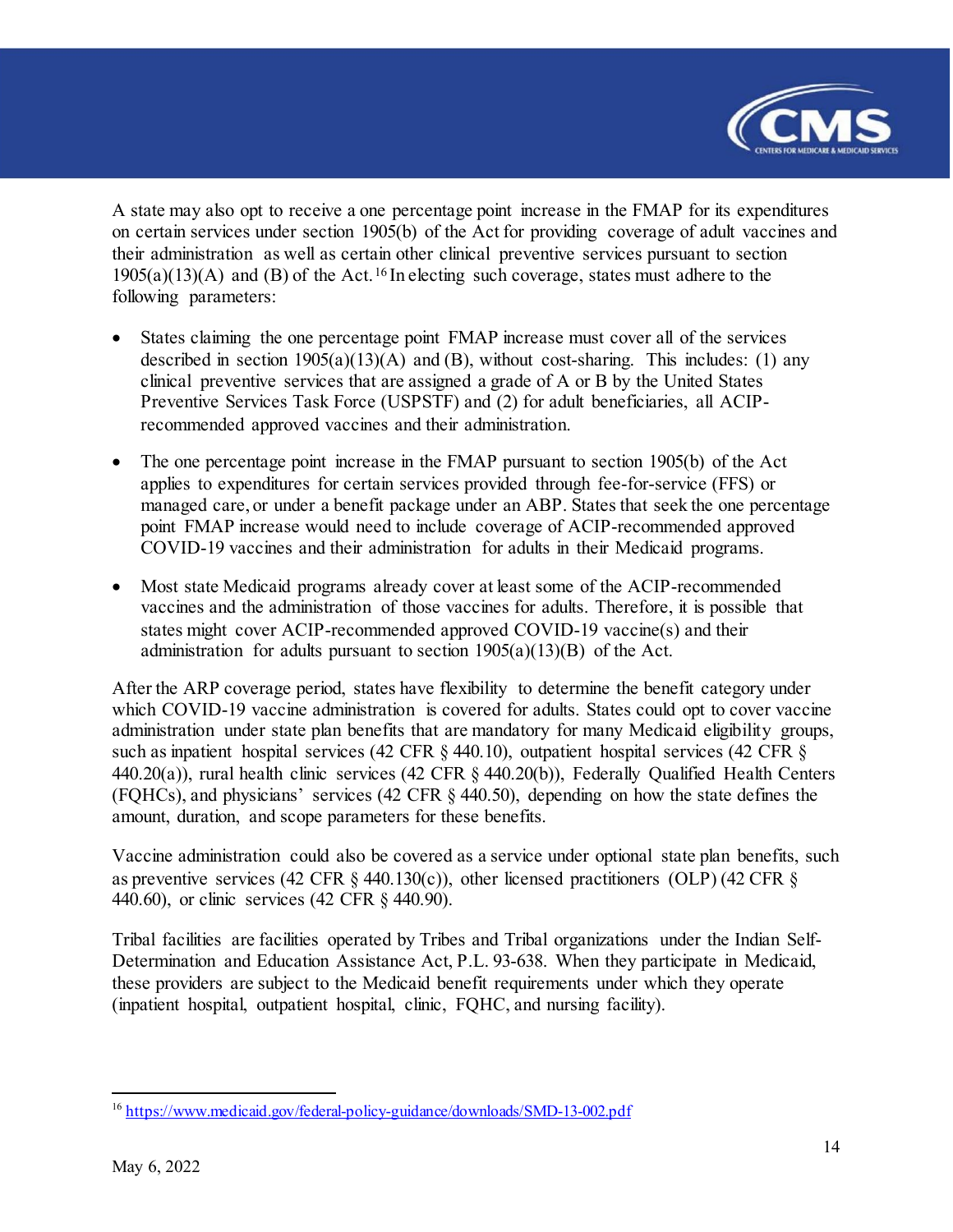

The following table is intended to assist states with identifying options and is meant to be a general reference tool. States should contact CMS for technical assistance about their program.

| <b>Benefit</b>             | Is a SPA Required to Cover the Service                             |
|----------------------------|--------------------------------------------------------------------|
|                            | "Vaccine Administration" After the ARP Coverage Period?            |
| Inpatient Hospital         | N <sub>o</sub>                                                     |
| <b>Outpatient Hospital</b> | N <sub>o</sub>                                                     |
| Rural Health Clinic        | No                                                                 |
| Federally Qualified        | No                                                                 |
| <b>Health Center</b>       |                                                                    |
| Physicians' Services       | No                                                                 |
| Clinic                     | N <sub>o</sub>                                                     |
| <b>Preventive Services</b> | Possibly, if service not already covered                           |
| Other Licensed             | Possibly, if services of licensed practitioner not already covered |
| Practitioners              |                                                                    |

#### *SPA/Waiver Requirements for Coverage*

A SPA is not required for coverage of COVID vaccine(s) during the period when they are federally purchased.

As discussed above, during the ARP coverage period, states are required to cover COVID-19 vaccinations for most Medicaid beneficiaries under section 1905(a)(4)(E) of the Act and related ARP amendments. States will need to submit a SPA to add coverage of this mandatory benefit during the ARP coverage period. CMS plans to issue additional guidance about the requirements for SPA submission for the ARP coverage period.

After the ARP coverage period, states have flexibility to determine the benefit category under which a state will cover COVID-19 vaccine administration for adults. SPAs might need to be submitted to reflect the selected benefit category, as applicable.

For the period of the PHE, a state can elect to use the [Medicaid disaster relief SPA template](https://www.medicaid.gov/state-resource-center/downloads/medicaid-disaster-relief-spa-template.docx)  (section D. Benefits and section E. Payments) to add coverage and reimbursement for administration of the vaccine.

States should contact CMS for technical assistance to discuss their program.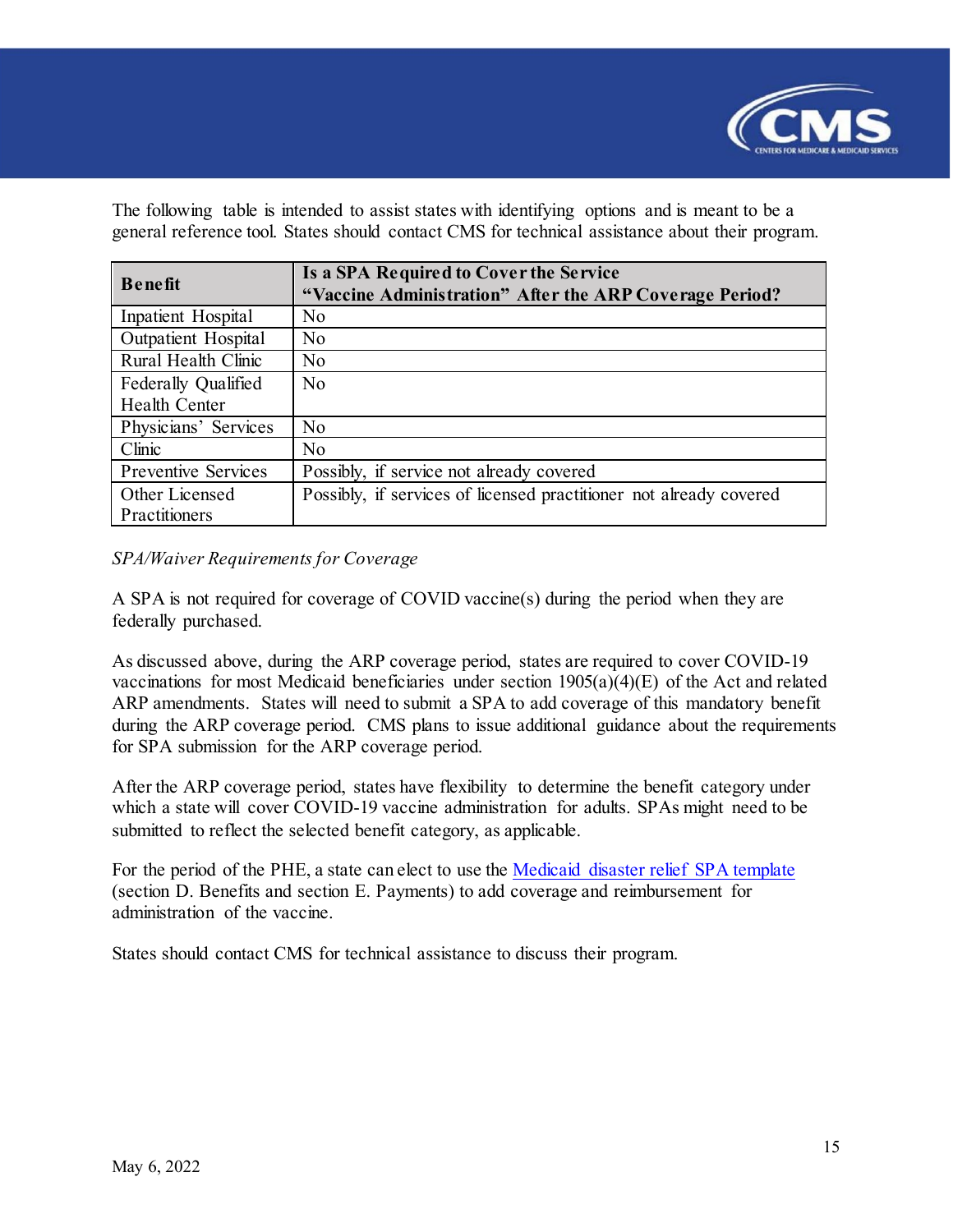

#### **2. Cost-Sharing**

Coverage of COVID-19 vaccine administration is mandatory for nearly all adults, without costsharing, during the ARP coverage period.

After the ARP coverage period, coverage of ACIP-recommended vaccines and vaccine administration is mandatory and must be provided without cost-sharing to populations receiving coverage through an ABP. Coverage of ACIP-recommended approved vaccines and vaccine administration for adults, without cost-sharing, is also required in states that have opted to claim the one percentage point FMAP increase described in clause (5) of the first sentence of section 1905(b) of the Act. Otherwise, states can opt to impose cost-sharing on vaccine administration for adults in other populations, unless the beneficiary is in an eligibility group that is exempt from cost-sharing under section 1916 or section 1916A of the Act and regulations at 42 CFR § 447.56 (e.g., most children under age 18, most pregnant women, most children in foster care, individuals receiving services in an institution that already had their medical assistance reduced by their income, individuals receiving hospice care, and American Indians who are currently receiving or have ever received an item or service furnished by an Indian health care provider or through referral under contract health services).

#### *SPA/Waiver Requirements for Cost-Sharing*

States may need to submit new cost-sharing SPAs to effectuate the cost-sharing exemptions for COVID-19 vaccines and their administration in the ARP if their state plan includes cost-sharing for such services that would become effective during the ARP coverage period (such as after the PHE ends but before the ARP coverage period ends). States may also need to submit a SPA to impose cost-sharing where permitted, after the ARP coverage period.

States should contact CMS for technical assistance to discuss their program.

#### **3. Reimbursement of the Vaccine and Vaccine Administration**

During the period when COVID-19 vaccines are federally purchased, Medicaid is not reimbursing providers for the vaccine; as such, no SPA submission would be necessary to describe reimbursement of the vaccine product.

The ARP amends section 1905 of the Act to authorize a 100 percent FMAP for state expenditures for medical assistance for COVID-19 vaccines and their administration. This increased FMAP is available beginning April 1,  $2021$ ,<sup>17</sup> and ending on the last day of the first quarter that begins one year after the last day of the COVID-19 emergency period described in section  $1135(g)(1)(B)$  of the Act.

<span id="page-15-0"></span>l <sup>17</sup> Section 1905(hh) of the Act, as added by ARP, provides that this 100 percent FMAP will be available beginning the first day of the first quarter beginning after the enactment of the ARP, which is April 1, 2021.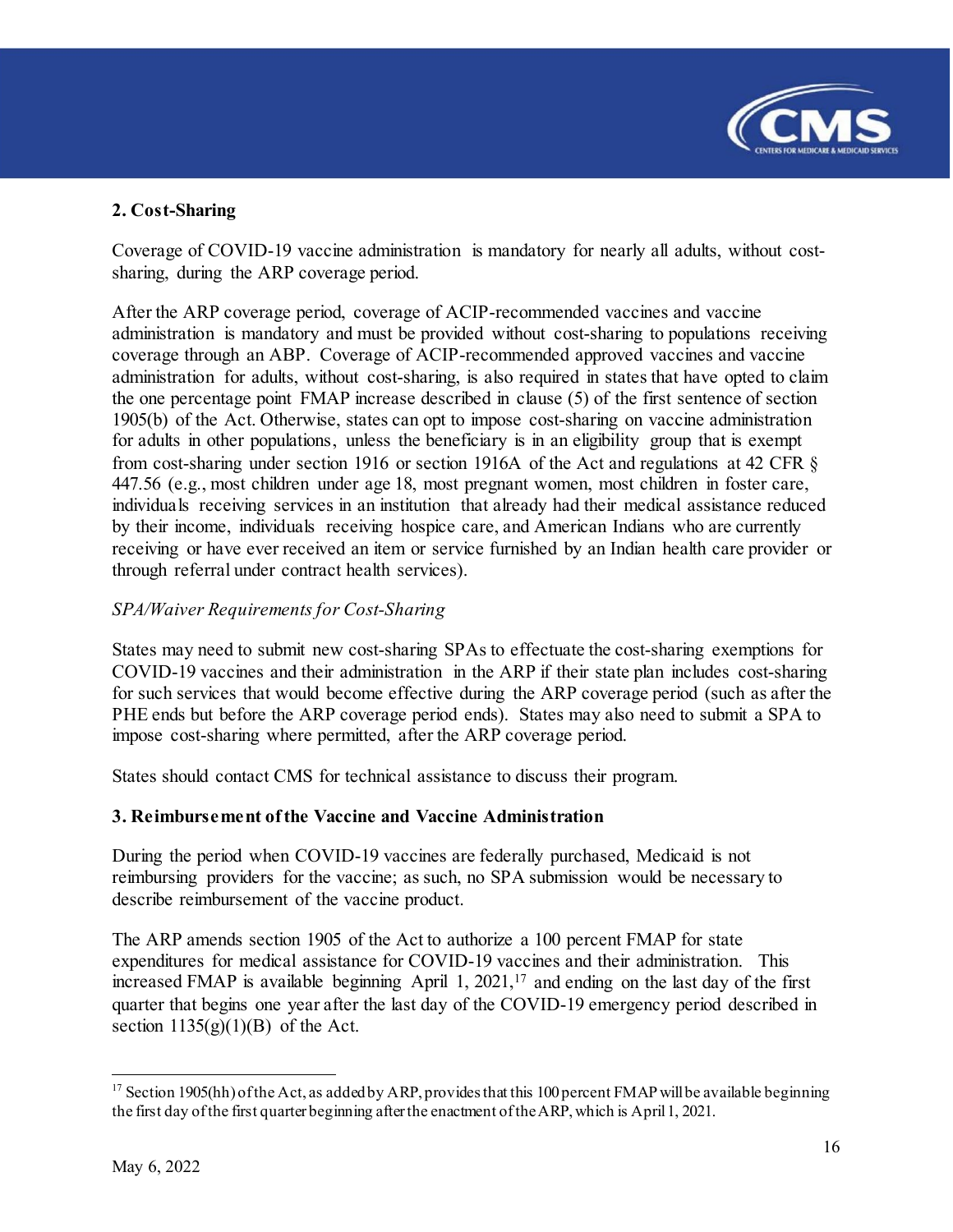

States have significant discretion in determining vaccine administration reimbursement rates that are paid to qualified providers that have a provider agreement with the Medicaid agency. For vaccine administration provided by physicians and OLPs, rates are set by states. States are strongly encouraged to use a uniform billing standard for vaccine claims (e.g., the National Council for Prescription Drug Programs (NCPDP) standard for pharmacy billings). The rates for vaccine administration and associated billing procedures are typically found on the state agency published fee schedules for the applicable benefit category. States should review their payment policies for vaccine administration reimbursement to determine if the rates are sufficient and if they are accurately reflected in the Medicaid state plan, provider materials and published fee schedules.

For facility services, such as hospitals, nursing facilities, FQHCs, and Indian Health Service and tribal facilities, vaccine administration is usually included within the prospective payment system (PPS) or per diem rate applicable to services provided at the facilities. States may set higher payment rates for vaccine administration to recognize circumstances where costs exceed the established state plan rates and are encouraged to set rates at levels that incentivize access to and availability of vaccines. For example, states could pay higher rates for the administration of a COVID-19 vaccine that requires multiple doses or based upon the qualifications of the administering practitioner or the site of service. Additionally, states may adjust or add-on to rates provided within facility settings to account for higher costs associated with COVID-19 vaccine administration that are not otherwise included within the existing state plan rates.

States may also want to consider using Medicare's policies and rates for vaccine administration, outlined earlier in this toolkit. States should also consider whether their billing manuals appropriately reflect policies to streamline and facilitate vaccine administration (e.g., through roster billing) and explain that, in accordance with regulations at 42 CFR § 447.15, providers may not balance bill Medicaid beneficiaries amounts additional to the amount paid by the state agency plus any deductible, coinsurance or copayment required by the state plan to be paid by the beneficiary.[18](#page-16-0)

<span id="page-16-0"></span> $18$  Under the amendments made by section 9811 of the ARP, coverage of COVID-19 vaccine administration is mandatory for nearly all Medicaid beneficiaries, without cost-sharing, during the ARP coverage period.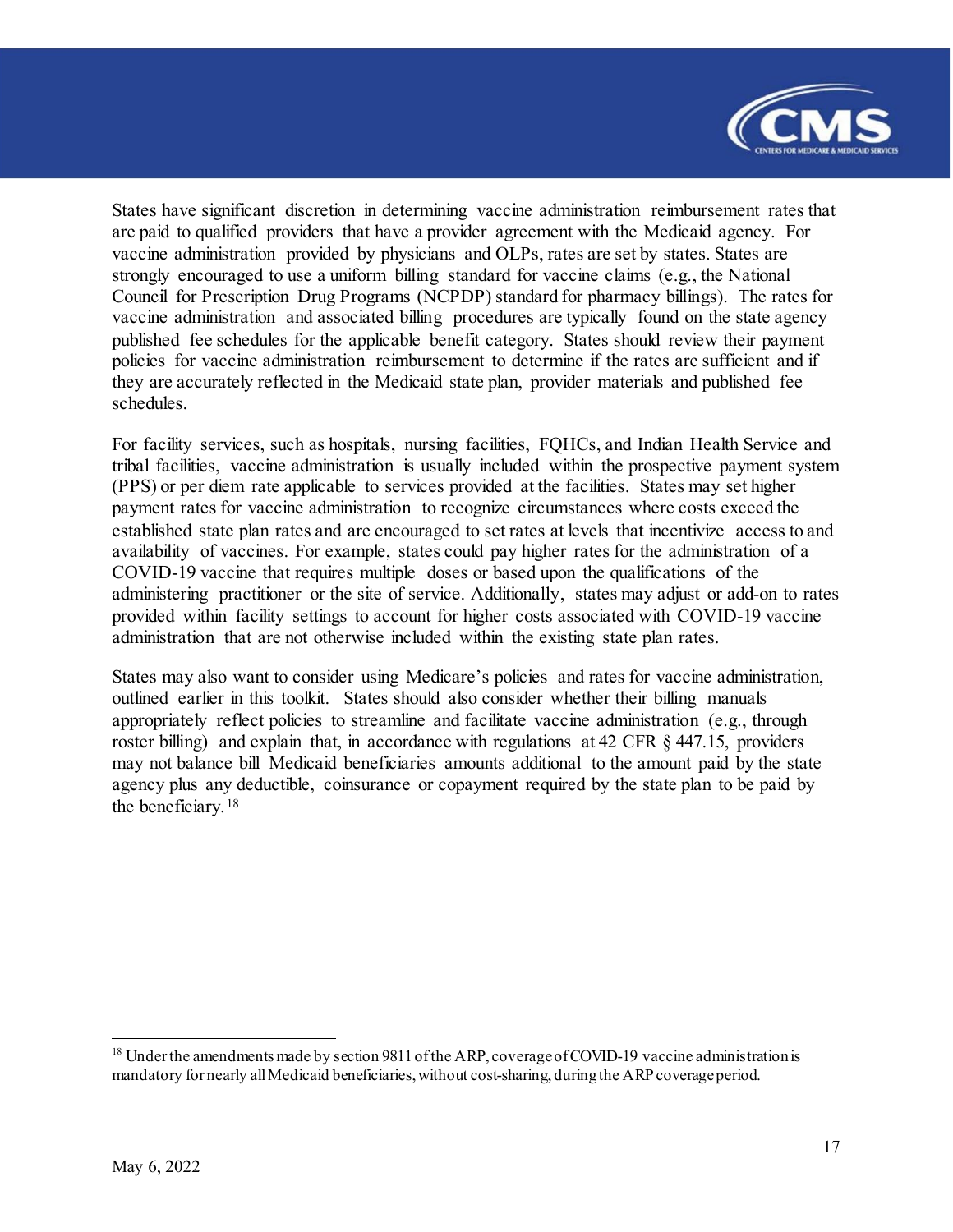

#### *SPA/Waiver Requirements for Reimbursement*

States will need to submit SPAs to describe payment for the vaccine administration if the state wants to establish a new payment methodology for the new mandatory COVID-19 vaccine administration benefit at section  $1905(a)(4)(E)$  or if the state wants to implement a payment methodology for administering a COVID-19 vaccine that is different from the vaccine administration payment methodology that is otherwise approved under the state plan. For example, a state may choose to pay higher rates for COVID-19 vaccine administration than what is already approved in the state plan for influenza vaccination due to additional complexity associated with COVID-19 vaccine administration.

States may submit payment SPAs through the Disaster Relief Medicaid SPA template, which (if approved) would be effective through the expiration of the PHE (section E. Payments of the template) or through a non-disaster relief SPA submission (as applicable, attachments 4.19-A, 4.19-B and 4.19-D). CMS remains available for technical assistance on these issues. For additional guidance and samples of state plan payment language, see Section IV.A *Medicaid and CHIP SPA Templates, BHP Blueprints, and Streamlined Review Process*.

### <span id="page-17-0"></span>*D. Beneficiaries Enrolled in Alternative Benefit Plans (ABPs)*

#### *Updated May 5, 2021*

All Medicaid beneficiaries enrolled in the Medicaid expansion group described at section  $1902(a)(10)(A)(i)(VIII)$  of the Act must receive their benefits through an ABP authorized under section 1937 of the Act. States may also choose to provide benefits to other eligibility groups through an ABP. Depending on the eligibility group, the state may optionally or mandatorily enroll them in the ABP. ABPs provide states the flexibility to design a benefit package for specific populations that is based on commercial market benefits, the state's approved Medicaid state plan or a combination of both. The EPSDT benefit applies to children under age 21 enrolled in ABPs, including 19 and 20 year olds covered as part of the expansion group.

#### **1. COVID-19 Vaccine and Vaccine Administration Coverage**

During the period when COVID-19 vaccines are federally purchased, states are not expected to provide Medicaid coverage and reimbursement for the vaccine itself. The following sections describe coverage of vaccine administration. Prior to the enactment of the ARP, ABPs were, and still are, required to cover all vaccines recommended by the Advisory Committee on Immunization Practices (ACIP) without cost-sharing, as a preventive service.

#### *During the ARP Coverage Period*

As mentioned earlier, coverage of COVID-19 vaccine administration without cost-sharing is mandatory for nearly all Medicaid beneficiaries, including all children and adults enrolled in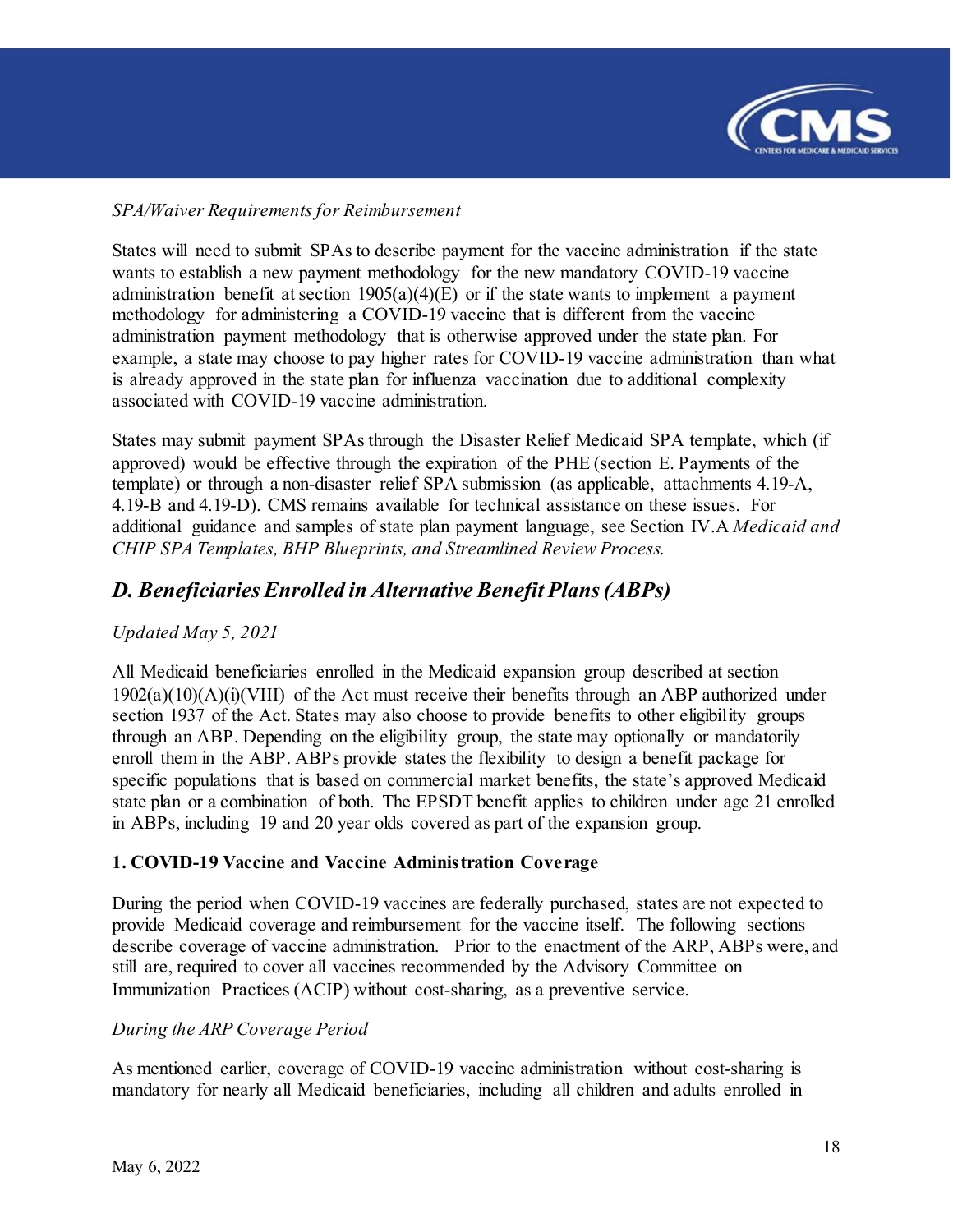

ABPs, during the ARP coverage period. The ARP amended section 1937 of the Act to require states to include, in any ABP, coverage of COVID-19 vaccines and their administration, without imposition of any deduction, cost-sharing or similar charge, during the ARP coverage period. In addition, due to updates made to 45 CFR §147.130 in the Interim Final Rule (CMS-9912-IFC) that appeared in the Federal Register on November 6, 2020, Medicaid ABPs must provide coverage for and must not impose any cost-sharing for "qualifying coronavirus preventive services," including a COVID vaccine delivered through fee-for-service or in-network or out-ofnetwork in managed care.

#### *After the ARP Coverage Period*

Regardless of the benefit design, all ABPs must include the ten essential health benefit (EHB) categories. One of the ten categories of EHB is "preventive and wellness services and chronic disease management". Under this category, current law and regulations require specific vaccines (including administration) to be covered as an EHB without cost-sharing, when ACIP recommends them.

#### *Gaps in Coverage*

There are no gaps in coverage when a beneficiary is covered under an ABP.

#### *SPA/Waiver Requirements for Coverage*

During the period when COVID-19 vaccines are federally purchased, a SPA to cover COVID-19 vaccines is not necessary. However an ABP coverage SPA is required to add coverage for the administration of COVID-19 vaccines, as required under ARP's amendments to section 1937. If a state provided for coverage or payment for COVID-19 vaccine administration through an ABP under a Disaster Relief Medicaid SPA, the state would need to prepare to have an ABP SPA in place under the traditional SPA submission process after its Disaster Relief Medicaid SPA expires at the end of the PHE, to effectuate coverage and payment for COVID-19 vaccinations under an ABP throughout the entire ARP coverage period.

States should contact CMS for technical assistance to discuss their program.

#### **2. Cost-Sharing**

Both during the ARP coverage period, and after it ends, there is generally no cost-sharing for ACIP-recommended COVID-19 vaccinations covered through an ABP.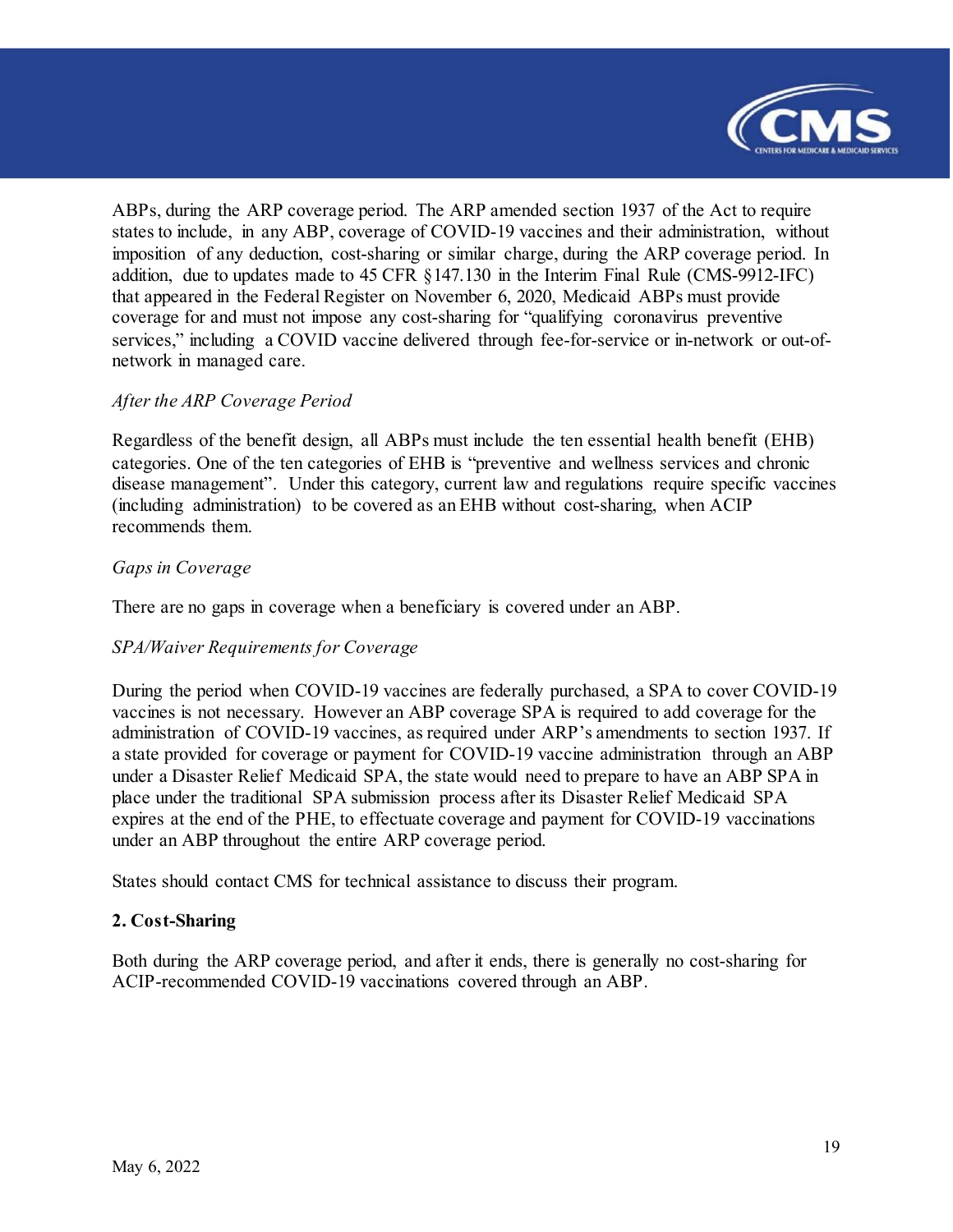

#### **3. Reimbursement**

During the period when COVID-19 vaccines are federally purchased, Medicaid would not reimburse providers for the vaccine, so no SPA submission would be necessary to describe reimbursement of the vaccine product.

For populations enrolled in ABPs, including the Medicaid expansion population, states may rely on the same reimbursement policy options as are discussed above under *Section C. Adults Covered under Traditional Medicaid.*

#### *SPA/Waiver Requirements for Reimbursement*

A state will need to amend its reimbursement page if the state needs to establish a new payment methodology for COVID-19 vaccine administration, or wants to establish a vaccine administration reimbursement methodology that is different from the currently approved methodology.

States should contact CMS for technical assistance to discuss their program.

#### <span id="page-19-0"></span>*E. Children Covered under Medicaid*

#### *Updated February 11, 2022*

Coverage of COVID-19 vaccine administration is mandatory for most Medicaid beneficiaries (both adults and children), without cost-sharing, during the period when section  $1905(a)(4)(E)$ (added by the ARP) and the corresponding amendments to sections  $1902(a)(10)$ , 1916, and 1916A of the Act apply. See Section II.A. *The American Rescue Plan Act* above for a more fulsome description of the coverage for both adults and children.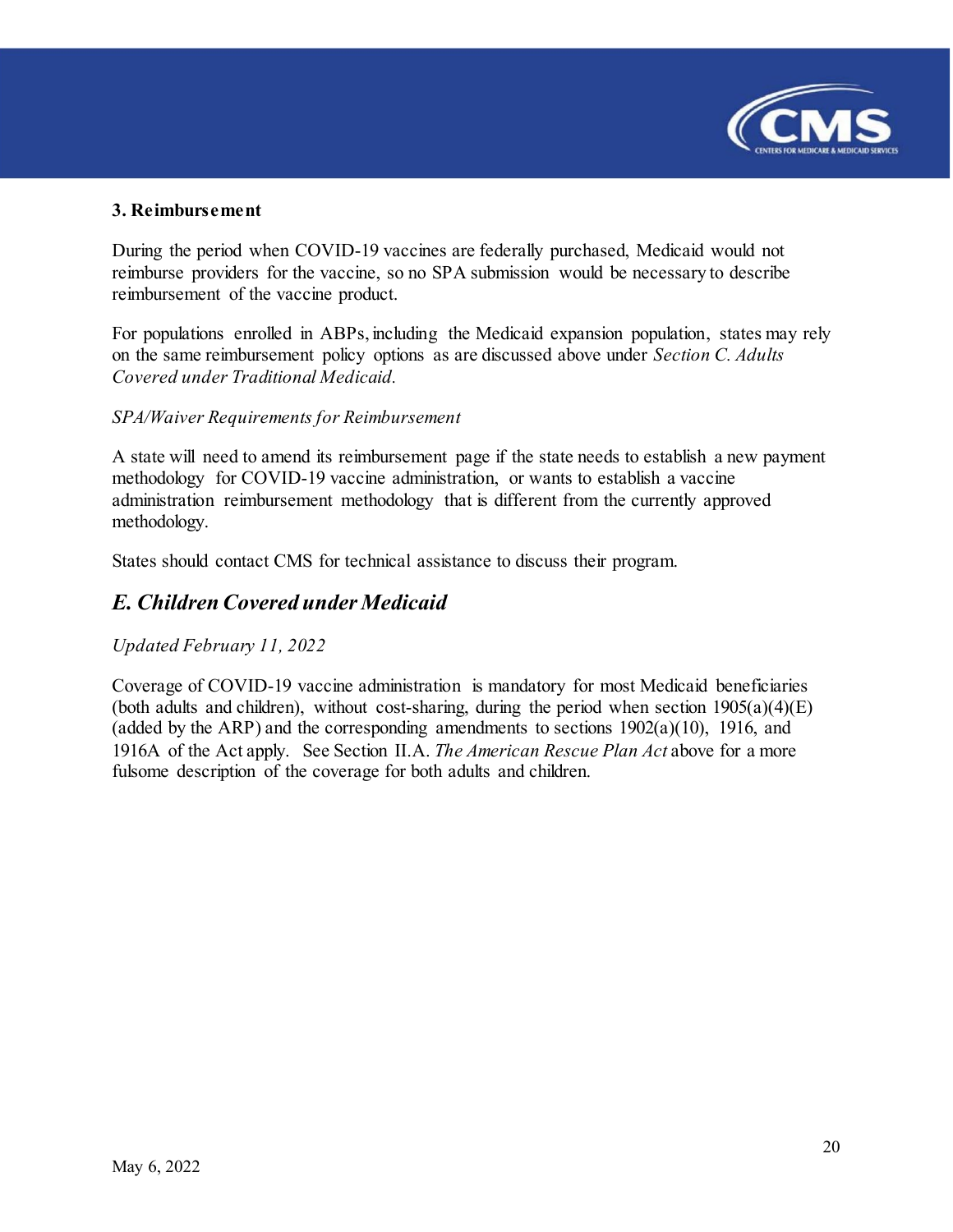

#### **1. UPDATED: COVID-19 Vaccine and Vaccine Administration Coverage**

Just as for adults, authorized COVID-19 vaccines for children are federally purchased; therefore, states are currently not expected to provide Medicaid coverage and reimbursement for the vaccine itself.<sup>[19](#page-20-0)</sup>

#### *During the ARP Coverage Period*

Most children enrolled in Medicaid have coverage of COVID-19 vaccines and their administration without cost-sharing under section 1905(a)(4)(E) (and other provisions added or amended by section 9811 of the ARP) throughout the ARP coverage period.

#### *After the ARP Coverage Period*

Coverage of administration for all ACIP-recommended vaccines is mandatory for Medicaidenrolled children under age 21 who are eligible for the EPSDT benefit, including children enrolled in the Medicaid-expansion portion of CHIP (funded through title XXI). While in general, ACIP-recommended vaccines are provided through the VFC program for Medicaideligible children through age 18, at this time, all COVID-19 vaccines are provided through the CDC COVID-19 Vaccination Program, and therefore, outside of the VFC program.

#### *Gaps in Coverage*

There are no gaps in coverage for administration of a COVID-19 vaccine recommended by ACIP for Medicaid-enrolled children through age 20 who are eligible for the EPSDT benefit, either during or after the ARP coverage period.

#### *SPA/Waiver Requirements for Coverage*

No state action is required to cover any newly ACIP-recommended vaccine added to the pediatric vaccine schedule. However, a state may choose to submit a SPA to explicitly detail coverage provisions.

States should contact CMS for technical assistance to discuss their program.

<span id="page-20-0"></span><sup>19</sup> CDC information for states, providers, and stakeholders for vaccinating children age 5-11 is available at: [https://www.cdc.gov/vaccines/covid-19/planning/children.html#covid19-vax-recommendations.](https://www.cdc.gov/vaccines/covid-19/planning/children.html#covid19-vax-recommendations) In addition, COVID-19 vaccine specific information for children is available at[: https://www.cdc.gov/coronavirus/2019](https://www.cdc.gov/coronavirus/2019-ncov/vaccines/recommendations/children-teens.html?CDC_AA_refVal=https%3A%2F%2Fwww.cdc.gov%2Fcoronavirus%2F2019-ncov%2Fvaccines%2Frecommendations%2Fadolescents.html) [ncov/vaccines/recommendations/children-](https://www.cdc.gov/coronavirus/2019-ncov/vaccines/recommendations/children-teens.html?CDC_AA_refVal=https%3A%2F%2Fwww.cdc.gov%2Fcoronavirus%2F2019-ncov%2Fvaccines%2Frecommendations%2Fadolescents.html)

[teens.html?CDC\\_AA\\_refVal=https%3A%2F%2Fwww.cdc.gov%2Fcoronavirus%2F2019](https://www.cdc.gov/coronavirus/2019-ncov/vaccines/recommendations/children-teens.html?CDC_AA_refVal=https%3A%2F%2Fwww.cdc.gov%2Fcoronavirus%2F2019-ncov%2Fvaccines%2Frecommendations%2Fadolescents.html) [ncov%2Fvaccines%2Frecommendations%2Fadolescents.html](https://www.cdc.gov/coronavirus/2019-ncov/vaccines/recommendations/children-teens.html?CDC_AA_refVal=https%3A%2F%2Fwww.cdc.gov%2Fcoronavirus%2F2019-ncov%2Fvaccines%2Frecommendations%2Fadolescents.html)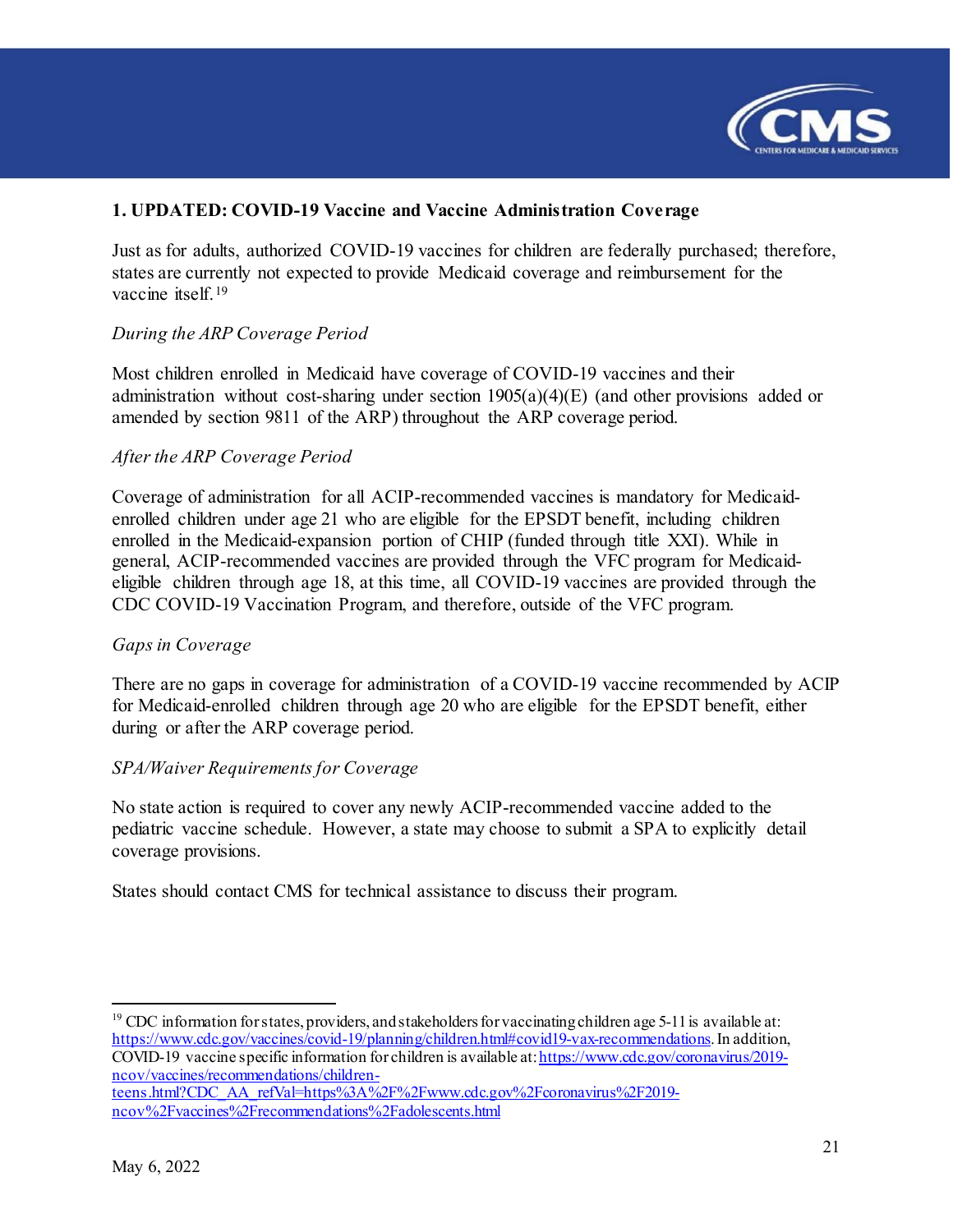

#### **2. Cost-Sharing**

Cost-sharing may not be imposed for COVID-19 vaccines and their administration during the ARP coverage period.

After the ARP coverage period, states may impose cost-sharing on 19 and 20 year olds who are not enrolled in an ABP. However, cost-sharing may generally not be imposed for vaccines and their administration provided to beneficiaries under age 18.

#### *SPA/Waiver Requirements for Cost-Sharing*

A SPA would be required if a state opts to change state policy to exempt 19 and 20 year olds not enrolled in ABPs from cost-sharing requirements for vaccine administration after the ARP coverage period.

States should contact CMS for technical assistance to discuss their program.

#### **3. Reimbursement of the Vaccine and Vaccine Administration**

During the period when COVID-19 vaccines are federally purchased, Medicaid would not reimburse providers for the vaccine, so no SPA submission would be necessary to describe reimbursement of the vaccine product.

Because COVID-19 vaccines are currently being distributed outside of the VFC program, the VFC regional maximum administration fees do not apply. Therefore, states should consider changing the vaccine administration fee for those under age 19 to match that of adults, including (for example) to align with Medicare payment rates for COVID-19 vaccine administration. Section I.8 of this document identifies Medicare COVID-19 vaccine payment rates.<sup>[20](#page-21-0)</sup>

#### *SPA/Waiver Requirements for Reimbursement*

No SPA is required, unless the state needs to establish a new payment methodology for COVID-19 vaccine administration, or adds or amends a vaccine administration payment methodology or administration fee rate.

States should contact CMS for technical assistance to discuss their program.

<span id="page-21-0"></span><sup>&</sup>lt;sup>20</sup> For more information on Medicare payment, se[e https://www.cms.gov/medicare/covid-19/medicare-covid-19](https://www.cms.gov/medicare/covid-19/medicare-covid-19-vaccine-shot-payment) [vaccine-shot-payment.](https://www.cms.gov/medicare/covid-19/medicare-covid-19-vaccine-shot-payment)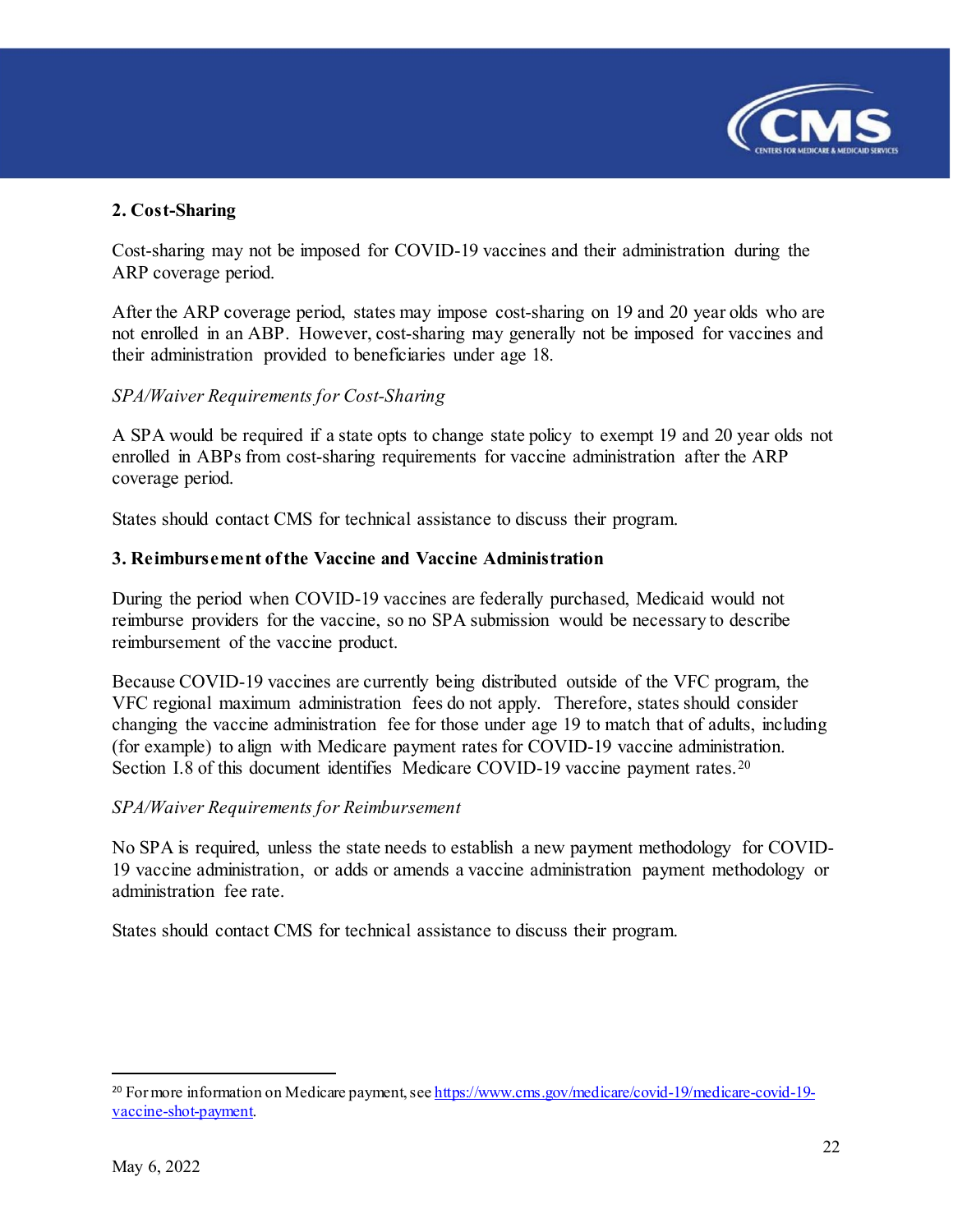

# <span id="page-22-0"></span>*F. Medicaid Beneficiaries Receiving Limited Benefit Packages*

*Updated May 5, 2021*

#### **1. COVID-19 Vaccine & Vaccine Administration Coverage**

During the period when COVID-19 vaccines are federally purchased, states are not expected to provide Medicaid coverage and reimbursement for the vaccine itself. The following sections describe coverage of vaccine administration.

Medicaid includes several eligibility groups that receive limited benefit packages under statutory authority or existing section 1115 demonstration authority.

#### *During the PHE and ARP Coverage Period*

Starting March 11, 2021, section 1905(a)(4)(E) of the Act (as added by section 9811 of the ARP), and corresponding amendments to sections 1902(a)(10), 1916, 1916A, and 1937 of the Act, require states to cover COVID-19 vaccines and their administration, without cost-sharing, for nearly all Medicaid beneficiaries, including most groups receiving limited benefit packages under the state plan or a section 1115 demonstration. Generally, this coverage is required from March 11, 2021, until the last day of the first calendar quarter that begins one year after the last day of the emergency period.

As a result, individuals in the following limited-benefit eligibility groups are eligible for COVID-19 vaccine and vaccine administration coverage beginning March 11, 2021.

- Individuals eligible only for family planning benefits;
- Individuals eligible for tuberculosis-related benefits;
- Individuals eligible for the optional COVID-19 group (previously referred to as the optional COVID-19 testing group); $^{21}$  $^{21}$  $^{21}$
- Individuals eligible for medically needy coverage; and
- Section  $1115(a)(2)$  expenditure authority limited-benefit group(s): Several states have section  $1115(a)(2)$  demonstration authority to provide a limited benefit package to select beneficiaries not otherwise eligible for Medicaid.

<span id="page-22-1"></span>l <sup>21</sup> Under section 1902(a)(10)(A)(ii)(XXIII) of the Act and the matter following section 1902(a)(10)(G) of the Act (as amended by the ARP), states can provide coverage to the optional COVID-19 group only through the last day of the COVID-19 PHE. No federal financial participation is available for any state expenditures on benefits for this group, including coverage of COVID-19 vaccinations, after the PHE ends.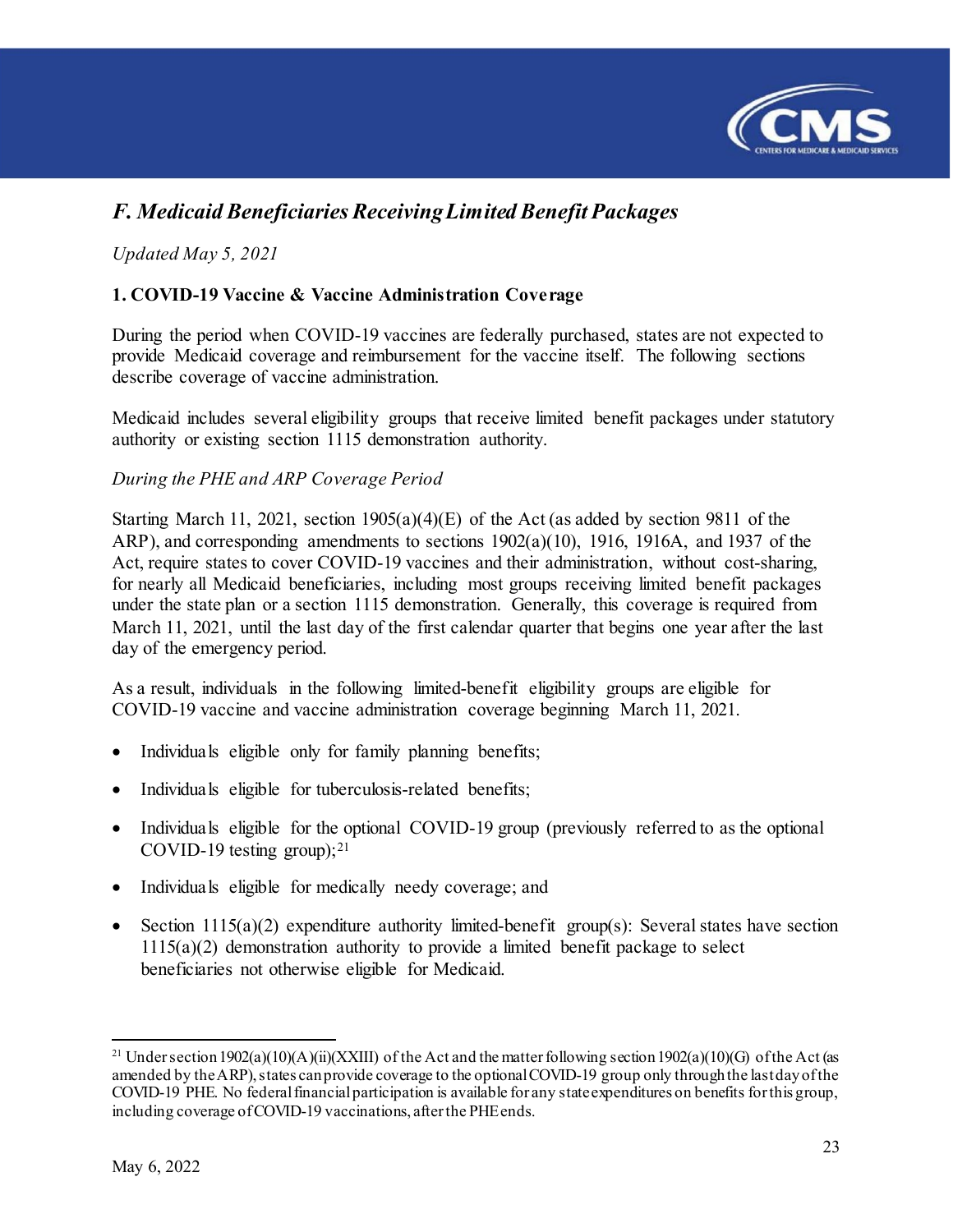

States will likely need to submit SPAs to add coverage for the section  $1905(a)(4)(E)$  benefit during the ARP coverage period, including for limited-benefit state plan eligibility groups, and may need to submit cost-sharing and reimbursement SPAs related to that new coverage. CMS is available to provide technical assistance on this topic. Additionally, CMS will provide separate technical assistance to states with section 1115(a)(2) limited benefit demonstration populations, as described above. States will need to provide coverage for COVID-19 vaccine administration for these section 1115(a)(2) limited-benefit demonstration populations under the approved demonstration project during the ARP coverage period.

As discussed in the preamble of CMS-9912-IFC (which appeared in the Federal Register on November 6, 2020), CMS does not interpret FFCRA section 6008(b)(4) to require states or territories to provide coverage for COVID-19 vaccines to eligibility groups whose coverage is limited by statute or under an existing section 1115 demonstration to a narrow range of benefits that would not ordinarily include vaccine coverage. Accordingly, for periods prior to enactment of the ARP on March 11, 2021, COVID-19 vaccination coverage was not available to such groups, even in states claiming the FFCRA section 6008 temporary FMAP increase.

Prior to March 11, 2021, a state would generally lack authority to cover COVID-19 vaccinations for many limited-benefit groups, unless it obtains section 1115 demonstration authority to provide this coverage. States can submit section 1115 requests to add this section 1115 demonstration authority effective retroactively to periods prior to March 11, 2021.

#### *After the ARP Coverage Period*

After the ARP coverage period ends, the state would generally lack authority to cover COVID-19 vaccinations for limited benefit groups, unless it obtains section 1115 demonstration authority to provide this coverage. Consequently, the following groups of individuals are likely to have gaps in vaccine administration coverage after the ARP coverage period ends.

- Individuals eligible only for family planning benefits: After the ARP coverage period, benefits and services for these individuals are limited to family planning and family planning-related services. Although states may furnish vaccinations to such individuals after the ARP coverage period ends, typically coverage of vaccinations for this group would be limited to vaccinations associated with an individual's reproductive health (e.g., human papilloma virus (HPV) vaccine) and not their general health, such as a flu vaccine or a COVID-19 vaccine;
- Individuals eligible for tuberculosis-related benefits: Benefits and services for these individuals are limited to services relating to the treatment of tuberculosis and do not include vaccines; and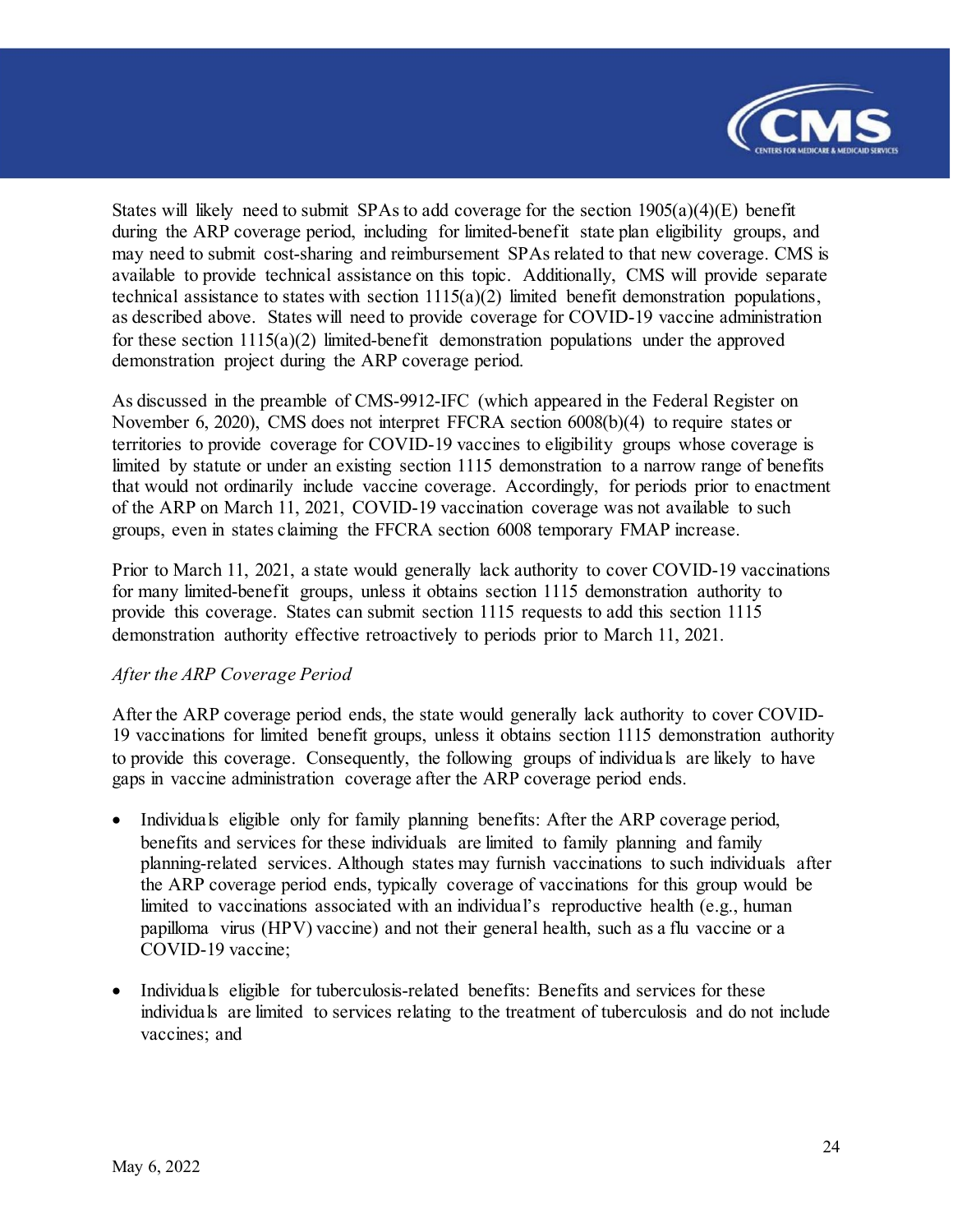

• Section  $1115(a)(2)$  expenditure authority limited benefit group(s): Several states have section 1115(a)(2) demonstration authority to provide a limited benefit package to select beneficiaries not otherwise eligible for Medicaid.

States wishing to address gaps in vaccination coverage following the ARP coverage period could choose to submit section 1115 requests to use section  $1115(a)(2)$  expenditure authority to add coverage for COVID-19 vaccines and their administration to the benefits provided to limitedbenefit demonstration populations.

CMS is available to provide technical assistance, as needed, and states should reach out to either their CMS State Demonstrations Group project officer or their CMCS state lead for such assistance.

### <span id="page-24-0"></span>*G. Separate CHIP Coverage & Reimbursement*

#### *Updated February 11, 2022*

#### **1. UPDATED: COVID-19 Vaccine & Vaccine Administration Coverage**

During the period when COVID-19 vaccines are federally purchased, states are not expected to provide CHIP coverage and reimbursement for the vaccine itself. The following sections describe coverage of vaccine administration.

#### *During and After the ARP Coverage Period*

Pursuant to section 9821(a) of the ARP, beginning on March 11, 2021, and ending on the last day of the first calendar quarter that begins one year after the last day of the COVID-19 emergency period described in section  $1135(g)(1)(B)$  of the Act, states must cover a COVID-19 vaccine and its administration without any cost-sharing requirements for all CHIP populations. After the expiration of the ARP requirement, an ACIP-recommended COVID-19 vaccine would be treated in the same manner as other ACIP-recommended vaccines. States must provide ACIPrecommended vaccines for children enrolled in a separate CHIP, with no cost-sharing, under 42 CFR  $\S$ § 457.410(b)(2) and 457.520(b)(4). Therefore, the administration fee for recommended COVID-19 vaccines is a mandatory benefit for children in applicable age groups who are enrolled in a separate CHIP.

#### *Gaps in Coverage Addressed*

Under section 9821 of the ARP, COVID-19 vaccines now are also required to be covered for optional pregnant women populations covered through a separate CHIP pursuant to section 2112 of the Act, without cost-sharing, beginning March 11, 2021, and ending on the last day of the first calendar quarter that begins one year after the last day of the COVID-19 emergency period described in section  $1135(g)(1)(B)$  of the Act. As of this publication, all states that cover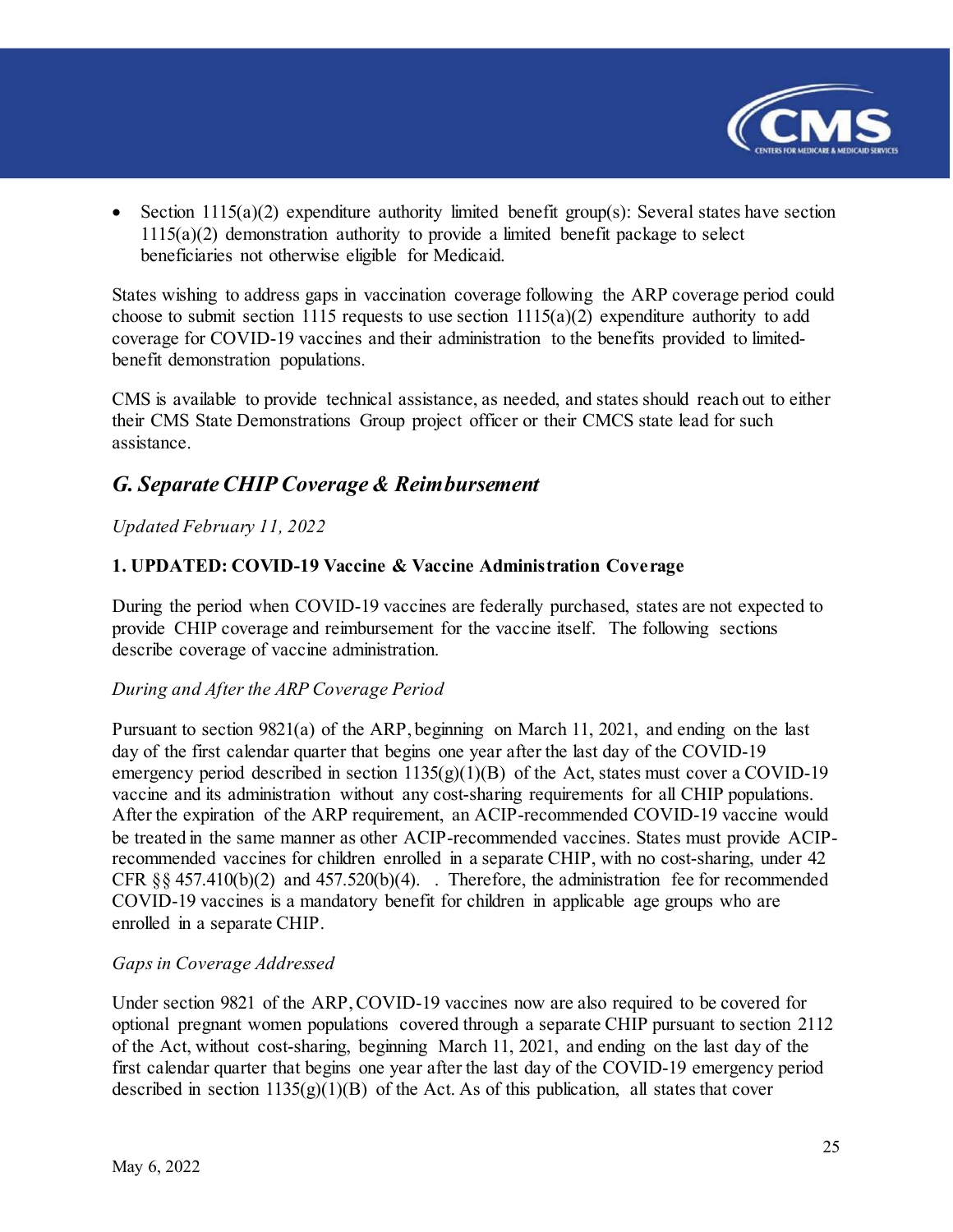

pregnant women through a separate CHIP under section 2112 of the Act already cover vaccines and their administration without cost-sharing.

#### *SPA/Waiver Requirements for Coverage*

States will need to submit a CHIP SPA to demonstrate compliance with the new benefit at section  $2103(c)(11)(A)$  of the Act during the ARP coverage period. CMS expects to issue additional guidance about SPA submission.

#### **2. Cost-Sharing**

Cost-sharing may not be imposed on vaccines or vaccine administration for children enrolled in CHIP. Under section 9821 of the ARP, states may not charge cost-sharing for COVID-19 vaccines for pregnant women covered through a separate CHIP, beginning March 11, 2021, and ending on the last day of the first calendar quarter that begins one year after the last day of the COVID-19 emergency period described in section  $1135(g)(1)(B)$  of the Act.

#### *SPA/Waiver Requirements for Coverage*

States will need to submit a CHIP SPA to demonstrate compliance with the new cost-sharing exemption at section 2103(e)(2) of the Act during the ARP coverage period. CMS expects to issue additional guidance about SPA submission.

#### **3. Reimbursement**

The ARP also amends section 1905 of the Act to authorize a 100 percent FMAP for state expenditures for medical assistance for COVID-19 vaccines and their administration. This increased FMAP is available beginning April 1,  $2021$ ,  $22$  and ending on the last day of the first quarter that begins one year after the last day of the COVID-19 emergency period described in section  $1135(g)(1)(B)$  of the Act. Section 9821 of the ARP also applied the new coverage requirements and a temporary federal matching percentage of 100 percent EFMAP to all populations in CHIP through the addition of sections  $2103(c)(11)$  and  $2105(c)(12)$  of the Act for the same ARP coverage and ARP FMAP periods described in section 9811 of the ARP. Section  $9821(c)(2)$  of the ARP also includes an adjustment to CHIP allotments to account for increased federal payments for coverage of COVID-19 vaccines and their administration.

Separate CHIP programs determine the rate and manner of reimbursement of the administration fees. States can claim FFP against their CHIP allotment for the administration of the vaccine.

States determine the vaccine administration rates paid to providers. States may want to consider

<span id="page-25-0"></span>l <sup>22</sup> Section 1905(hh) of the Act, as added by ARP, provides that this 100 percent FMAP will be available beginning the first day of the first quarter beginning after the enactment of the ARP, which is April 1, 2021.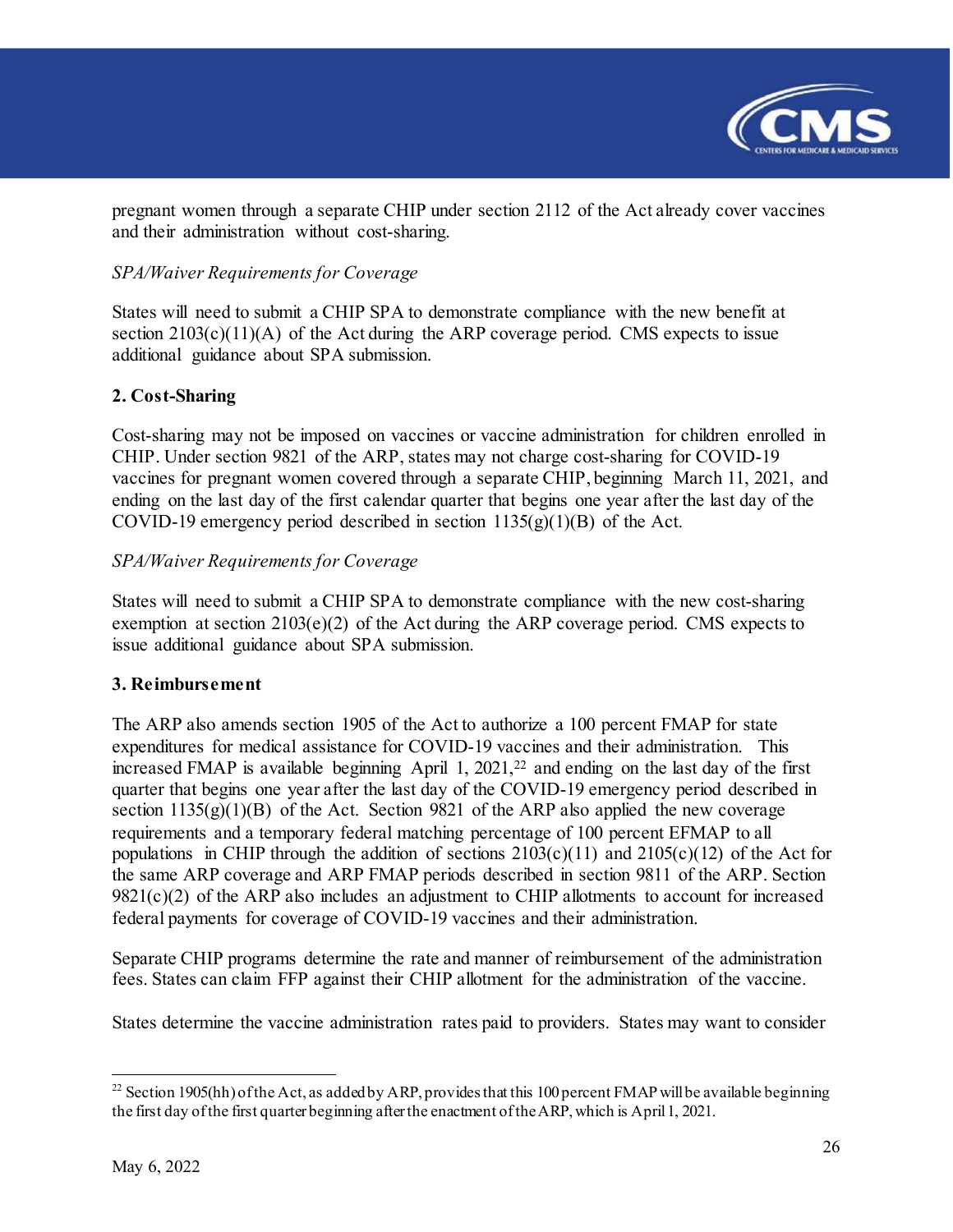

using the same policies and rates for vaccine administration that have been established by Medicare, which are identified earlier in this toolkit.

#### *SPA/Waiver Requirements for Reimbursement*

No SPA is required for reimbursement for any newly recommended vaccines.

States should contact CMS for technical assistance to discuss their program.

#### <span id="page-26-0"></span>*H. BHP Coverage & Reimbursement*

BHP is an optional health benefits coverage program that states can elect to operate for certain low-income residents who would otherwise be eligible to purchase coverage through Health Insurance Exchanges. Currently, only Minnesota and New York operate a BHP.

#### **1. COVID-19 Vaccine and Vaccine Administration Coverage**

During the period when the COVID-19 vaccines are federally purchased, coverage and reimbursement is not applicable for the vaccine itself. The following sections describe coverage of vaccine administration.

#### *During the PHE*

FFCRA section 6008(b)(4) and sections 9811 and 9821 of the ARP do not apply to BHPs. In BHP, vaccine coverage is largely the same during and outside of the PHE.

BHP benefits include at least the ten EHBs, which include all ACIP-recommended vaccines without cost-sharing under 42 CFR §§ 600.405(a) and 600.510(b). Therefore, an ACIPrecommended COVID-19 vaccine and the administration fee would be covered for individuals enrolled in BHP.

In addition, during the COVID-19 PHE, plans must provide coverage for and must not impose any cost-sharing for "qualifying coronavirus preventive services," including a COVID-19 vaccine, regardless of whether the vaccine is delivered by an in-network or out-of-network provider.

#### *Outside the PHE*

After the COVID-19 PHE ends, states must continue to cover an ACIP-recommended COVID-19 vaccine and the administration fee without cost-sharing. However, plans will no longer be required to cover vaccines provided by out-of-network providers.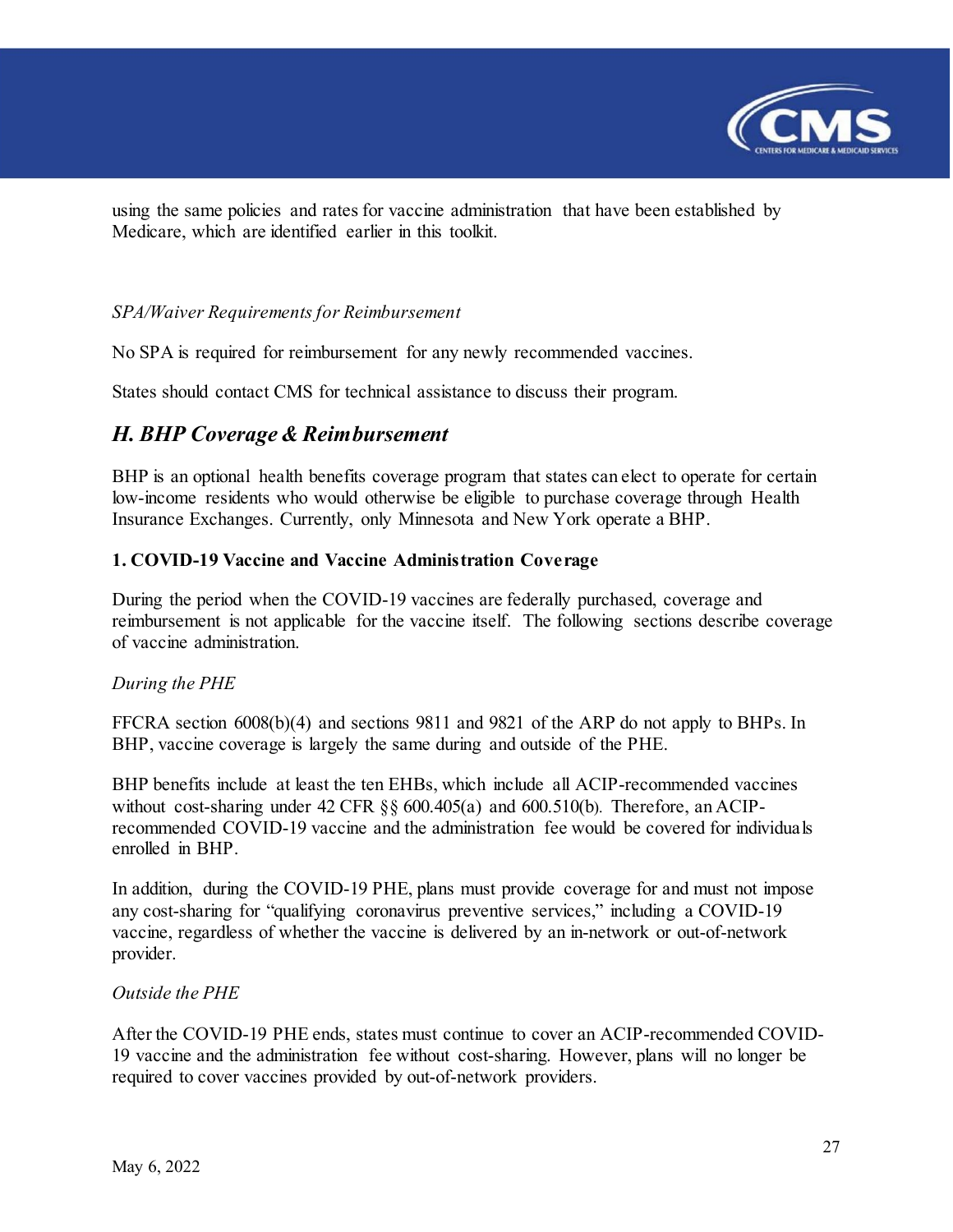

#### *Blueprint Requirements for Coverage*

No state action is required to cover any newly recommended vaccine.

States should contact CMS for technical assistance to discuss their program.

#### **2. Cost-Sharing**

Cost-sharing may not be imposed on vaccines or vaccine administration for individuals enrolled in a BHP. During the COVID-19 PHE, plans must not impose any cost-sharing for "qualifying coronavirus preventive services," including a COVID-19 vaccine, regardless of whether the vaccine is delivered by an in-network or out-of-network provider.

#### **3. Reimbursement**

Federal funding for a BHP is on a per enrollee basis. States receive federal funding equal to 95 percent of the amount of premium tax credits and cost-sharing reductions that would have otherwise been provided to eligible, enrolled individuals, if those individuals were instead enrolled in Qualified Health Plans through the Marketplace. Therefore, states that operate a BHP would not receive specific federal funding for administration of COVID-19 vaccines. There are no federal BHP guidelines regarding the reimbursement of the administration of vaccines through a BHP. States determine the BHP vaccine administration rates paid to providers. More information on the Medicare payment rates (which states may want to consider adopting) is provided in the *Medicare Payment*section on page 10.

#### *Blueprint Requirements for Reimbursement*

No state action is required for reimbursement for any newly recommended COVID-19 vaccines.

States should contact CMS for technical assistance to discuss their program.

The following table summarizes the provisions for coverage, cost-sharing and reimbursement described above. The table is meant to be a general reference tool for states.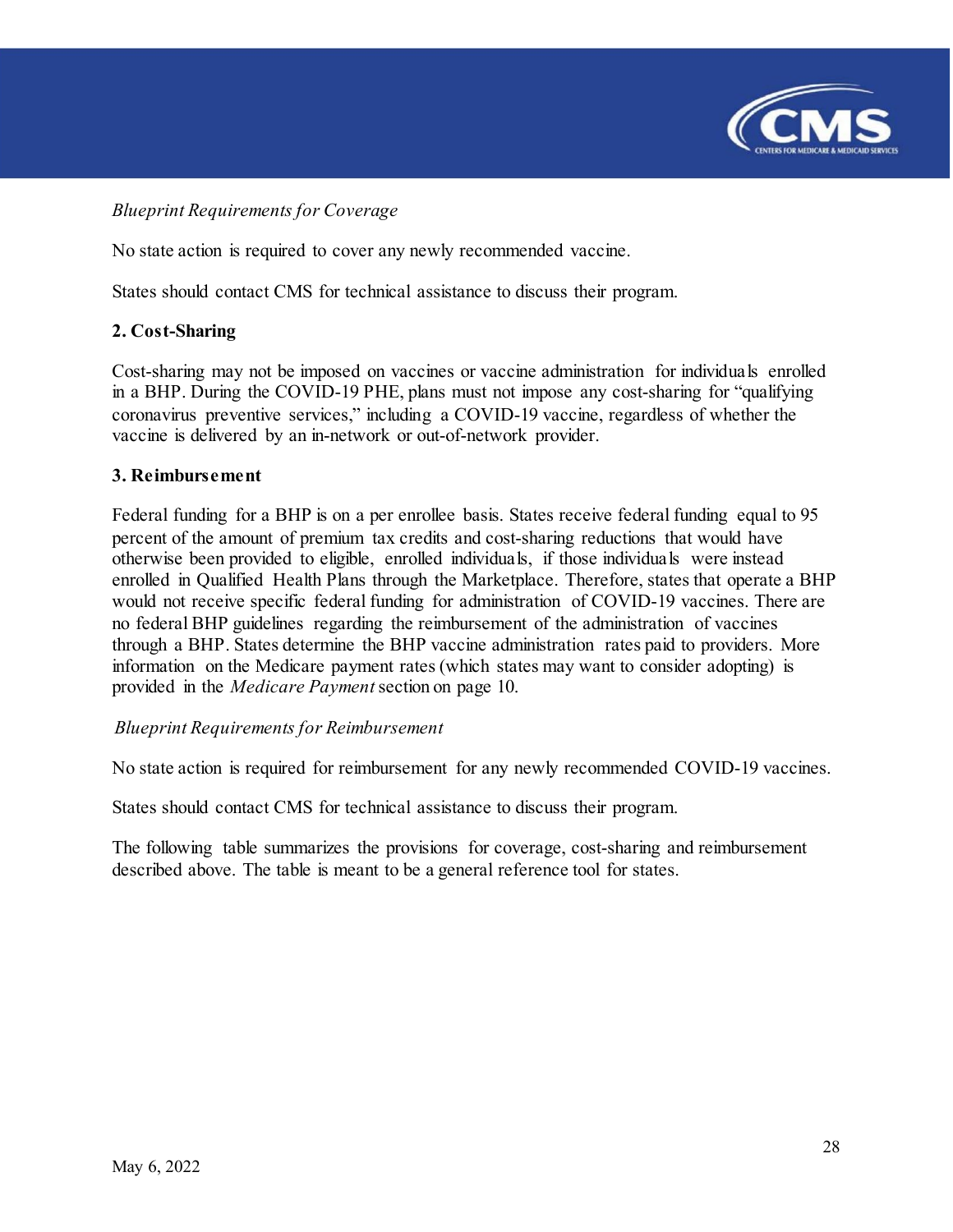

#### **MEDICAID, CHIP AND BHP PROVISIONS FOR COVID-19 VACCINE ADMINISTRATION During the ARP Coverage Period [23](#page-28-0) and Beyond**

| <b>Population</b>                                                                                                                 | Coverage<br>During the<br><b>ARP</b><br>Coverage<br><b>Period</b> | $Cost-$<br><b>Sharing</b><br>During the<br><b>ARP</b><br>Coverage<br><b>Period</b> | <b>Provider</b><br>Reimbursement<br><b>During the ARP</b><br><b>Coverage Period</b> | Coverage<br><b>After the</b><br><b>ARP</b><br>Coverage<br>Period                                                                                                             | <b>Cost-Sharing</b><br><b>After the ARP</b><br>Coverage<br><b>Period</b>                                                                                                                                             | <b>Provider</b><br>Reimbursement<br><b>After the ARP</b><br><b>Coverage Period</b> |
|-----------------------------------------------------------------------------------------------------------------------------------|-------------------------------------------------------------------|------------------------------------------------------------------------------------|-------------------------------------------------------------------------------------|------------------------------------------------------------------------------------------------------------------------------------------------------------------------------|----------------------------------------------------------------------------------------------------------------------------------------------------------------------------------------------------------------------|------------------------------------------------------------------------------------|
| <b>Adults</b><br>Covered<br><b>Under</b><br><b>Traditional</b><br><b>Medicaid</b>                                                 | Mandatory                                                         | None                                                                               | State-established<br>reimbursement<br>rates                                         | Mandatory in<br>states<br>receiving<br>extra 1<br>percentage<br>point FMAP<br>for preventive<br>services as<br>described in<br>section<br>1905(b);<br>optional for<br>others | None in states<br>receiving extra 1<br>percentage point<br>FMAP for<br>preventive<br>services as<br>described in<br>section $1905(b)$ ;<br>otherwise at<br>state option for<br>certain<br>populations <sup>24*</sup> | State-established<br>reimbursement<br>rates                                        |
| <b>Medicaid</b><br><b>Beneficiaries</b><br><b>Enrolled</b> in<br><b>ABPs</b><br>(Including<br><b>Expansion</b><br><b>Adults</b> ) | Mandatory                                                         | None                                                                               | State-established<br>reimbursement<br>rates                                         | Mandatory                                                                                                                                                                    | None                                                                                                                                                                                                                 | State-established<br>reimbursement<br>rates                                        |

<span id="page-28-0"></span><sup>&</sup>lt;sup>23</sup> The "ARP Coverage Period" is the period for mandatory coverage for COVID-19 vaccines and their administration (without cost-sharing) in Medicaid and CHIP that is described in sections 9811 and 9821 of the ARP: beginning on the date of enactment of the ARP(March 11, 2021) and ending onthe last day of the first calendar quarter that begins one year after the last day of the COVID-19 emergency period described in section  $1135(g)(1)(B)$  of the Act.

<span id="page-28-1"></span><sup>&</sup>lt;sup>24</sup> State has the option to apply cost-sharing unless the beneficiary is in an eligibility group that is exempt from costsharing under section 1916 or section 1916A of the Act and regulations at 42 CFR § 447.56.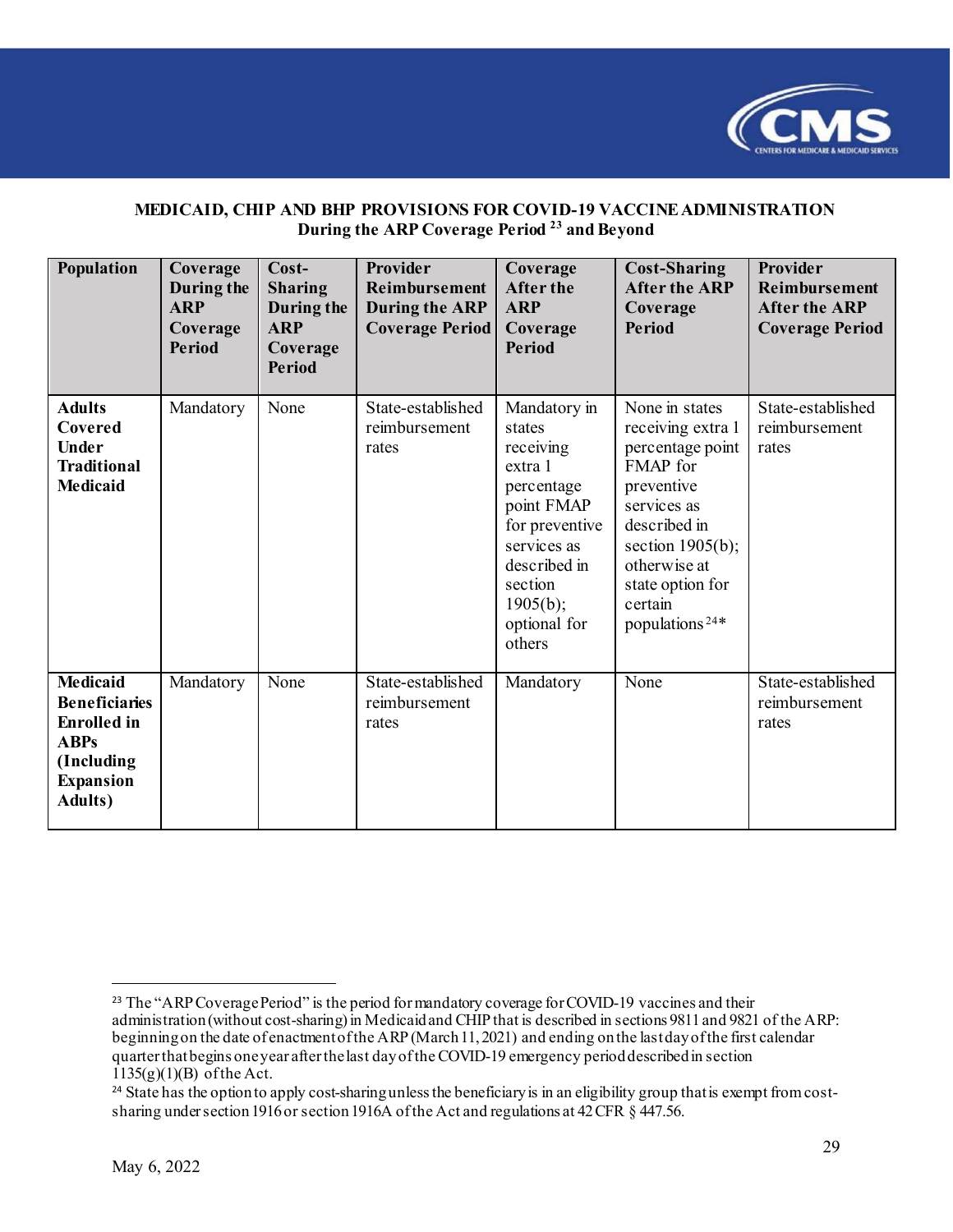

| Population                                                                | Coverage<br>During the<br><b>ARP</b><br>Coverage<br><b>Period</b>                             | Cost-<br><b>Sharing</b><br>During the<br><b>ARP</b><br>Coverage<br><b>Period</b>                     | Provider<br>Reimbursement<br><b>During the ARP</b><br><b>Coverage Period</b> | Coverage<br><b>After the</b><br><b>ARP</b><br>Coverage<br><b>Period</b>                      | <b>Cost-Sharing</b><br><b>After the ARP</b><br>Coverage<br><b>Period</b>                         | Provider<br>Reimbursement<br><b>After the ARP</b><br><b>Coverage Period</b> |
|---------------------------------------------------------------------------|-----------------------------------------------------------------------------------------------|------------------------------------------------------------------------------------------------------|------------------------------------------------------------------------------|----------------------------------------------------------------------------------------------|--------------------------------------------------------------------------------------------------|-----------------------------------------------------------------------------|
| <b>Children</b><br>Covered<br><b>Under</b><br><b>Medicaid</b>             | Mandatory                                                                                     | None                                                                                                 | State-established<br>reimbursement<br>rates                                  | Mandatory                                                                                    | None for<br>individuals<br>under age 18; at<br>state option for<br>individuals ages<br>19 and 20 | State-established<br>reimbursement<br>rates                                 |
| <b>Medicaid</b><br>Limited<br><b>Benefit</b><br>Group<br><b>Enrollees</b> | Mandatory,<br>with certain<br>limited<br>exceptions                                           | None                                                                                                 | State-established<br>reimbursement<br>rates                                  | N/A, other<br>than under<br>section<br>1115(a)(2)<br>authority                               | N/A                                                                                              | N/A                                                                         |
| <b>CHIP</b><br><b>Enrollees</b>                                           | Mandatory<br>(including<br>for<br>pregnant<br>women<br>group)                                 | None                                                                                                 | State-established<br>reimbursement<br>rates                                  | Mandatory for<br>ACIP-<br>recommended<br>vaccines<br>(excepting)<br>pregnant<br>women group) | None                                                                                             | State-established<br>reimbursement<br>rates                                 |
| <b>BHP</b><br><b>Enrollees</b>                                            | ARP does<br>not apply<br>to BHP,<br>but<br>coverage is<br>mandatory<br>during this<br>period. | ARP does<br>not apply<br>to BHP,<br>but no cost-<br>sharing is<br>permitted<br>during this<br>period | State-established<br>reimbursement<br>rates                                  | Mandatory                                                                                    | None                                                                                             | State-established<br>reimbursement<br>rates                                 |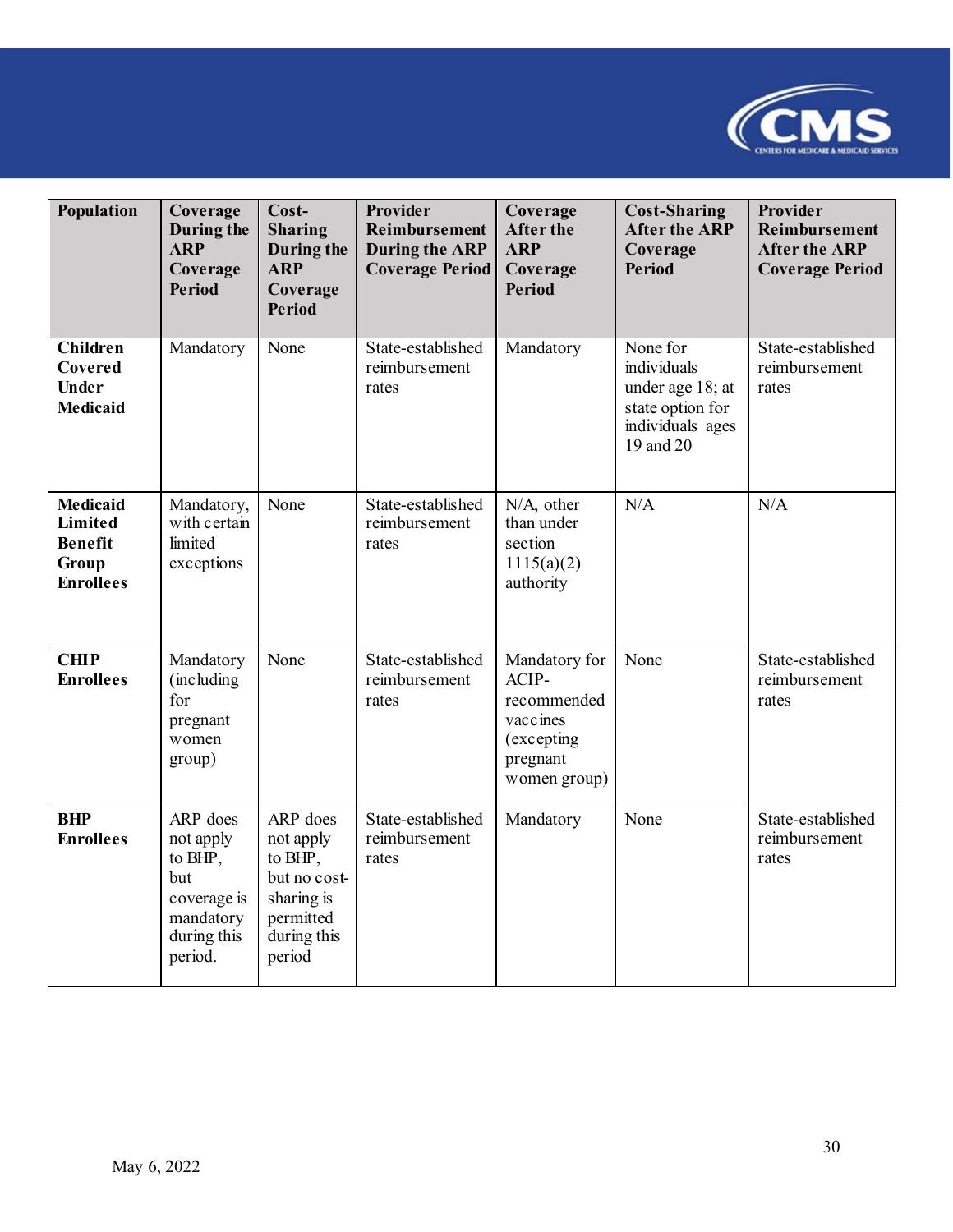

The following table summarizes Medicaid and CHIP SPA, and BHP Blueprint submission requirements for COVID-19 Vaccine Administration. The table is meant to be a general reference tool for states.

| Population                         | Is a SPA/Blueprint needed for             | Is a SPA/Blueprint needed for          |
|------------------------------------|-------------------------------------------|----------------------------------------|
|                                    | coverage purposes?                        | reimbursement purposes?                |
| <b>Adults Covered Under</b>        | Yes for new mandatory benefit at          | Yes, if the state needs to establish a |
| <b>Traditional Medicaid</b>        | $1905(a)(4)(E)$ for ARP Coverage          | new payment methodology for            |
|                                    | Period.                                   | COVID-19 vaccine administration or     |
|                                    | No for mandatory benefits and             | amends an approved vaccine             |
|                                    | clinic benefit.                           | administration payment methodology     |
|                                    | Yes for optional benefits if not          | or administration fee rates.           |
|                                    | otherwise covered.                        |                                        |
| <b>Medicaid Beneficiaries</b>      | Yes for new mandatory benefit at          | Yes, if the state needs to establish a |
| <b>Enrolled in ABPs (Including</b> | $1905(a)(4)(E)$ for ARP Coverage          | new payment methodology for            |
| <b>Expansion Adults)</b>           | Period.                                   | COVID-19 vaccine administration or     |
|                                    | Otherwise, no SPA required. <sup>26</sup> | amends an approved vaccine             |
|                                    |                                           | administration payment methodology     |
|                                    |                                           | or administration fee rates.           |
| <b>Children Covered Under</b>      | State option to submit a SPA to           | Yes, if the state needs to establish a |
| <b>Medicaid</b>                    | explicitly detail coverage                | new payment methodology for            |
|                                    | provisions.                               | COVID-19 vaccine administration or     |
|                                    |                                           | amends an approved vaccine             |
|                                    |                                           | administration payment methodology     |
|                                    |                                           | or administration fee rates.           |

Yes for new mandatory benefit at  $1905(a)(4)(E)$  for ARP Coverage

2103(c)(11)(A) for ARP Coverage

Otherwise, no SPA required

Otherwise, not applicable.

Period.

Period.

**BHP** No No

**CHIP** Yes for new mandatory benefit at

#### **MEDICAID AND CHIP SPA SUBMISSION AND BHP BLUEPRINT REQUIREMENTS FOR COVID-19 VACCINE ADMINISTRATION [25](#page-30-0) During and After the ARP Coverage Period**

**Beneficiaries Receiving Limited Medicaid Benefit** 

**Packages** 

Yes, for the ARP coverage period, if the state needs to establish a new payment methodology for COVID-19 vaccine administration or updates approved vaccine administration rates.

Otherwise, not applicable.

No

<span id="page-30-0"></span><sup>&</sup>lt;sup>25</sup> The initial supply of COVID-19 vaccines is federally purchased.

<span id="page-30-1"></span><sup>26</sup> Assumes ACIP recommendation of COVID-19 vaccine(s).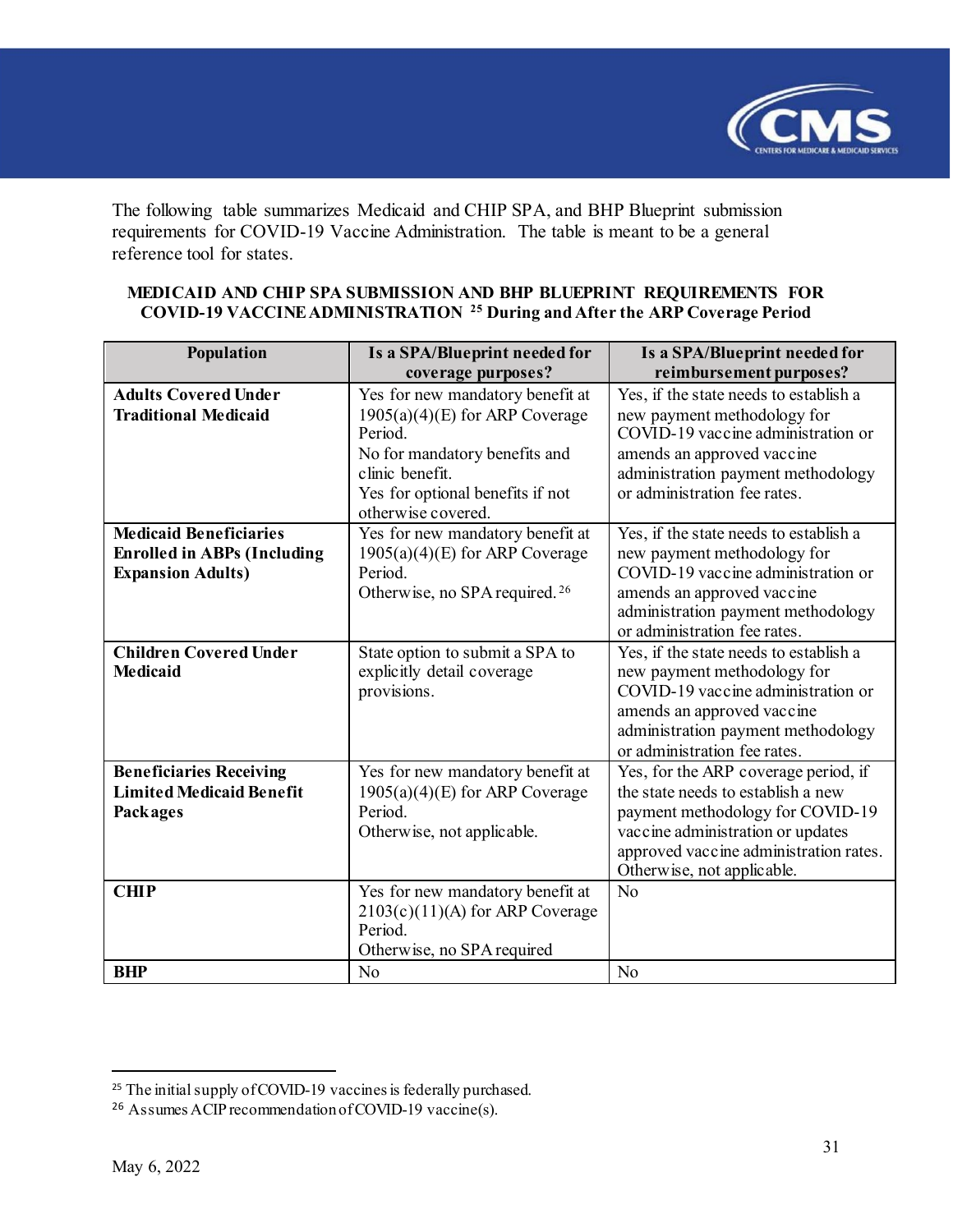

# <span id="page-31-0"></span>**III. Medicaid & CHIP Managed Care**

*Last updated May 5, 2021*

### <span id="page-31-1"></span>*A. Coverage*

States must ensure that all services covered under the Medicaid and CHIP state plans are available and accessible to enrollees of managed care plans in a timely manner, including the administration of covered vaccines in accordance with sections 9811 and 9821 of the ARP (see 42 CFR §§ 438.206, 438.210 and 457.1230(a)). This means, as noted above, that coverage of COVID-19 vaccine administration is mandatory for most Medicaid and CHIP beneficiaries, without cost-sharing, during the ARP coverage period, regardless of the delivery system in which the beneficiary is served (fee-for-service or managed care). Therefore, states that utilize a managed care delivery system may elect to include vaccine administration coverage in their managed care plan contracts and capitation rates. Alternatively, states may also elect to provide vaccine administration coverage and payment under their Medicaid and CHIP fee-for-service programs, and carve the vaccine benefit out of the managed care program and contracts.

If states utilize a managed care delivery system, as with all covered benefits in a managed care plan contract, Medicaid capitation rates must be developed to include all reasonable, appropriate, and attainable costs that are required under the terms of the contract, as specified in 42 CFR § 438.4(a). For CHIP, in accordance with section 9821 of the ARP to cover COVID-19 vaccines and their administration, a state must use payment rates based on public or private payment rates for comparable services for comparable populations, consistent with actuarially sound principles, as specified in 42 CFR § 457.1203(a).

## <span id="page-31-2"></span>*B. Credentialing & Contracting*

Managed care plan network requirements for credentialing and contracting, including compliance with 42 CFR §§ 438.214, 438.608(b), 457.1233(a), and 457.1285, apply to providers administering vaccines. To ensure that beneficiaries enrolled in managed care plans have easy and prompt access to a COVID-19 vaccine, states are strongly encouraged to consider whether any requirements under  $\S$  438.214(b)(1) or 457.1233(a) on their managed care plans for credentialing and network contracting should be amended. In addition, states are strongly encouraged to amend their managed care contracts to suspend limits on out-of-network coverage for managed care enrollees to specifically improve access to COVID-19 vaccines.

In accordance with 42 CFR  $\S$  438.206(b) and  $\S$  457.1230(a), each managed care plan must maintain and monitor a network of appropriate providers that is supported by written agreements and that is sufficient to provide adequate access to all services covered under the managed care contract for all enrollees. Specifically, under 42 CFR §§ 438.68 and 457.1218, states are required to develop network adequacy standards for specific provider types, including pharmacy providers. As states consider the development of these network adequacy standards, states could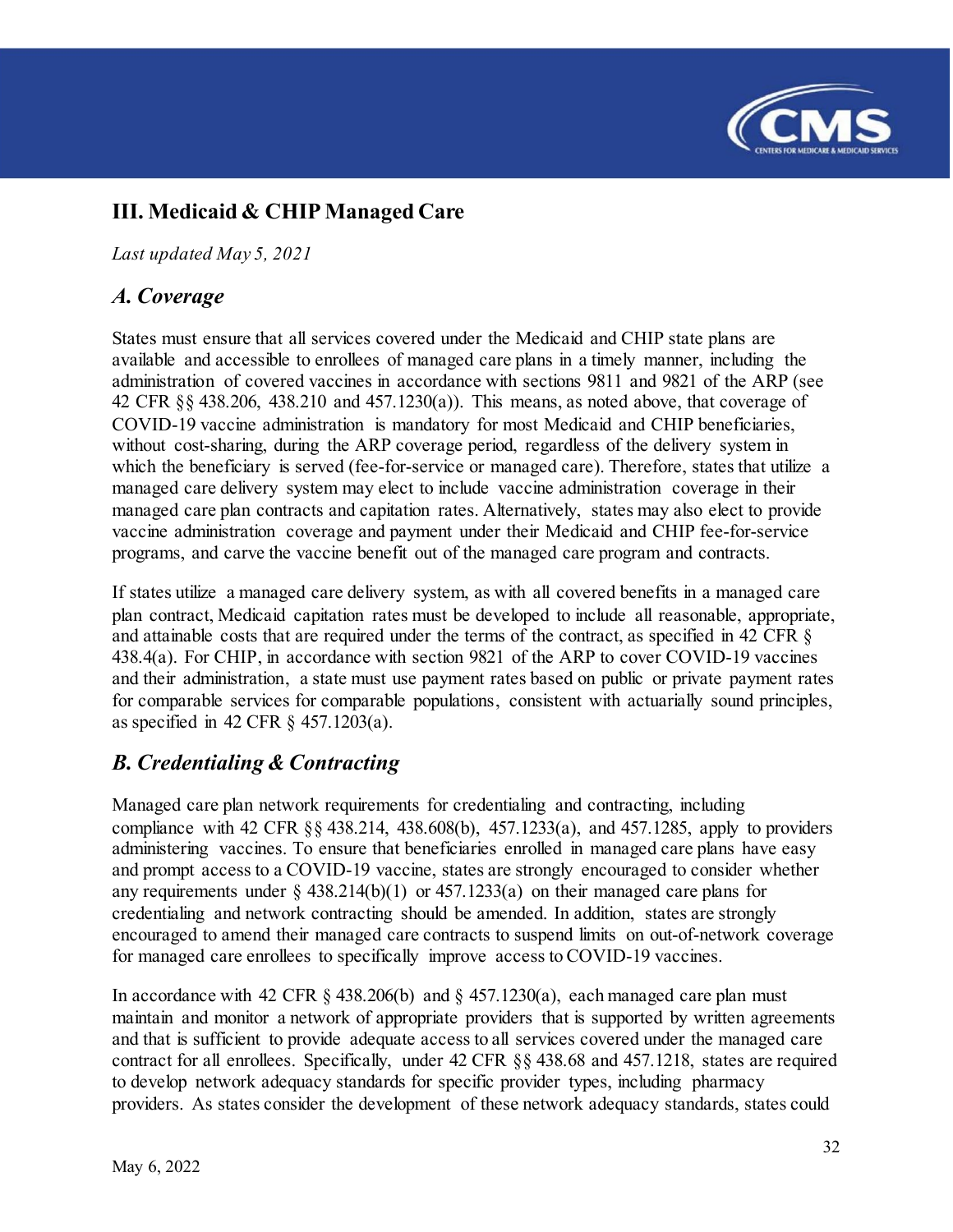

consider setting specific network adequacy standards for pharmacy providers who furnish COVID-19 vaccines. Further, managed care plans could consider offering additional network provider agreements to pharmacy providers who furnish COVID-19 vaccines in order to ensure adequate and timely access to COVID-19 vaccines.

Access to a COVID-19 vaccine is critical and should be maximized to the fullest extent possible regardless of the delivery system through which a beneficiary receives their Medicaid benefits. Reimbursement for vaccines and associated administration may be specified by the state in a managed care plan's contract, subject to the approval requirements for state directed payments in 42 CFR § 438.6(c), or may be determined by the managed care plan. There are multiple approaches under which states can permit payment for COVID-19 vaccine administration in Medicaid managed care programs:

- To the extent that Medicaid managed care plans are contractually responsible for providing COVID-19 vaccines for their Medicaid managed care enrollees, they must cover administration of the COVID-19 vaccine. In the event the approved capitation rates are not sufficient to cover the cost of the vaccine administration, states may wish to pursue actuarially sound rate adjustments. States could amend their capitation rates to include an adjustment for these costs, if such an adjustment is actuarially sound and complies with 42 CFR §§ 438.4 through 438.7 regarding rate development and amendment of capitation rates.
- States could also pay for the administration of the COVID-19 vaccine outside of the managed care capitation rates as a non-risk payment arrangement, subject to the requirements specified under 42 CFR § 438.2 and the upper payment limits outlined in 42 CFR § 447.362 consistent with the requirements for non-risk contracts.
- States always have the option to pay for the administration of the COVID-19 vaccine under their Medicaid fee-for-service (FFS) programs, and carve this benefit out of the managed care program and contracts. States should carefully analyze and assess whether this approach will necessitate any SPA submissions to CMS. This approach is similar to how coverage for COVID-19 vaccinations administered during calendar years 2020 and 2021 for Medicare beneficiaries enrolled in Medicare Advantage plans will be provided by the Medicare FFS program.[27](#page-32-0)

As states consider these various approaches related to reimbursement of the COVID-19 vaccine, we strongly urge states to analyze and assess their current managed care contracts and capitation rates for any necessary revisions or amendments due to the COVID-19 vaccine. States should also consult with their actuaries as appropriate for any potential impacts to managed care plans'

<span id="page-32-0"></span><sup>&</sup>lt;sup>27</sup> See Medicare's memo regarding the COVID-19 vaccine[: https://www.cms.gov/files/document/hpms-memo](https://www.cms.gov/files/document/hpms-memo-covid-19-vaccine-significant-cost-determination.pdf)[covid-19-vaccine-significant-cost-determination.pdf](https://www.cms.gov/files/document/hpms-memo-covid-19-vaccine-significant-cost-determination.pdf). Additional detail on this may be found in the preamble to CMS-9912-IFC. This IFC appeared in the Federal Register on November 6, 2020. *See* 85 FR 71142, 71148, at [https://www.federalregister.gov/documents/2020/11/06/2020-24332/additional-policy-and-regulatory-revisions-in](https://www.federalregister.gov/documents/2020/11/06/2020-24332/additional-policy-and-regulatory-revisions-in-response-to-the-covid-19-public-health-emergency)[response-to-the-covid-19-public-health-emergency](https://www.federalregister.gov/documents/2020/11/06/2020-24332/additional-policy-and-regulatory-revisions-in-response-to-the-covid-19-public-health-emergency).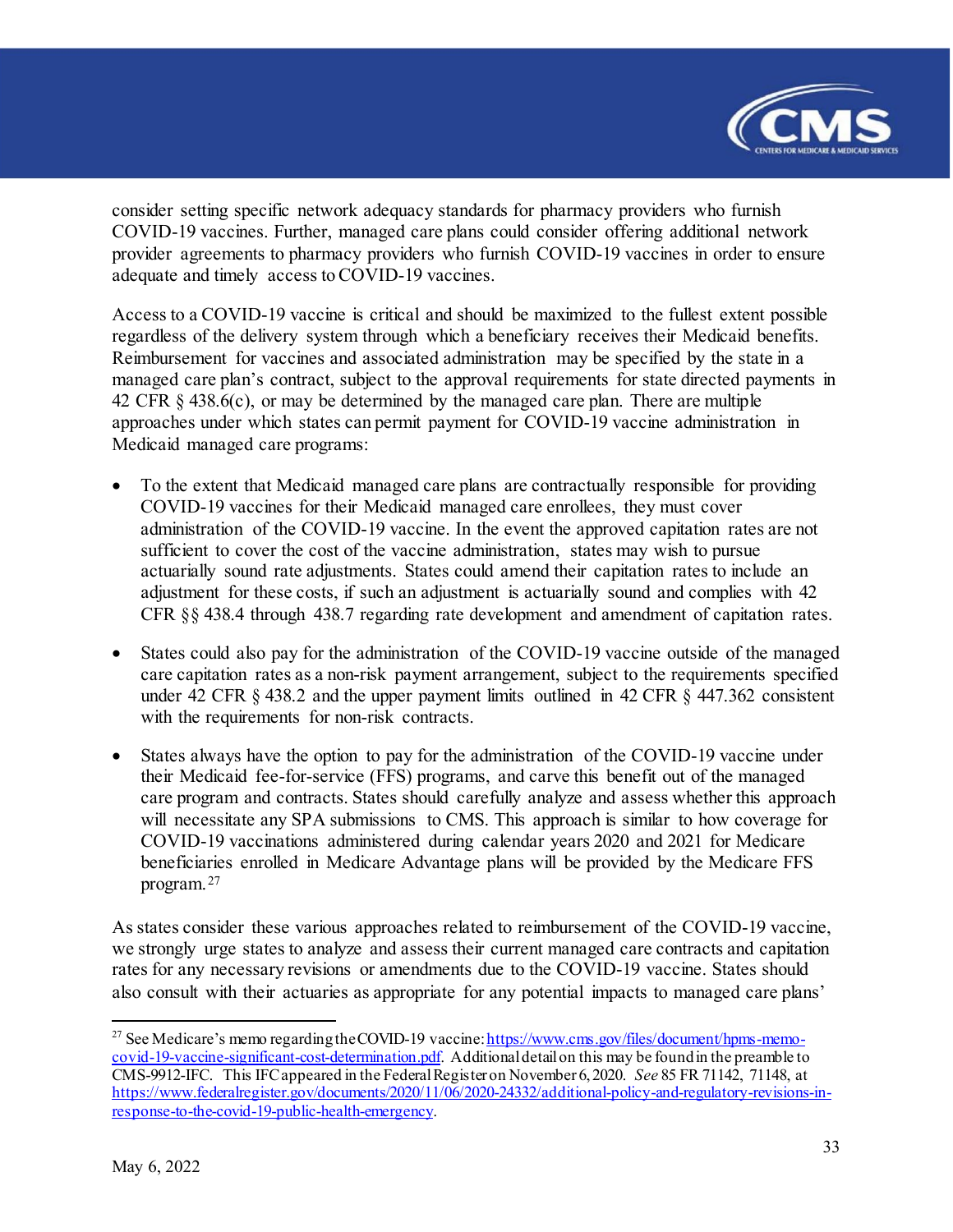

capitation rates. As always, we will work with states to prioritize and expedite CMS' review and approval of any necessary changes to managed care contracts or rate certifications due to the COVID-19 public health emergency.

### <span id="page-33-0"></span>**IV. Medicaid and CHIP SPA Templates, BHP Blueprints, and Streamlined Review Process**

*Updated February 11, 2022*

### <span id="page-33-1"></span>*A. Medicaid*

This section is a guide to assist states with assessing the need for SPAs to effectuate coverage and/or payment for COVID-19 vaccinations. Because each state's Medicaid state plan is different, CMS recommends that states contact CMS for technical assistance about their program. Importantly, states must provide coverage and payment for COVID-19 vaccines and their administration throughout the ARP coverage period.

In March 2020, CMS created a Disaster Relief [Medicaid SPA template](https://www.medicaid.gov/state-resource-center/downloads/medicaid-disaster-relief-spa-template.docx) to help states respond to the COVID-19 PHE. This streamlined SPA template combines multiple, time-limited state plan options into one single template for submission to CMS, eliminating the need for a state to submit multiple SPA proposals. Coverage and payment for COVID-19 vaccine administration can be executed through a Disaster Relief Medicaid SPA. However, coverage and payment changes under a Disaster Relief Medicaid SPA can be effective only for the duration of the COVID-19 PHE (and any extensions thereof), and may be effective for a shorter timeframe within the COVID-19 PHE.

The state's Disaster Relief Medicaid SPAs cannot extend beyond the date that the COVID-19 PHE ends. Accordingly, if a state provides for COVID-19 vaccine administration coverage and/or payment under a Disaster Relief Medicaid SPA, it would likely need to have a nondisaster SPA in place to effectuate coverage and payment for COVID-19 vaccinations at least through the end of the ARP coverage period. CMS created streamlined ARP Medicaid SPA templates to aid states in their response to the COVID-19 PHE through non-disaster SPAs. One template allows states to combine multiple, time-limited state plan options for coverage and/or payment for COVID-19 vaccine administration, testing, treatment and prevention into one submission to CMS. The other template allows for states to elect a section 1135 waiver of SPA requirements for submission to CMS. These streamlined templates are limited to the ARP coverage period and include an area to note vaccine counseling coverage in compliance with section 9811 of the ARP. CMS encourages states that avail themselves of the Disaster Relief Medicaid SPA process to also consider providing more permanent coverage and payment for COVID-19 vaccine administration through a subsequent submission of a non-disaster SPA.

A SPA governing reimbursement for COVID-19 vaccine administration is necessary if the state needs to establish a new payment methodology for COVID-19 vaccine administration or wants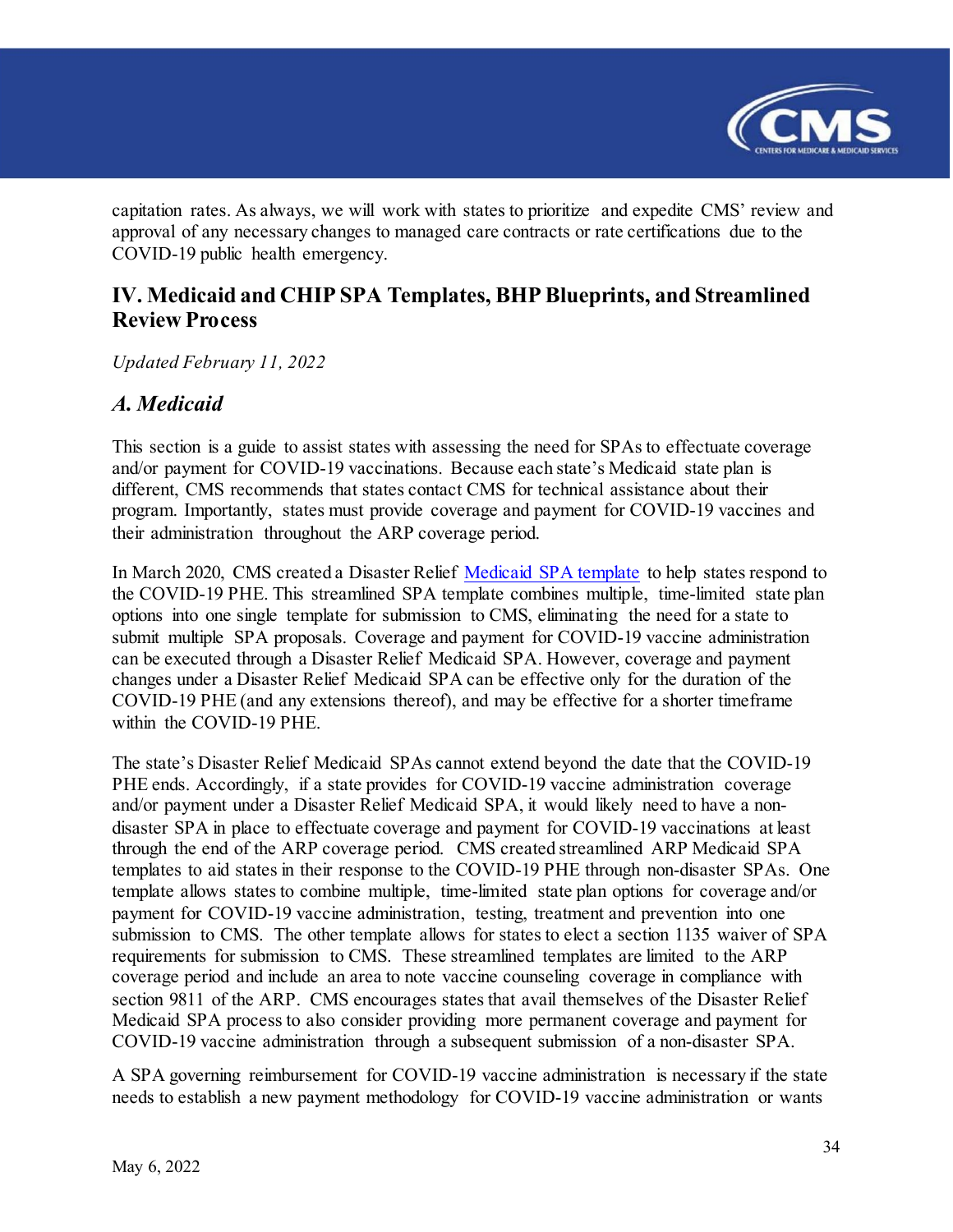

to implement a payment methodology for COVID-19 vaccine administration that differs from what is already approved under the state's Medicaid plan. For example, a state may want to set a new methodology for COVID-19 vaccine administration that describes administration in multiple doses or at alternative sites of service, or to mirror Medicare reimbursement. States should review their existing state plan language to determine if it authorizes payments for administering COVID-19 vaccine boosters and additional doses beyond initial and second doses. Also, the earliest effective date available for non-disaster Medicaid reimbursement state plan amendments is the later of the first day of the quarter in which the state plan amendment was submitted and the first day after public notice.

However, if a state uses the Disaster Relief Medicaid SPA template for coverage and reimbursement of vaccine administration, CMS may also approve certain SPA process flexibilities under section 1135 of the Social Security Act, including a modification of the submission date requirements so that the SPA can have a retroactive effective date earlier than the first day of the quarter in which the SPA was submitted, a modification of applicable public notice timelines, and a modification of tribal consultation timelines. Again, payment provisions submitted and approved through Disaster Relief Medicaid SPAs are temporary, but may provide states with an earlier effective date than would be available without using the Disaster Relief Medicaid SPA process. Also, if payment for vaccine administration is carved out of the state's contracts with managed care plans, payment for vaccine administration will be governed by the approved state plan authority for fee-for-service reimbursement, including any timeframes for which that reimbursement methodology is approved under a Disaster Relief Medicaid SPA.

#### **1. Considerations for States to Cover and Pay for Vaccine Administration**

As states make decisions about payment for administration of the COVID-19 vaccine, they may consider the options below to either amend existing state plan authority and/or create a new payment methodology under the Medicaid state plan.

• During the ARP coverage period, states will need to cover vaccination administration under the new benefit category at  $1905(a)(4)(E)$ . At such time as the federal government stops paying for the COVID-19 vaccine, the vaccine itself would be covered under this benefit. CMS expects to issue additional guidance about SPA submissions related to the new section 1905(a)(4)(E) benefit.

Additionally, section 9811 of the ARP established a temporary FMAP of 100 percent for amounts expended by a state for medical assistance for COVID-19 vaccines and their administration. The increased FMAP applies beginning April 1, 2021, and will end on the last day of the first quarter that begins one year after the last day of the COVID-19 emergency period described in section  $1135(g)(1)(B)$  of the Act (referred to herein as the "ARP FMAP period"). On August 30, 2021, CMS released guidance to states regarding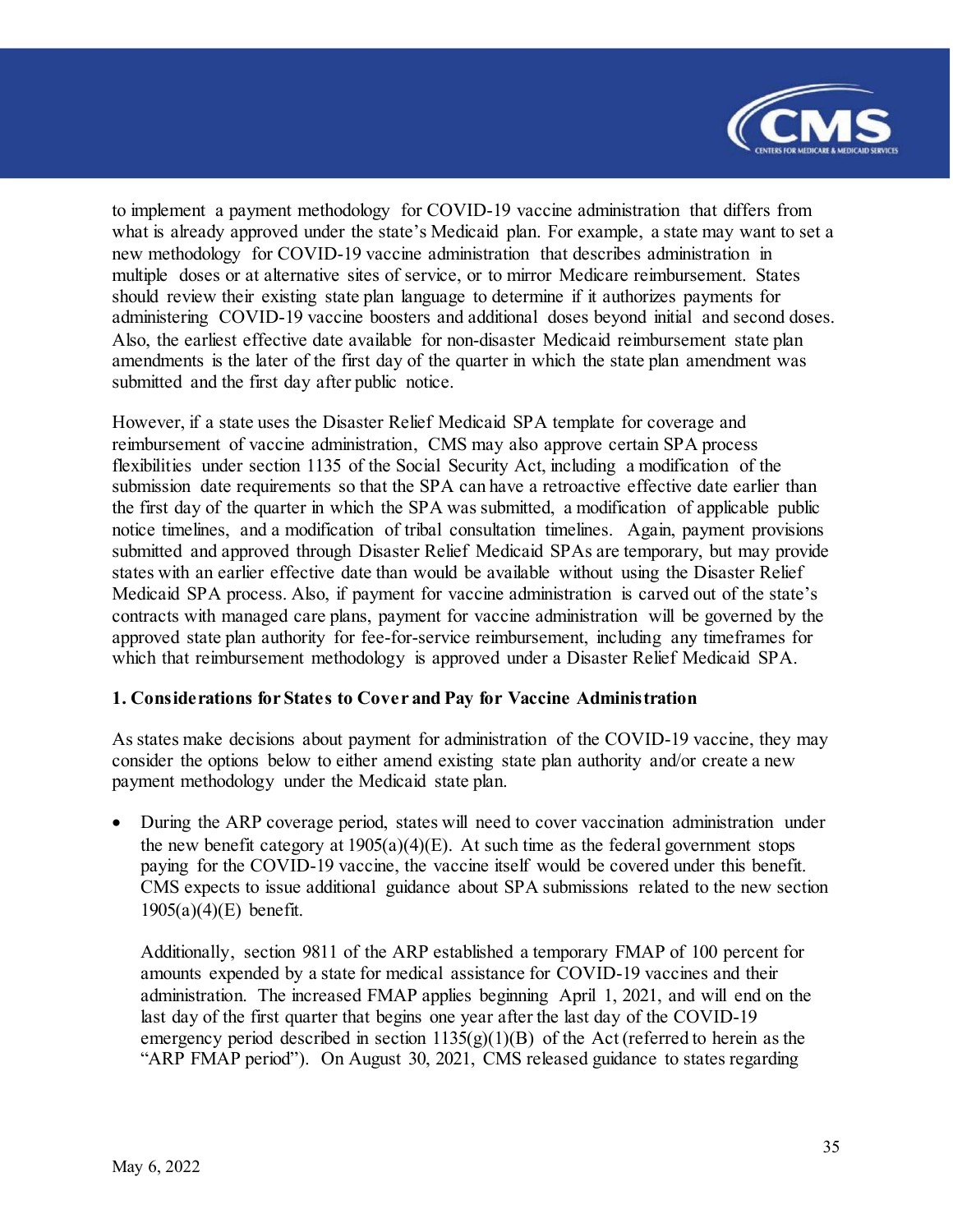

implementation of the ARP temporary 100 percent FMAP.[28](#page-35-0) Section 9821 of the ARP also applied the new coverage requirements and a temporary federal matching percentage of 100 percent Enhanced FMAP (EFMAP) to all populations in CHIP through the addition of sections  $2103(c)(11)$  and  $2105(c)(12)$  of the Act for the same ARP coverage and ARP FMAP periods described in section 9811 of the ARP. Section 9821(c)(2) of the ARP also includes an adjustment to CHIP allotments to account for increased federal payments for coverage of COVID-19 vaccines and their administration.

- For long term care facilities, including nursing facilities (NF), states may cover and pay for vaccine administration through the Medicaid NF benefit either as part of the per diem rate or as a carve-out service. In the instance of a carve-out service, the NF would make arrangements for beneficiaries to be vaccinated and would be paid directly for the vaccine administration as a NF service, separately from and in addition to the NF per diem rate. States also have the option to cover and pay for the administration of the vaccine under other Medicaid benefit categories, such as: the new section  $1905(a)(4)(E)$ , physician, other licensed practitioners (OLP), and the preventive services benefit categories. Under that option, states would pay for the service provided by practitioners under those benefit categories directly for administering vaccines to NF residents. States would need to ensure that their payment policies are aligned so that payments are not duplicated and in line with their Medicaid state plan, waiver, or demonstration authority, as applicable.
- For FQHCs and RHCs, vaccine administration may be included within the prospective payment system (PPS) rate. States should review their current definitions of FQHC/RHC encounters to ensure appropriate guidance is provided to FQHC/RHC providers and generally apply the same policy for COVID-19 vaccinations as is applied for other vaccine products.
- Regarding alternative sites, vaccine administration may be provided at drive-through sites when delivered by qualified Medicaid practitioners (such as physicians and OLPs) otherwise authorized to administer vaccines under the state plan, as long as applicable federal Medicaid regulations governing coverage and reimbursement for the applicable benefit are met. An add-on payment may be applied to account for overhead costs associated with the drivethrough site.
- For vaccination products that require cold storage, the state could adjust the rate to apply an add-on payment to account for overhead costs assumed by the administering provider and any geographical wage adjustment for the provider. States should also consider a payment structure that accounts for the administration of both single dose and multiple dose vaccines mirroring the Medicare payment methodology. On March 15, 2021, CMS updated the Medicare payment rates for COVID-19 vaccine administration. Effective for services furnished on or after March 15, 2021, the new Medicare payment rate for administering a

<span id="page-35-0"></span><sup>&</sup>lt;sup>28</sup> <https://www.medicaid.gov/federal-policy-guidance/downloads/sho-21-004.pdf>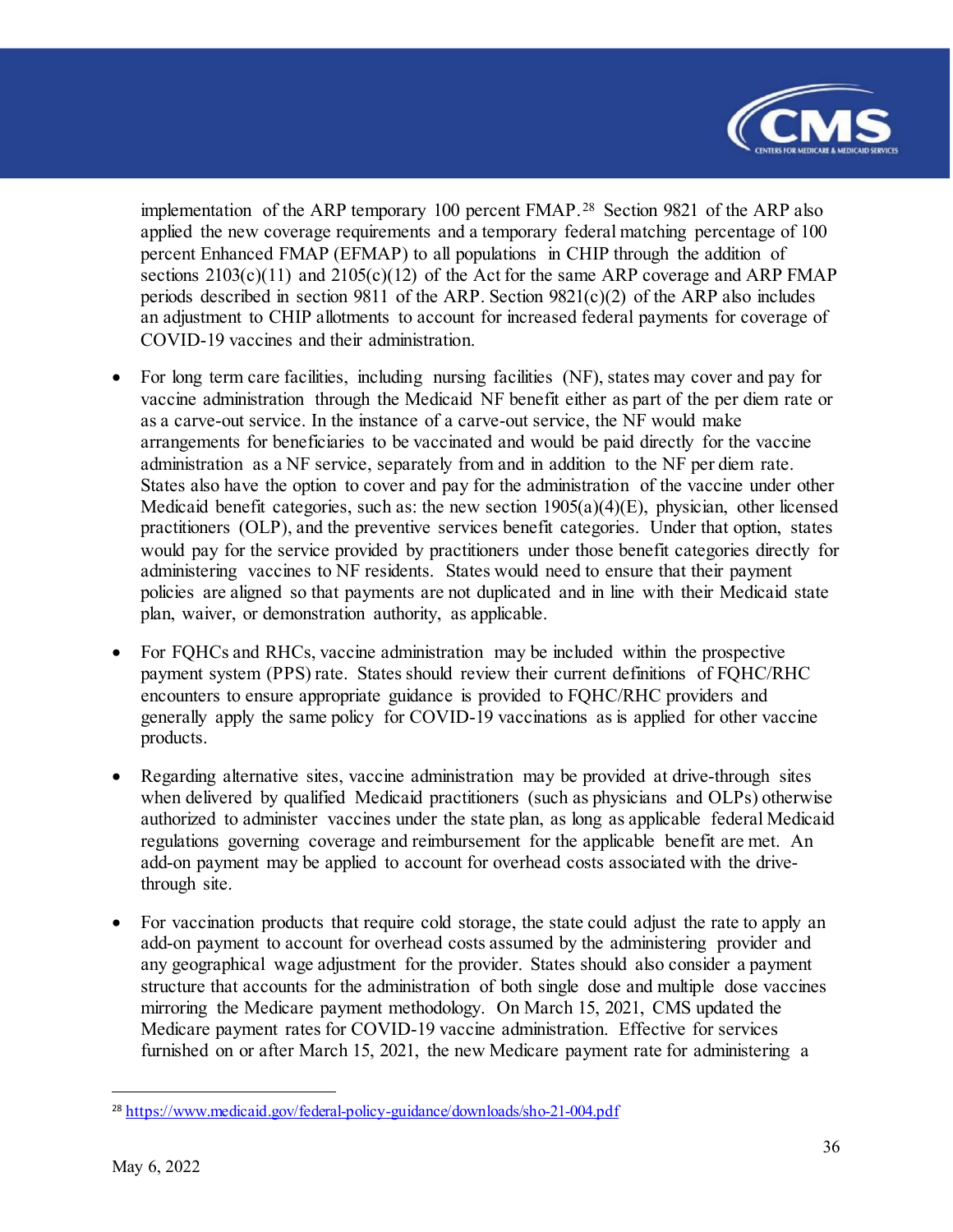

COVID-19 vaccine will be approximately \$40 to administer each dose of a COVID-19 vaccine. This means that starting on March 15, 2021, for single dose COVID-19 vaccines, Medicare will pay approximately \$40 for its administration. Starting on March 15, 2021, for COVID-19 vaccines requiring multiple doses, Medicare will pay approximately \$40 for each dose in the series. The rate will be geographically adjusted based on where the service is furnished. Please see *Medicare Payment* on page 10 for more information. States with questions on the impact of this Medicare payment change on their program should contact CMS for technical assistance.

- Coverage or payment for COVID-19 vaccinations administered by pharmacists, pharmacy interns, or pharmacy technicians as authorized by the HHS COVID-19 PREP Act declaration and related authorizations (see *Section V* below), including any applicable payment methodologies, should be clearly described in the state plan, which means that the state may need to submit a SPA.
- The Seventh Amendment to the HHS COVID-19 PREP Act declaration added dentists to the list of qualified persons authorized to administer COVID-19 vaccines in all states. The American Dental Association (ADA) published updated dental codes for the administration of COVID-19 vaccines on March 22, 2022.<sup>[29](#page-36-0)</sup> States have the option to allow dentists to use these dental codes, the AMA CPT codes, or both. Please see *Medicaid & CHIP Reporting Requirements & Implications* on page 53 for more information.
- Additional doses of the Moderna and Pfizer-BioNTech vaccines, booster doses of the Moderna and Pfizer-BioNTech vaccine beyond the original two-dose regimen, or booster doses of the Janssen (Johnson&Johnson) vaccine beyond the original single-dose regimen. If a state has an approved plan that indicates payment for first dose and "additional dose," it is likely a SPA is not needed as long as reimbursement is the same for all additional doses. States with proposed or approved state plan pages that include specific payment rates for specific dose numbers, or states that wish to deviate from their existing "additional dose" rate or the Medicare per dose rate (which is \$40 for each dose, including additional or booster doses), might need to update their approved or pending SPA(s).

As mentioned above, several states currently authorize payment for administration of vaccines; therefore, a SPA submission is necessary only if the state intends to revise the existing payment methodology. If appropriate, a state may choose to use the same rates of pay for COVID-19 vaccine administration currently utilized for other vaccination products. This is true even if a state establishes a new billing code specific to COVID-19 vaccine administration. States may add the new billing code to established fee schedules without submitting a SPA as long as the state does not change the rates approved for vaccine administration. States should notify

<span id="page-36-0"></span>l  $29$  For more COVID-19 dental coding information, see

[http://www.ada.org/~/media/ADA/Publications/Files/CDT\\_COVID\\_19\\_VaccinationProcedureCodeGuidance\\_2021](http://www.ada.org/%7E/media/ADA/Publications/Files/CDT_COVID_19_VaccinationProcedureCodeGuidance_2021Mar.pdf) [Mar.pdf](http://www.ada.org/%7E/media/ADA/Publications/Files/CDT_COVID_19_VaccinationProcedureCodeGuidance_2021Mar.pdf) an[d https://www.ada.org/-/media/project/ada-organization/ada/ada](https://www.ada.org/-/media/project/ada-organization/ada/ada-org/files/publications/cdt/implementationnotice_fromcdbpcmcchairs_2022mar.pdf)[org/files/publications/cdt/implementationnotice\\_fromcdbpcmcchairs\\_2022mar.pdf.](https://www.ada.org/-/media/project/ada-organization/ada/ada-org/files/publications/cdt/implementationnotice_fromcdbpcmcchairs_2022mar.pdf)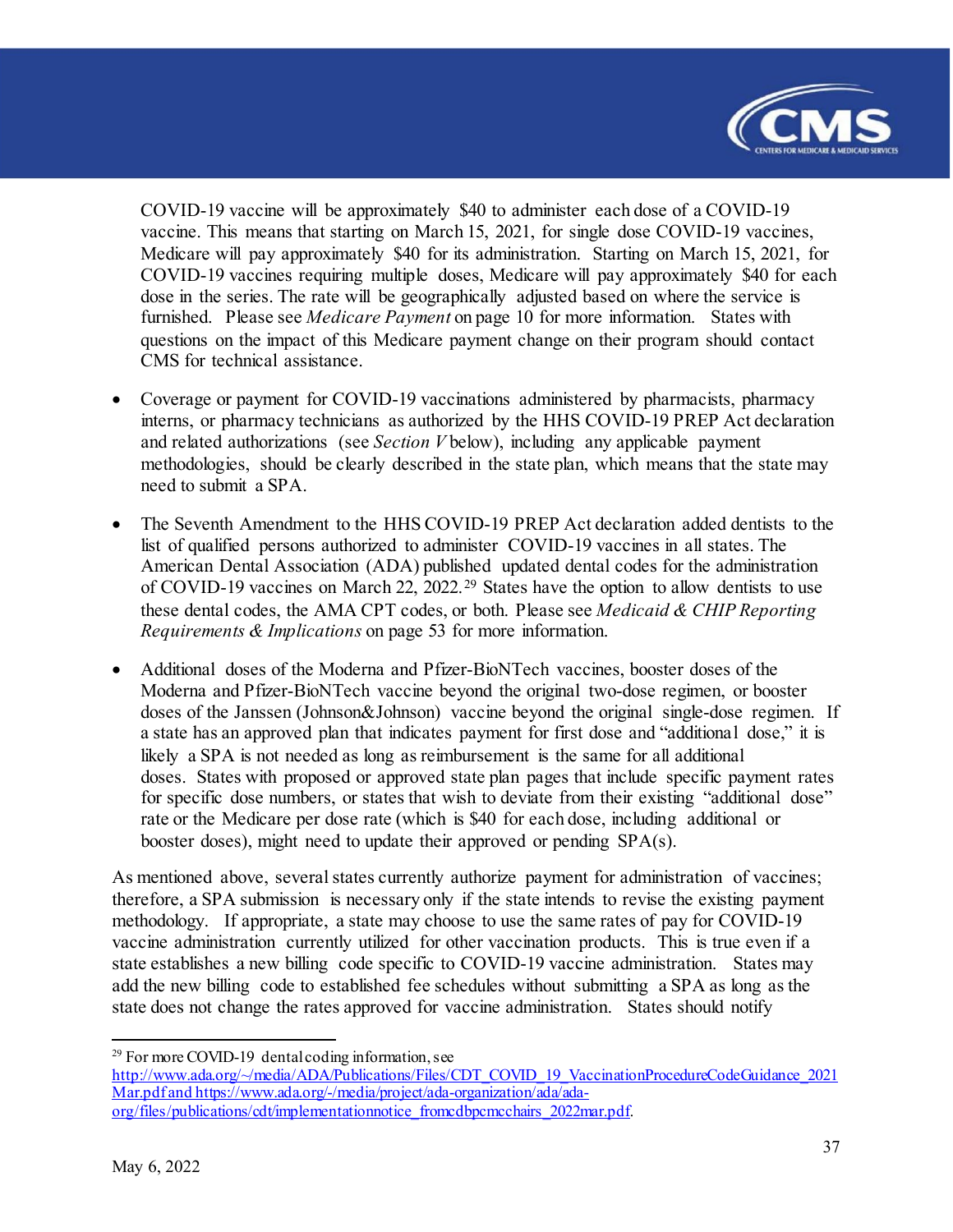

providers of the new billing code through provider bulletins or updates to provider manuals. During the ARP coverage period, some states may need to submit a payment SPA to ensure their payment methodology is comprehensive and reflects the new  $1905(a)(4)(E)$  mandatory benefit.

#### **2. Sample Approaches to State Plan Payment Language**

Another approach that may limit the time necessary for CMS to review the SPA submission is to create a stand-alone SPA page that describes payment methods for mandatory and optional benefits through which states will pay for COVID-19 vaccine administration. The amendment would list the Medicaid benefit(s) and the associated payment methodology the state will use to pay for COVID-19 vaccine administration. The new state plan page would be located at the front of each applicable Medicaid state plan attachment (i.e., 4.19-A, 4.19-B, 4.19-D) that includes a benefit under which the state would authorize payment for COVID-19 vaccine administration. CMS recommends this approach as it would significantly reduce CMS SPA processing time, in addition to eliminating the requirement for a same page review.

A similar approach that would also limit the time necessary for CMS review is to submit a standalone page that describes the payment rate for multiple eligible providers covered by the state plan Attachment. An Attachment 4.19-B submission, for example, could describe the initial and additional or final dose administration rate paid under the new  $1905(a)(4)(E)$  benefit category to eligible providers, while also including add-on rates that cover alternate site and cold storage costs. The rates and associated add-ons must be consistent with section 1902(a)(30)(A) of the Act.

Attachment 4.19-B Example 1:

Rates of pay for administration of COVID-19 immunizations are as follows for the benefit categories that are otherwise described within attachment 4.19-B:

• Physician Services - Fee for initial vaccine administration of \$XX.XX (stand-alone vaccination). A \$XX.XX vaccine administration rate is paid when administered in conjunction with a comprehensive office visit.

- o Second and additional doses A differential administration fee equal to \$XX.XX for second and additional doses of the vaccination, recognizing a potential need for additional practitioner care due to increased incidence of adverse reaction to the vaccine.
- o Alternate or drive-through vaccinations An additional \$XX.XX per administered vaccine to cover any overhead costs related to alternate site delivery, e.g. site location costs, mobile record technology, etc.
- o Cold-storage vaccine An additional \$XX.XX per administered vaccine to cover costs of cold storage of vaccines.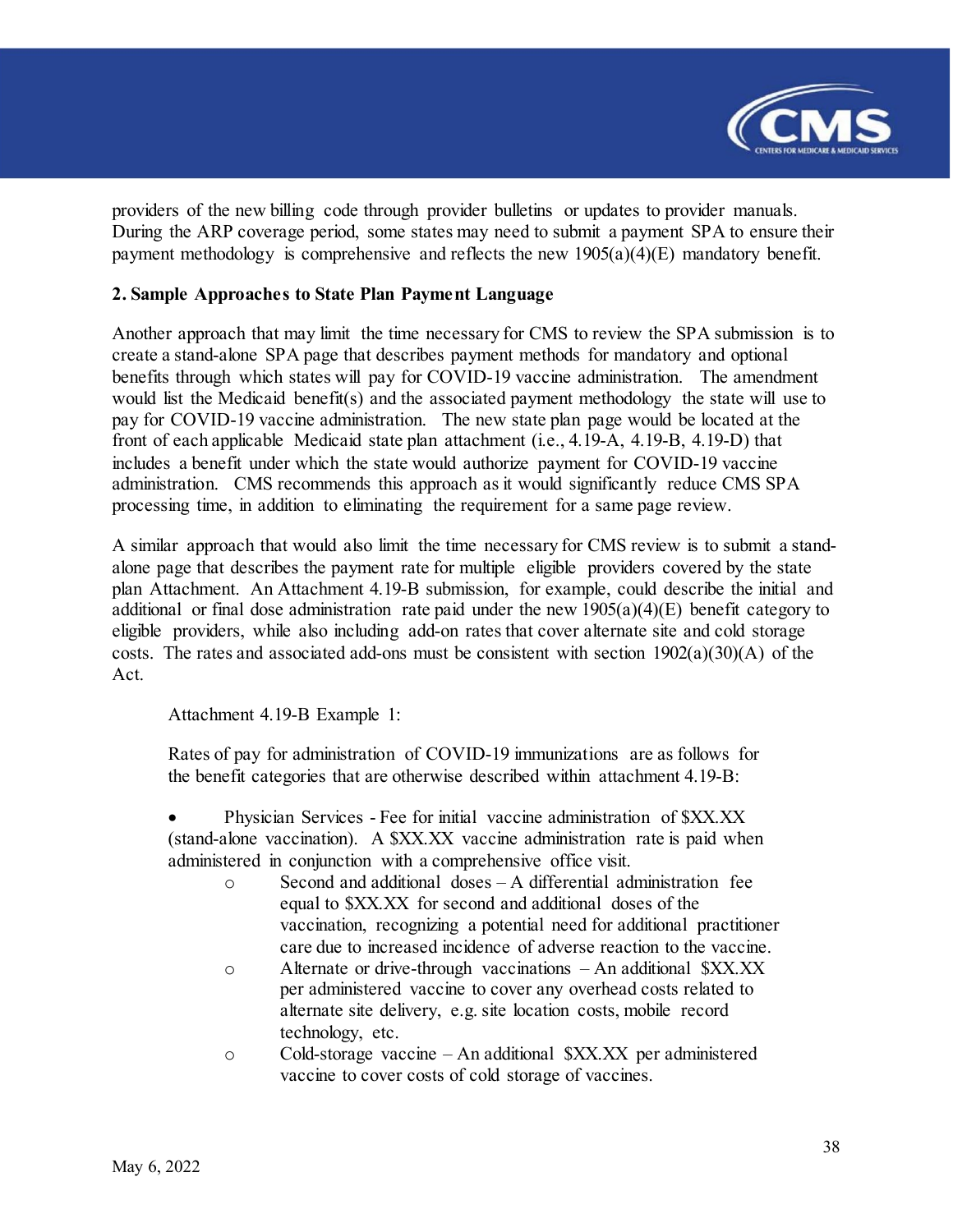

• Other Licensed Practitioners - Fee for initial vaccine administration of \$XX.XX (stand-alone vaccination). A \$XX.XX vaccine administration rate is paid when administered in conjunction with a comprehensive office visit.

- Second and additional  $\text{doses} \text{A}$  differential administration fee equal to \$XX.XX for second and additional doses of the vaccination, recognizing a potential need for additional practitioner care due to increased incidence of adverse reaction to the vaccine.
- o Alternate or drive-through vaccinations An additional \$XX.XX per administered vaccine to cover any overhead costs related to alternate site delivery, e.g. site location costs, mobile record technology, etc.
- o Cold-storage vaccine An additional \$XX.XX per administered vaccine to cover costs of cold storage of vaccines.

#### **3. Use of Medicare Payment Rates**

States also have the option of paying established Medicare rates for administration of vaccines. CMS recognizes that Medicare's March 15, 2021, announcement of certain changes in Medicare Part B payment for COVID-19 vaccine administration might have implications for states with approved SPAs or pending SPAs, and for states considering payment changes related to vaccine administration. Accordingly, states with proposed or approved state plan pages that include specific or hard-coded payment rates, or states with more general references to Medicare payment rates, might need to update their approved or pending state plan amendment(s) to reflect any change(s) to Medicare payment if they intend to continue paying rates that align with Medicare. Medicare's most up to date list of billing codes, payment allowances, and effective [dates](https://www.cms.gov/medicare/medicare-part-b-drug-average-sales-price/covid-19-vaccines-and-monoclonal-antibodies) are available on Medicare's website.

For Medicare, the rate is geographically adjusted based on where the service is furnished. Each state that elects to pay the Medicare payment amount for administration of a COVID-19 vaccine should clearly describe whether the national average (\$40) or the geographically adjusted amount applies. Please see *Medicare Payment* on page 9 for more information.

Attachment 4.19-B Example 2:

Payment for administration of COVID-19 immunizations is made at the rates established by Medicare. Effective for services furnished on or after March 15, 2021, the new Medicare payment rate for administering a COVID-19 vaccine is \$40 to administer each dose of a COVID-19 vaccine. For COVID-19 vaccine administration services furnished before March 15, 2021, the Medicare payment rate for a single-dose vaccine or for the final dose in a series is \$28.39. For COVID-19 vaccine administration services furnished before March 15, 2021 for vaccines requiring a series of two or more doses, the payment rate is  $$16.94$  for the initial dose(s) in the series and  $$28.39$  for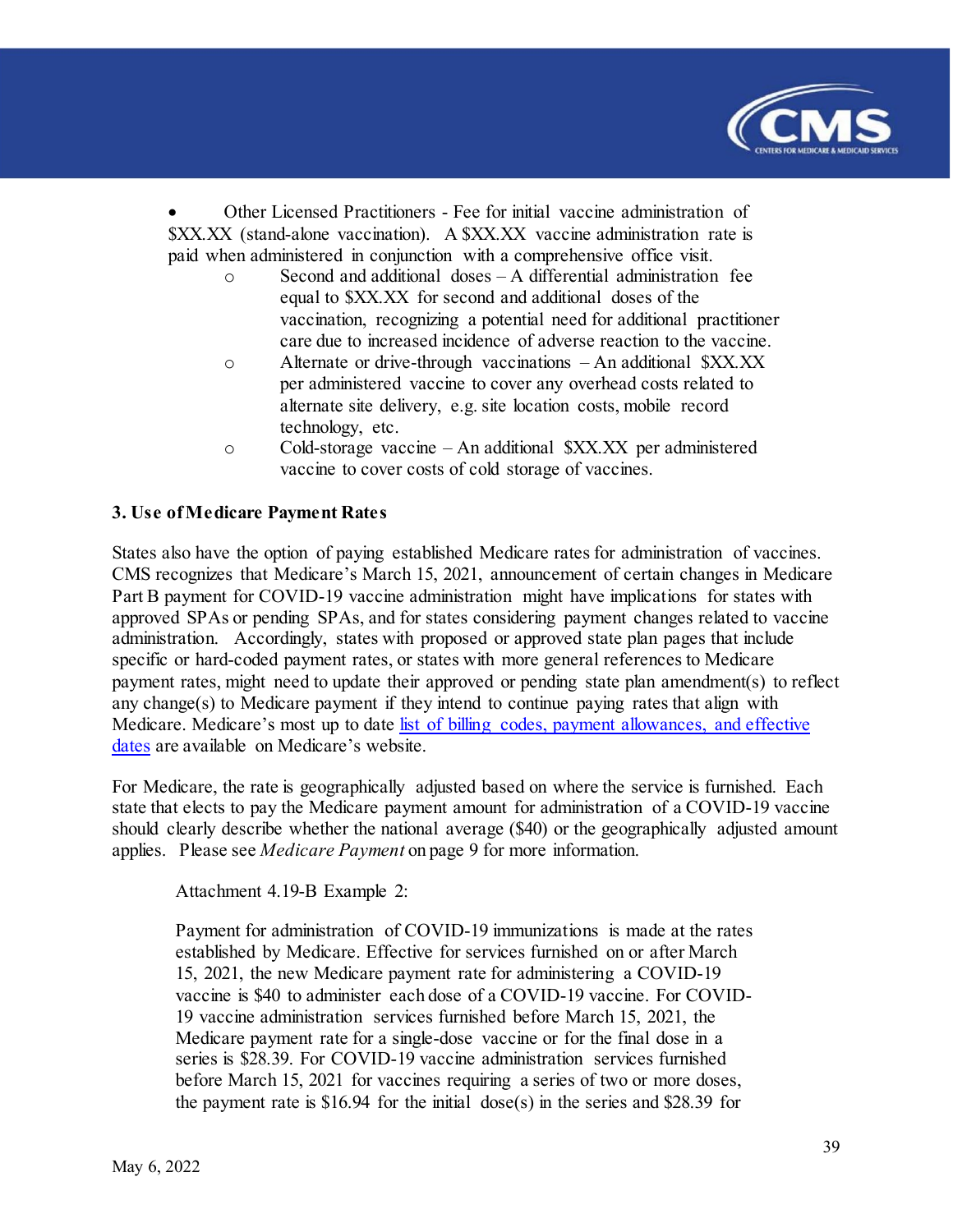

the final dose in the series. These rates will also be geographically adjusted based on where the service is furnished.

#### **4. Use of State Developed Fee Schedule Rates**

States may also describe their own rate setting methodology and provide a link to the resulting fee schedule in the state plan with the applicable effective date. The partial fee schedule below provides an example of the calculation. States are not required to display all components of the calculated fee schedule, e.g., the cold storage or alternate site addons, but should provide a comprehensive description of the calculation in narrative format along with the final fee schedule amounts.

Attachment 4.19-B Example 3:

Payment for administration of COVID-19 immunizations equals the Medicaid fee schedule amount, plus add-ons to account for the costs of overhead related to cold storage and administration of the vaccine at an alternate site.

| Code  | <b>Description</b>                                                            | <b>Medicaid</b><br>Fee | Cold-Storage<br>Add-on | <b>Alternate-Site</b><br>Add-on |
|-------|-------------------------------------------------------------------------------|------------------------|------------------------|---------------------------------|
| 90471 | Initial Administration of<br>$vaccination/immunization - Child$               | XX.XX                  | <b><i>SXX.XX</i></b>   | <b><i>SXX.XX</i></b>            |
| 90472 | Second and additional Administration of<br>$vaccination/immunization - Child$ | XX.XX                  | \$XX.XX                | <b><i>SXX.XX</i></b>            |
| 90473 | Initial Administration of<br>$vaccination/immunization - Adult$               | XX.XX                  | <b>SXX.XX</b>          | <b><i>SXX.XX</i></b>            |
| 90474 | Second and additional Administration of<br>$vaccination/immunization - Adult$ | XX.XX                  | <b><i>SXX.XX</i></b>   | <b>SXX.XX</b>                   |

"Hyperlink to state Medicaid agency fee schedule for physician, OLP, etc."

(For illustration purposes only  $-$  not a live link.)

If a state submits a traditional SPA (i.e., not a Disaster Relief Medicaid SPA) in response to the COVID-19 public health emergency for coverage or payment of vaccine administration, it should identify that SPA as a COVID-19 response SPA, and CMS will expedite its review and adjudication. Unless CMS has approved a section 1135 waiver related to a Disaster Relief Medicaid SPA submission, the state will need to comply with all applicable federal SPA submission requirements, including public notice, tribal consultation, and effective date requirements.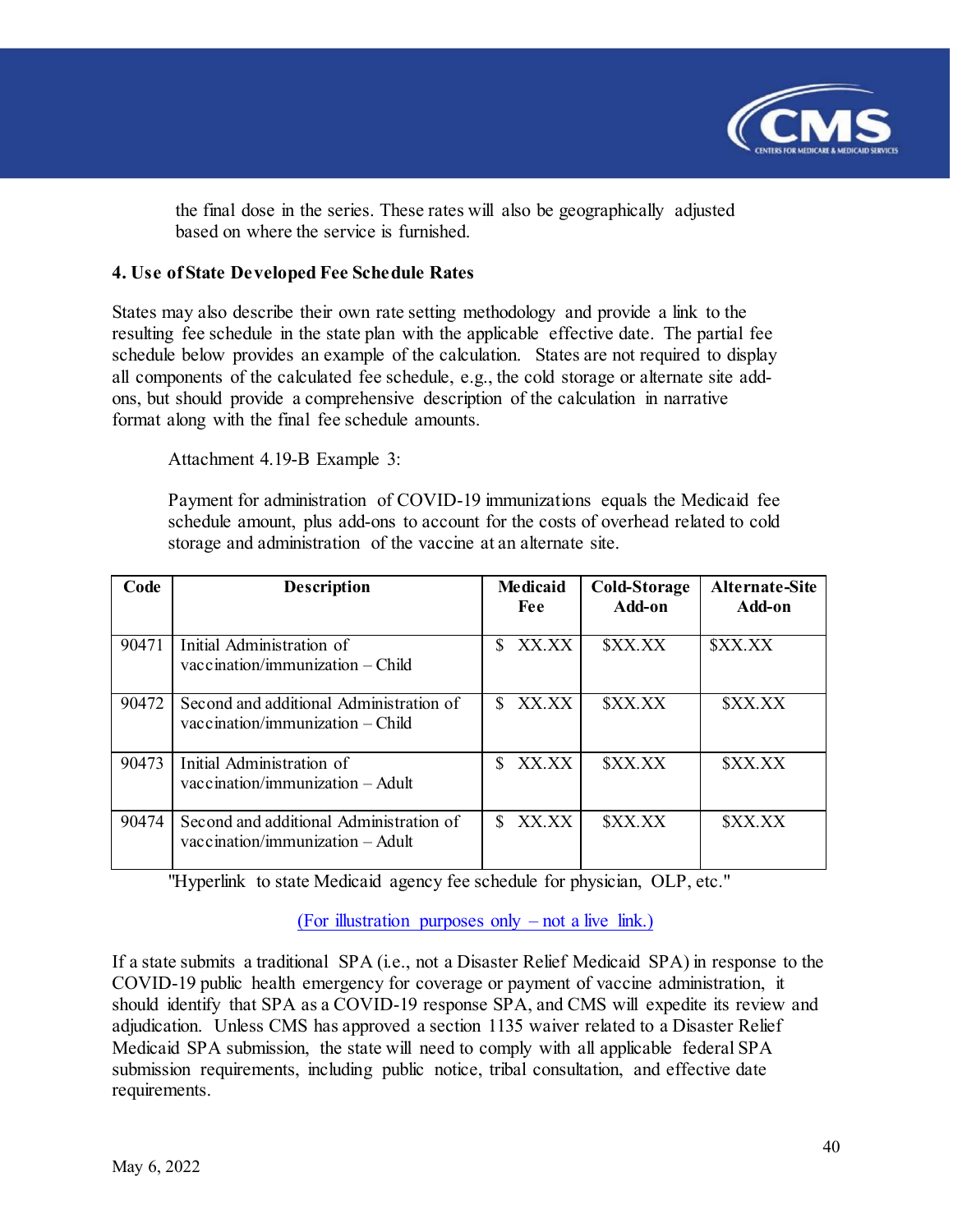

# <span id="page-40-0"></span>*B. CHIP & BHP*

States will need to submit a CHIP SPA to demonstrate compliance with the new ARP provision at section  $2103(c)(11)(A)$  of the Act during the ARP coverage period. CMS has provided states with a streamlined process for these SPA submissions. States should reach out to their CHIP Project Officer with any questions.

A BHP Blueprint is not necessary for coverage and payment for a COVID-19 vaccine and administration.

# <span id="page-40-1"></span>**V. Other Federal Requirements & Considerations**

#### *Updated February 11, 2022*

**UPDATE**: CMS is updating the toolkit to reflect various amendments to the HHS COVID-19 PREP Act declaration. Specifically, CMS is combining prior sections V.B. and V.C and updating them to reflect that HHS has authorized several additional types of practitioners to administer COVID-19 vaccinations, and has also redesignated former section V.D. as V.C and updated it to reflect these additional authorizations. We encourage states to remain up-to-date regarding future HHS COVID-19 PREP Act authorizations and updates by reviewing information at [https://www.phe.gov/Preparedness/legal/prepact/Pages/default.aspx.](https://www.phe.gov/Preparedness/legal/prepact/Pages/default.aspx)

### <span id="page-40-2"></span>*A. PREP Act*

The Public Readiness and Emergency Preparedness (PREP) Act authorizes the Secretary of Health and Human Services (Secretary) to issue a declaration (PREP Act declaration) that provides immunity from suit and liability (except for willful misconduct) for claims of loss caused by, arising out of, relating to, or resulting from administration or use of covered countermeasures to diseases, health conditions, or other threats to health determined by the Secretary to constitute a present, or credible risk of a future public health emergency. Immunity extends to entities and individuals involved in the development, manufacturing, testing, distribution, administration, and use of such countermeasures.<sup>[30](#page-40-3)</sup> A PREP Act declaration is not dependent on other emergency declarations.

On March 10, 2020, the Secretary issued a PREP Act declaration, effective February 4, 2020, to provide liability protections for activities related to medical countermeasures against COVID-19 (HHS COVID-19 PREP Act declaration).[31](#page-40-4) As discussed below, pharmacists, pharmacy interns,

l <sup>30</sup> <https://www.phe.gov/Preparedness/legal/prepact/Pages/default.aspx>

<span id="page-40-4"></span><span id="page-40-3"></span><sup>&</sup>lt;sup>31</sup> See Declaration Under the Public Readiness and Emergency Preparedness Act for Medical Countermeasures Against COVID-19, 85 Fed. Reg. 15,198 (Mar. 17, 2020); 85 Fed. Reg. 21,012 (Apr. 15, 2020); 85 Fed. Reg. 35,100 (June 8, 2020); 85 Fed. Reg. 52,136 (Aug. 24, 2020); *see also* Pub. L. No. 109-148, Public Health Service Act § 319F-3, 42 U.S.C. § 247d-6d and 42 U.S.C. § 247d-6e.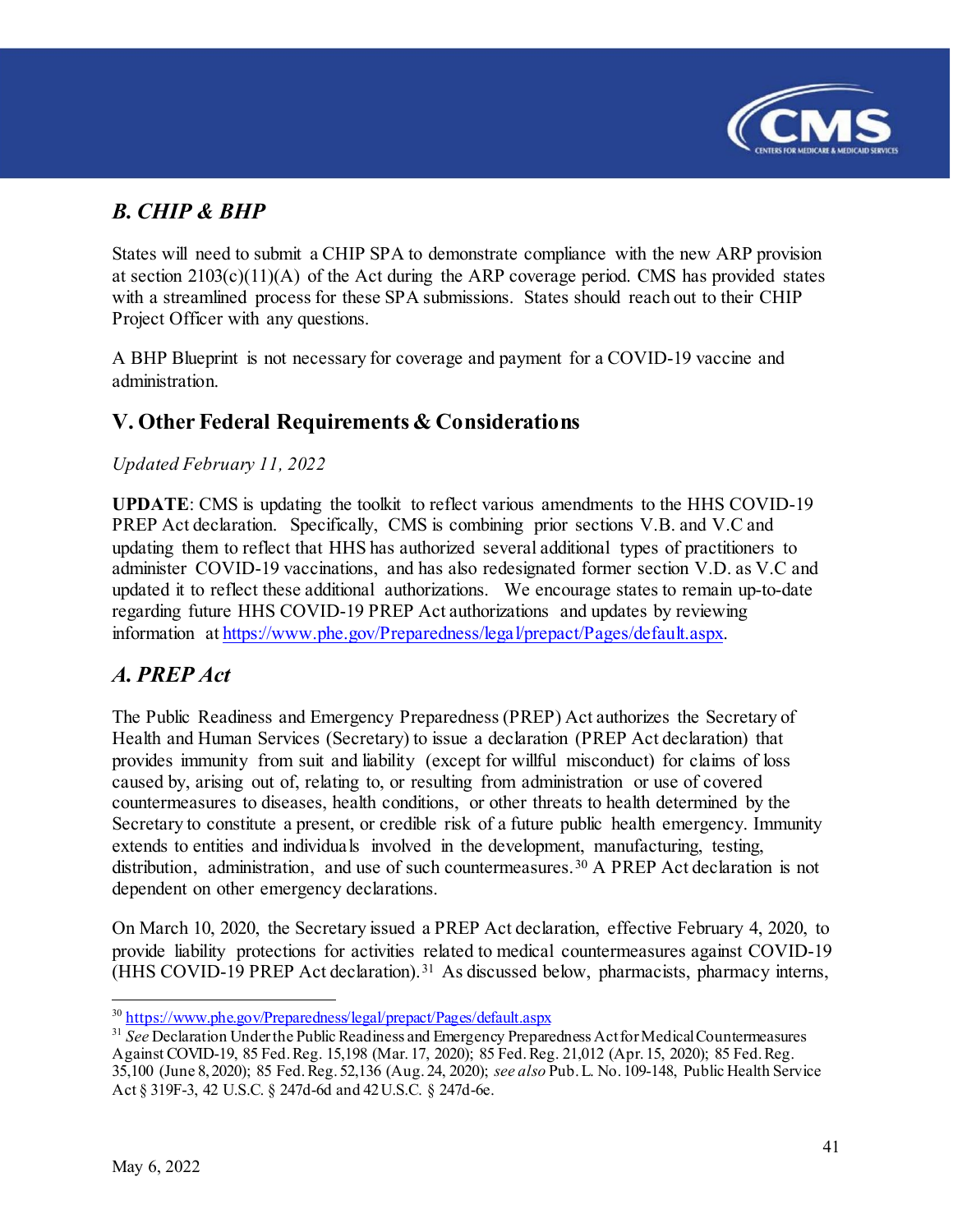

and pharmacy technicians are covered persons under the PREP Act when they administer certain covered countermeasures, including certain COVID-19 tests, routine childhood vaccinations, and COVID-19 vaccinations, provided that the conditions in the PREP Act and the HHS COVID-19 PREP Act declaration and authorizations have been satisfied.<sup>[32](#page-41-0)</sup>

There have been a number of amendments and corrections to the HHS COVID-19 PREP Act declaration, including:

- The Fifth Amendment, effective February 2, 2021, added categories of qualified persons authorized to administer COVID-19 vaccines.
- The Sixth Amendment, effective February 16, 2021, added another category of qualified persons (i.e., certain federal workers) authorized to administer COVID-19 vaccines.
- On February 22, 2021, HHS issued technical corrections to the Fifth and Sixth Amendments (effective retroactively to the effective dates of the Fifth and Sixth Amendments, as applicable), including to clarify that members of a uniformed service are included in the list of federal workers authorized to administer COVID-19 vaccines.
- The Seventh Amendment, effective March 11, 2021, added several categories of qualified persons authorized to administer COVID-19 vaccines.
- The Eighth Amendment, effective August 4, 2021, clarified that qualified pharmacy technicians are "qualified persons" covered by the declaration, including by adding language to the declaration that aligns with their authorization to administer COVID-19 vaccines under the Office of the Assistant Secretary for Health (OASH) guidance described below.[33](#page-41-1)

<span id="page-41-0"></span> $\overline{a}$ <sup>32</sup> *See, e.g.,* Guidance for Licensed Pharmacists, COVID-19 Testing, and Immunity under the PREP Act, OASH, (Apr. 8, 2020), [https://www.hhs.gov/guidance/sites/default/files/hhs-guidance-documents//authorizing-licensed](https://www.hhs.gov/guidance/sites/default/files/hhs-guidance-documents/authorizing-licensed-pharmacists-to-order-and-administer-covid-19-tests.pdf)[pharmacists-to-order-and-administer-covid-19-tests.pdf;](https://www.hhs.gov/guidance/sites/default/files/hhs-guidance-documents/authorizing-licensed-pharmacists-to-order-and-administer-covid-19-tests.pdf) Guidance for Licensed Pharmacists and Pharmacy Interns Regarding COVID-19 Vaccines and Immunity under the PREP Act, OASH, (Sept. 3, 2020),

[https://www.hhs.gov/guidance/sites/default/files/hhs-guidance-documents//licensed-pharmacists-and-pharmacy](https://www.hhs.gov/guidance/sites/default/files/hhs-guidance-documents/licensed-pharmacists-and-pharmacy-interns-regarding-covid-19-vaccines-immunity.pdf)[interns-regarding-covid-19-vaccines-immunity.pdf;](https://www.hhs.gov/guidance/sites/default/files/hhs-guidance-documents/licensed-pharmacists-and-pharmacy-interns-regarding-covid-19-vaccines-immunity.pdf) Guidance for PREP Act Coverage for Qualified Pharmacy Technicians and State-Authorized Pharmacy Interns for Childhood Vaccines, COVID-19 Vaccines, and COVID-19 Testing, OASH, (Oct. 20, 2020), [https://www.hhs.gov/guidance/sites/default/files/hhs-guidance-documents//prep](https://www.hhs.gov/guidance/sites/default/files/hhs-guidance-documents/prep-act-guidance.pdf)[act-guidance.pdf.](https://www.hhs.gov/guidance/sites/default/files/hhs-guidance-documents/prep-act-guidance.pdf)

<span id="page-41-1"></span><sup>&</sup>lt;sup>33</sup> Eighth Amendment to Declaration Under the Public Readiness and Emergency Preparedness Act for Medical Countermeasures Against COVID-19, 86 Fed. Reg. 41,977 (Aug. 4, 2021),

[https://www.federalregister.gov/documents/2021/08/04/2021-16681/eighth-amendment-to-declaration-under-the](https://www.federalregister.gov/documents/2021/08/04/2021-16681/eighth-amendment-to-declaration-under-the-public-readiness-and-emergency-preparedness-act-for)[public-readiness-and-emergency-preparedness-act-for](https://www.federalregister.gov/documents/2021/08/04/2021-16681/eighth-amendment-to-declaration-under-the-public-readiness-and-emergency-preparedness-act-for). The Ninth Amendment to the HHS COVID-19 PREP Act declaration, effective September 14, 2021, authorized certain pharmaciststo order and administer, and certain pharmacy interns and pharmacy technicians to administer, beginning September 9, 2021, certain types of COVID-19 therapeutics, such as monoclonal antibodies, and does not affect authorizations for administering COVID-19 vaccines. Ninth Amendment to Declaration Under the Public Readiness and Emergency Preparedness Act for Medical Countermeasures Against COVID-19, 86 Fed. Reg. 51,160 (Sept. 14, 2021), at [https://www.federalregister.gov/documents/2021/09/14/2021-19790/ninth-amendment-to-declaration-under-the](https://www.federalregister.gov/documents/2021/09/14/2021-19790/ninth-amendment-to-declaration-under-the-public-readiness-and-emergency-preparedness-act-for-medical)[public-readiness-and-emergency-preparedness-act-for-medical.](https://www.federalregister.gov/documents/2021/09/14/2021-19790/ninth-amendment-to-declaration-under-the-public-readiness-and-emergency-preparedness-act-for-medical) The Tenth Amendment to the HHS COVID-19 PREP Act declaration expanded the scope of authority under the declaration, beginning December 30, 2021, for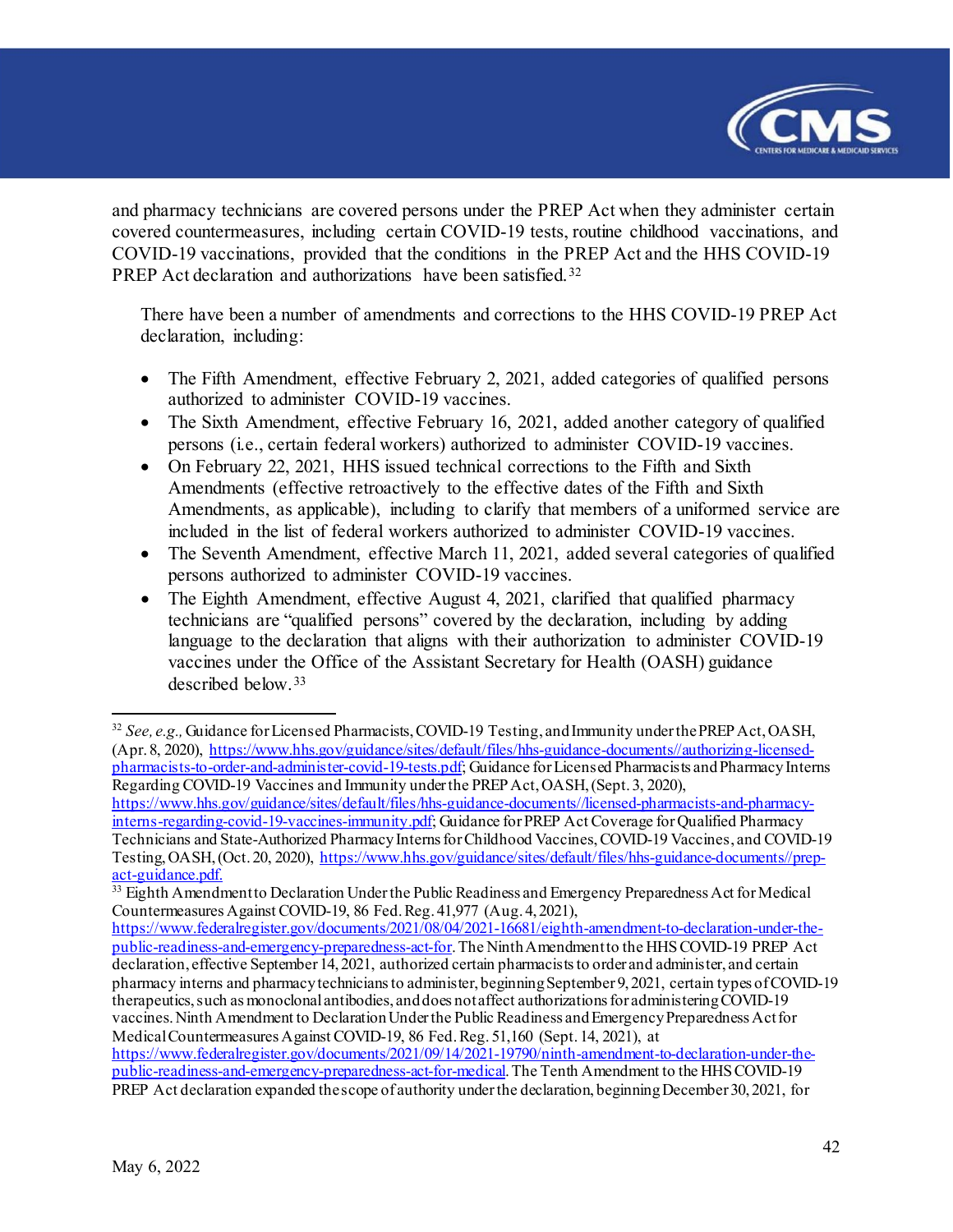

• On October 4, 2021, a correction to the declaration and related guidance and opinions appeared in the Federal Register.<sup>[34](#page-42-1)</sup> This correction clarifies that what are commonly referred to as "ACIP recommendations" and "ACIP standard immunization schedules" are in fact recommendations and schedules made by the CDC after consultation with ACIP. These corrections and clarifications are also intended to recognize coverage of recommendations issued directly by the CDC.

We discuss the aspects of these amendments that are relevant to Medicaid and CHIP coverage in more detail below.

The HHS Office of the General Counsel issued an advisory opinion on May 19, 2020, explaining that the PREP Act and the HHS COVID-19 PREP Act declaration preempt state laws that would otherwise prohibit or effectively prohibit licensed pharmacists from ordering and administering covered countermeasures described in the HHS COVID-19 PREP Act declaration.<sup>[35](#page-42-2)</sup> Based on the reasoning set forth in the May 19, 2020 advisory opinion, any state law that would prohibit "qualified persons" identified in the HHS COVID-19 PREP Act declaration and related authorizations from administering a covered countermeasure (such as prescribing, dispensing, or administering COVID-19 vaccines) is also preempted. This means that states cannot rely on state law to prevent these persons from providing COVID-19 vaccinations (or other covered countermeasures) if they are authorized to do so under the HHS COVID-19 PREP Act declaration and related authorizations. In accordance with section  $319F-3(i)(8)(A)$  of the Public Health Service Act, a state remains free to expand the universe of individuals authorized to administer covered countermeasures within its jurisdiction under state law.

## <span id="page-42-0"></span>*B. HHS PREP Act Authorizations Related to COVID-19 Vaccinations*

*1. Pharmacists, Pharmacy Technicians, and Pharmacy Interns*

l licensed pharmacists to order and administer and qualified pharmacy interns to administer seasonal influenza vaccines, and also does not affect authorizations for administering COVID-19 vaccines. Tenth Amendment to Declaration Under the Public Readiness and Emergency Preparedness Act for Medical Countermeasures Against COVID-19, 87 Fed. Reg. 982 (Jan. 7, 2022), at [https://www.federalregister.gov/documents/2022/01/07/2022-](https://www.federalregister.gov/documents/2022/01/07/2022-00151/tenth-amendment-to-declaration-under-the-public-readiness-and-emergency-preparedness-act-for-medical)00151/tenth-amendment-to-declaration-under-the-public-readiness-and-emergency-preparedness-act-for-medical. <sup>[34](https://www.federalregister.gov/documents/2022/01/07/2022-00151/tenth-amendment-to-declaration-under-the-public-readiness-and-emergency-preparedness-act-for-medical)</sup> Declaration Under the Public Readiness and Emergency Preparedness Act for Medical Countermeasures Against

<span id="page-42-1"></span>COVID-19; Correction, 86 Fed. Reg. 54,696 (Oct. 4, 2021), https://www.federalregister.gov/documents/2021/10/04/2021-21652/declaration-under-the-public-readiness-and-<br>emergency-preparedness-act-for-medical-countermeasures.

<span id="page-42-2"></span> $\frac{35}{35}$  $\frac{35}{35}$  $\frac{35}{35}$  Advisory Opinion 20-02 on the Public Readiness and Emergency Preparedness Act and the Secretary's Declaration under the Act, May 19, 2020, [https://www.hhs.gov/guidance/sites/default/files/hhs-guidance](https://www.hhs.gov/guidance/sites/default/files/hhs-guidance-documents/advisory-opinion-20-02-hhs-ogc-prep-act.pdf)[documents/advisory-opinion-20-02-hhs-ogc-prep-act.pdf](https://www.hhs.gov/guidance/sites/default/files/hhs-guidance-documents/advisory-opinion-20-02-hhs-ogc-prep-act.pdf). *See also* Department ofJustice Office of Legal Counsel Advisory Opinion for Robert P. Charrow, General Counsel of the Department of Health and Human Services, January 19, 2021, available at[: https://www.justice.gov/sites/default/files/opinions/attachments/2021/01/19/2021-01-](https://www.justice.gov/sites/default/files/opinions/attachments/2021/01/19/2021-01-19-prep-act-preemption.pdf) [19-prep-act-preemption.pdf.](https://www.justice.gov/sites/default/files/opinions/attachments/2021/01/19/2021-01-19-prep-act-preemption.pdf)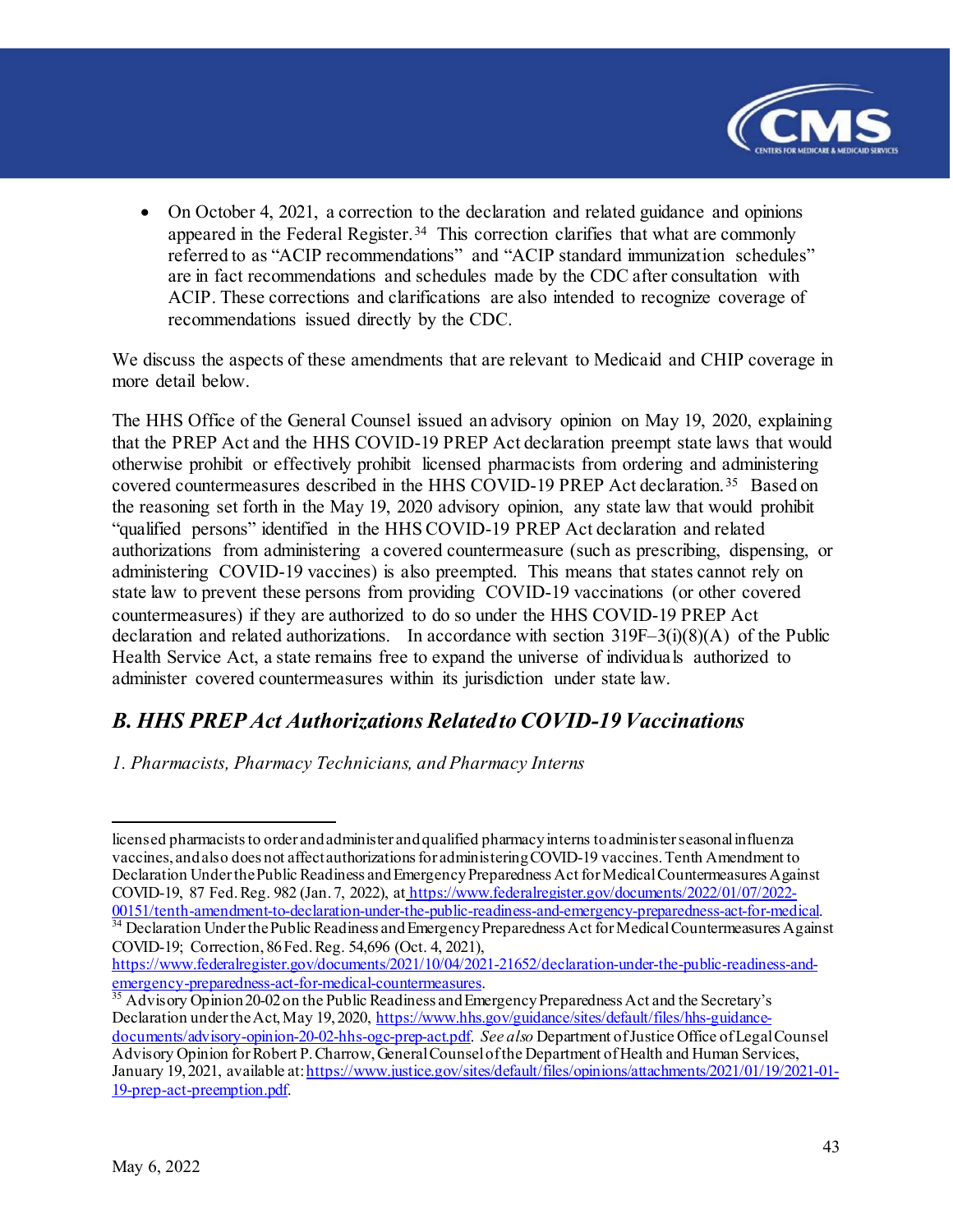

As an "Authority Having Jurisdiction" under the HHS COVID-19 PREP Act declaration, OASH issued an authorization for certain pharmacists and pharmacy interns, effective September 3, 2020, specific to COVID-19 vaccine administration. This was done to expand the scope of qualified persons available to administer the COVID-19 vaccine. [36](#page-43-0)

On October 20, 2020, HHS authorized qualified pharmacy technicians and state-authorized pharmacy interns acting under the supervision of a qualified pharmacist to administer FDAauthorized or FDA-licensed COVID-19 vaccinations to persons aged 3 or older.[37](#page-43-1)

The September 3, 2020 and October 20, 2020 authorizations provide that, in order to be covered by the PREP Act liability immunity for ordering or administering COVID-19 vaccinations, qualified state-licensed pharmacists, state-authorized pharmacy interns, and qualified pharmacy technicians<sup>[38](#page-43-2)</sup> must satisfy certain requirements.

The Third Amendment to the HHS COVID-19 PREP Act declaration added pharmacists and pharmacy interns to the declaration, and the Fourth Amendment incorporated the OASH guidance by reference. The Eighth Amendment also clarified that qualified pharmacy technicians are "qualified persons" covered by the declaration, including by adding language to the declaration that aligns with their authorization to administer COVID-19 vaccines under the OASH guidance described above. Accordingly, the authorizations and requirements described above are now generally incorporated into the HHS COVID-19 PREP Act declaration.

The HHS COVID-19 PREP Act declaration provides that "qualified persons" under the declaration include a state-licensed pharmacist who orders and administers, and pharmacy interns and qualified pharmacy technicians who administer, FDA-authorized or FDA-licensed COVID-19 vaccines to persons ages three or older. The pharmacy intern or technician must act under the supervision of the qualified pharmacist and the pharmacy intern or technician must be licensed or registered by his or her state board of pharmacy. Such state-licensed pharmacists and the state-licensed or registered interns or technicians under their supervision are qualified persons with respect to COVID-19 vaccinations only if the following requirements are met:

• The vaccine must be authorized, approved, or licensed by the FDA.

<span id="page-43-1"></span> $37$  Guidance for PREP Act Coverage for Qualified Pharmacy Technicians and State-Authorized Pharmacy Interns for Childhood Vaccines, COVID-19 Vaccines, and COVID-19 Testing, OASH, (Oct. 20, 2020)<br>https://www.hhs.gov/guidance/sites/default/files/hhs-guidance-documents//prep-act-guidance.pdf.

<span id="page-43-0"></span><sup>&</sup>lt;sup>36</sup> Guidance for Licensed Pharmacists and Pharmacy Interns Regarding COVID-19 Vaccines and Immunity under the PREP Act, OASH, (Sept. 3, 2020), https://www.hhs.gov/guidance/sites/default/files/hhs-guidance-<br>documents//licensed-pharmacists-and-pharmacy-interns-regarding-covid-19-vaccines-immunity.pdf.

<span id="page-43-2"></span> $\frac{38}{10}$  $\frac{38}{10}$  $\frac{38}{10}$  To be a qualified pharmacy technician, pharmacy technicians working in states with licensure and/or registration requirements must be licensed and/or registered in accordance with state requirements; pharmacy technicians working in states without licensure and/or registration requirements must have a Certified Pharmacy Technician certification from either the Pharmacy Technician Certification Board or National Healthcareer Association. *Id*.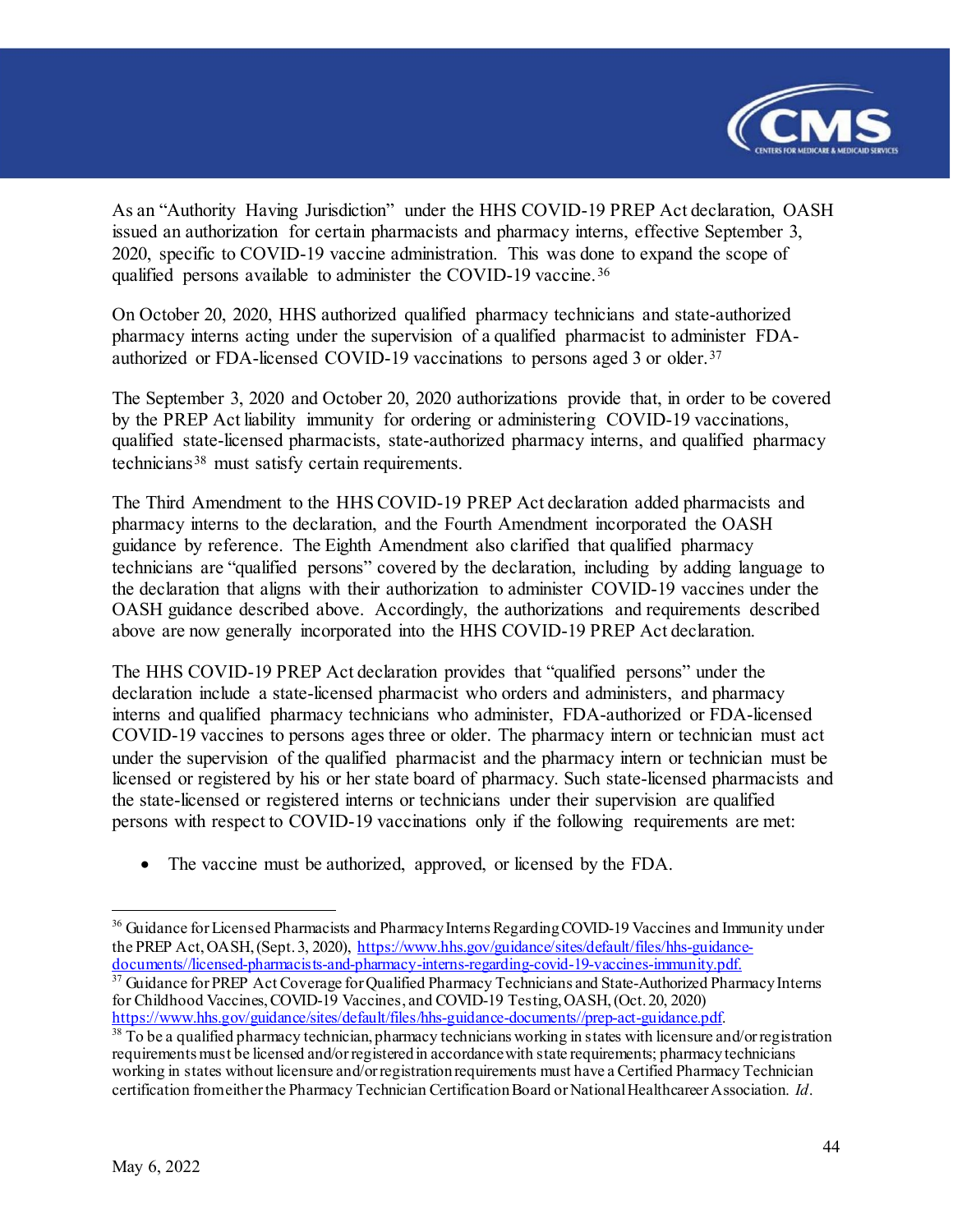

- The vaccination must be ordered and administered according to CDC's/ACIP's<sup>[39](#page-44-0)</sup> COVID-19 vaccine recommendation(s).
- If the vaccine is administered by a qualified pharmacy technician, the supervising qualified pharmacist must be readily and immediately available to the immunizing qualified pharmacy technician.
- The licensed pharmacist must have completed the immunization training that the licensing state requires for pharmacists to order and administer vaccines. If the state does not specify training requirements for the licensed pharmacist to order and administer vaccines, the licensed pharmacist must complete a vaccination training program of at least 20 hours that is approved by the Accreditation Council for Pharmacy Education (ACPE) to order and administer vaccines. This training program must include hands-on injection technique, clinical evaluation of indications and contraindications of vaccines, and the recognition and treatment of emergency reactions to vaccines.
- The qualified pharmacy technician or licensed or registered pharmacy intern must complete a practical training program that is approved by the ACPE. This training program must include hands-on injection technique, clinical evaluation of indications and contraindications of vaccines, and the recognition and treatment of emergency reactions to vaccines.
- The licensed pharmacist, qualified pharmacy technician, or licensed or registered pharmacy intern must have a current certificate in basic cardiopulmonary resuscitation.
- The licensed pharmacist must complete a minimum of two hours of ACPE-approved, immunization-related continuing pharmacy education during each state licensing period.
- The licensed pharmacist must comply with recordkeeping and reporting requirements of the jurisdiction in which he or she administers vaccines, including informing the patient's primary-care provider when available, submitting the required immunization information to the state or local immunization information system (vaccine registry), complying with requirements related to reporting adverse events, and complying with requirements whereby the person administering a vaccine must review the vaccine registry or other vaccination records prior to administering a vaccine.

<span id="page-44-0"></span> $\overline{a}$  $39$  As explained in the October 4, 2021 correction notice, where the term CDC/ACIP recommendations or similar language is used in the HHS COVID-19 PREP Act declaration and related guidance and opinions, this includes both direct CDC recommendations as well as recommendations adopted by the CDC Director after recommendation by ACIP, which are commonly referred to as ACIP recommendations. Declaration Under the Public Readiness and Emergency Preparedness Act for Medical Countermeasures Against COVID-19; Correction, 86 Fed. Reg. 54,696, 54,696 n.2 (Oct. 4, 2021), [https://www.federalregister.gov/documents/2021/10/04/2021-21652/declaration-under](https://www.federalregister.gov/documents/2021/10/04/2021-21652/declaration-under-the-public-readiness-and-emergency-preparedness-act-for-medical-countermeasures)[the-public-readiness-and-emergency-preparedness-act-for-medical-countermeasures](https://www.federalregister.gov/documents/2021/10/04/2021-21652/declaration-under-the-public-readiness-and-emergency-preparedness-act-for-medical-countermeasures).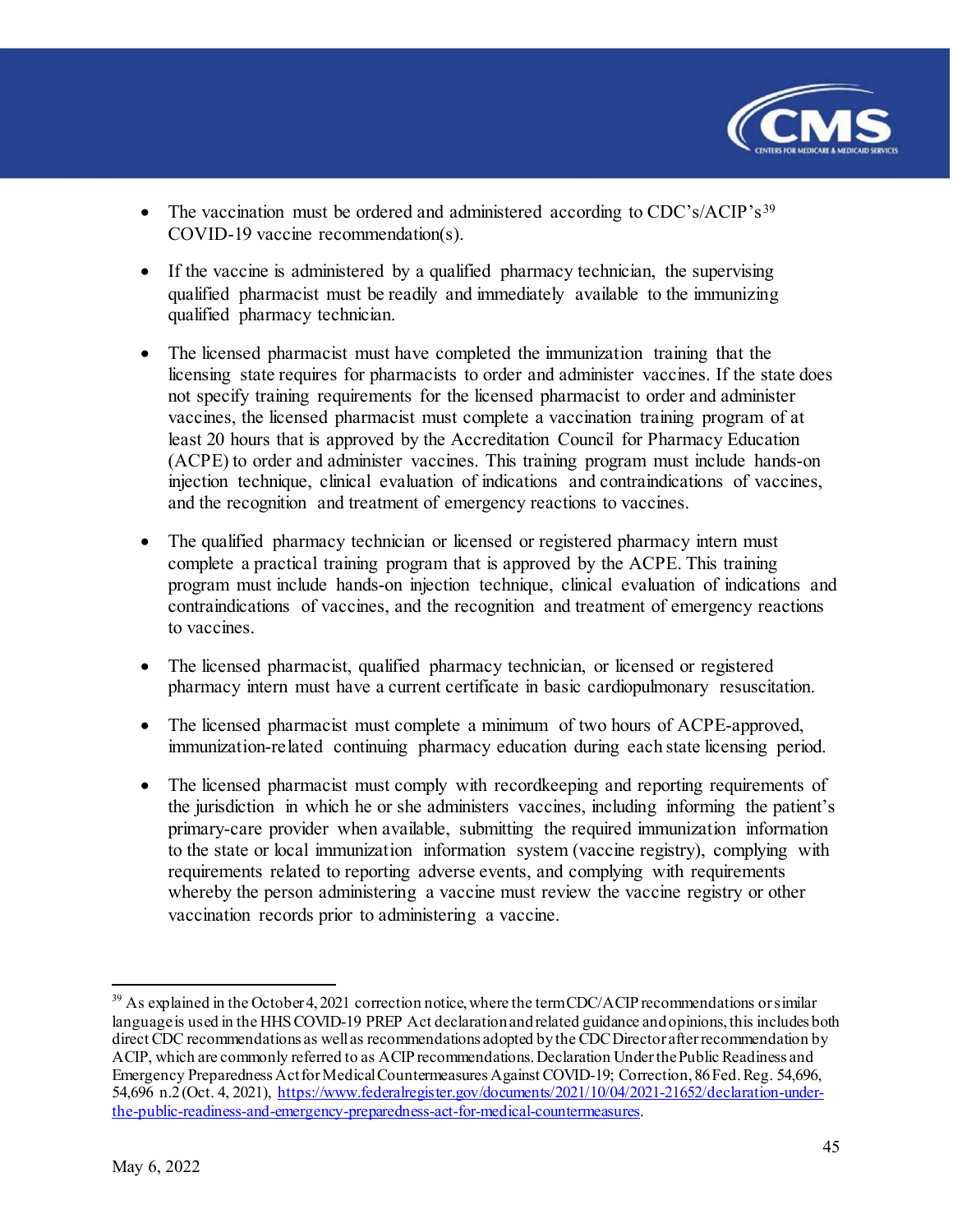

• The licensed pharmacist, the licensed or registered pharmacy intern, and the qualified pharmacy technician must comply with any applicable requirements (or conditions of use) as set forth in the CDC COVID-19 vaccination provider agreement and any other federal requirements that apply to the administration of COVID-19 vaccine(s).

The HHS COVID-19 PREP Act declaration, and the September 3, 2020 and October 20, 2020 authorizations, preempt any state and local law that prohibits or effectively prohibits qualified pharmacists from ordering and administering—and qualified state-authorized pharmacy interns or pharmacy technicians from administering—COVID-19 vaccines as set forth above. However, these authorizations do not preempt state and local laws that permit additional individuals to administer COVID-19 vaccines to additional persons.

#### *2. Pharmacies*

OASH issued an authorization under the HHS COVID-19 PREP Act declaration on October 29, 2020,[40](#page-45-0) clarifying that:

*[P]harmacies are also qualified persons under 42 U.S.C. 247d-6d(i)(8)(B) when their staff pharmacists order and administer, or their pharmacy interns and pharmacy technicians administer, these covered countermeasures consistent with the terms and conditions of the Secretary's Declaration and guidance, as of the date that these staff pharmacists, pharmacy interns, and pharmacy technicians were authorized to order or administer these covered countermeasures. Such pharmacies qualify as "covered persons" under the PREP Act,[41](#page-45-1) subject to other applicable requirements of the PREP Act and the Declaration. Such pharmacies are therefore immune from suit and liability under the PREP Act with respect to all claims for loss caused by, arising out of, relating to, or resulting from, the administration or use of "covered countermeasures" as described in the Secretary's Declaration and guidance, including the administration or use of COVID-19 tests authorized, approved, or cleared by the FDA and the administration or use of FDA-authorized or FDA-licensed COVID-19 vaccines or ACIPrecommended childhood vaccinations. 42 U.S.C. § 247d-6d(a)(1).* 

The October 29, 2020 authorization further stated:

*Any state or local law that prohibits or effectively prohibits those pharmacies that satisfy these requirements from distributing or administering COVID-19 vaccines, ACIPrecommended routine childhood vaccines, or COVID-19 tests as set forth above, is preempted. State and local laws that permit additional individuals to order or administer* 

<span id="page-45-0"></span><sup>&</sup>lt;sup>40</sup> PREP Act Authorization for Pharmacies Distributing and Administering Certain Covered Countermeasures, OASH, (Oct. 29, 2020), [https://www.hhs.gov/guidance/sites/default/files/hhs-guidance-documents//prep-act](https://www.hhs.gov/guidance/sites/default/files/hhs-guidance-documents/prep-act-authorization-pharmacies-administering-covered-countermeasures.pdf)[authorization-pharmacies-administering-covered-countermeasures.pdf.](https://www.hhs.gov/guidance/sites/default/files/hhs-guidance-documents/prep-act-authorization-pharmacies-administering-covered-countermeasures.pdf) [41](https://www.hhs.gov/guidance/sites/default/files/hhs-guidance-documents/prep-act-authorization-pharmacies-administering-covered-countermeasures.pdf) *See* 42 U.S.C. 247d-6d(i)(3), (6), (8)(B).

<span id="page-45-1"></span>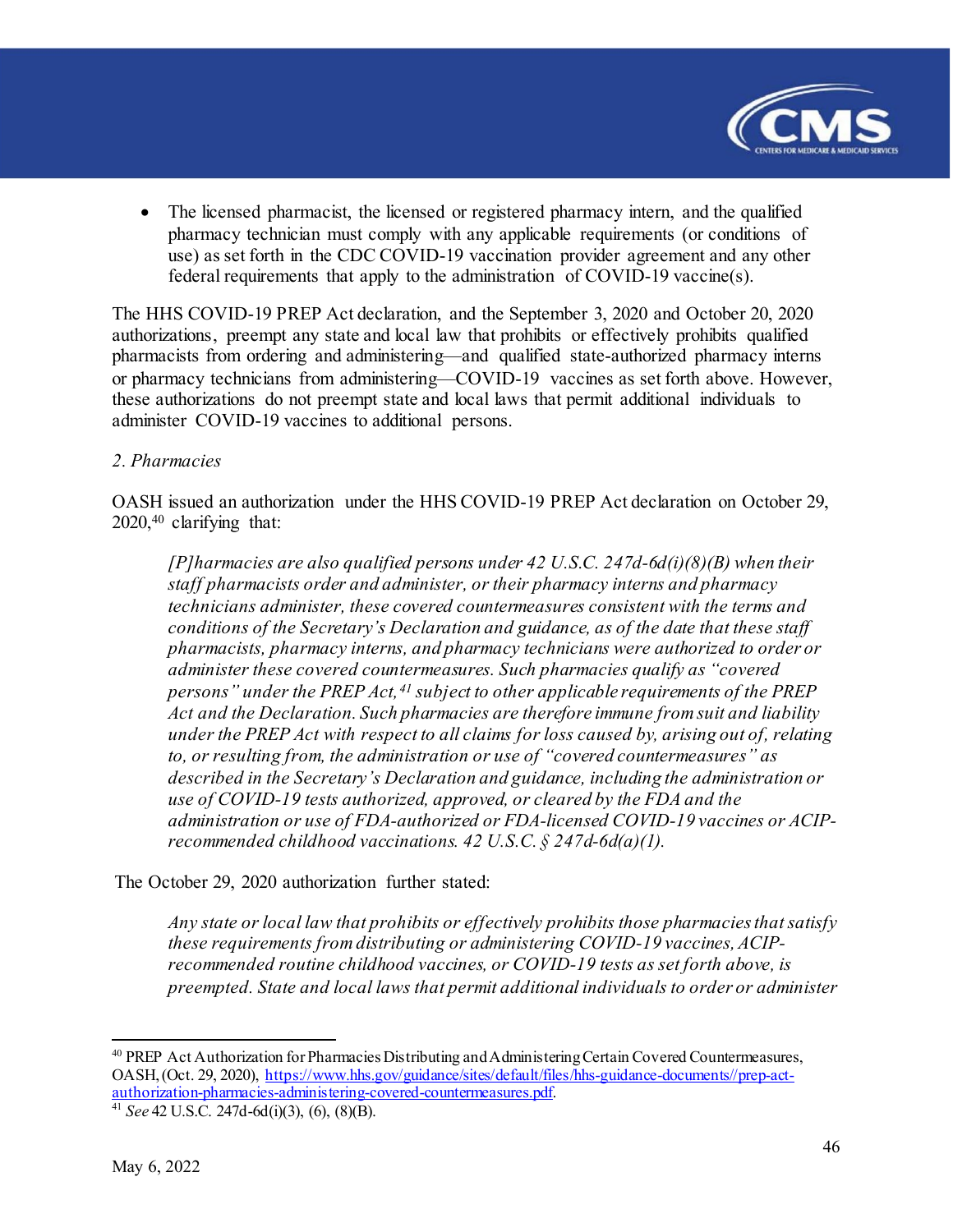

*COVID-19 vaccines, ACIP-recommended routine childhood vaccines, or COVID-19 tests to additional persons are not preempted.*

The October 29, 2020 authorization from OASH clarifies that pharmacies are authorized to administer certain covered countermeasures (including COVID-19 vaccinations) under the PREP Act and HHS COVID-19 PREP Act declaration and authorizations when their staff pharmacists order and administer, or their staff pharmacy interns and pharmacy technicians administer, these countermeasures consistent with the HHS COVID-19 PREP Act declaration and authorizations.

#### *3. Other Qualified Persons Authorized to Administer COVID-19 Vaccinations Under Various Amendments to the HHS COVID-19 PREP Act Declaration*

The Fifth, Sixth, and Seventh Amendments<sup>[42](#page-46-0)</sup> to the HHS COVID-19 PREP Act declaration authorized an additional array of persons qualified to prescribe, dispense, or administer COVID-19 vaccines. In particular, the Seventh Amendment added a range of provider types that fall into the following 3 general categories: (1) licensed or certified healthcare professionals who may not ordinarily prescribe, dispense, or administer vaccines; (2) certain healthcare providers whose licenses or certifications became inactive, lapsed, or expired; and (3) students in a healthcare profession training program, subject to appropriate training, supervision, and other specified requirements.<sup>43</sup> Following the Tenth Amendment to the declaration,<sup>[44](#page-46-2)</sup> sections  $V(f)$  through V(h) of the declaration include the following list of persons authorized to administer COVID-19 vaccines, in addition to the pharmacy professionals and pharmacies described above.

#### **Qualified Persons**

<span id="page-46-0"></span><sup>42</sup> Fifth Amendment to Declaration Underthe Public Readiness and Emergency Preparedness Act for Medical Countermeasures against COVID-19, 86 Fed. Reg. 7872, (Feb. 2, 2021), [https://www.govinfo.gov/content/pkg/FR-](https://www.govinfo.gov/content/pkg/FR-2021-02-02/pdf/2021-02174.pdf)[2021-02-02/pdf/2021-02174.pdf;](https://www.govinfo.gov/content/pkg/FR-2021-02-02/pdf/2021-02174.pdf) Sixth Amendment to Declaration Under the Public Readiness and Emergency Preparedness Act for Medical Countermeasures against COVID-19, 86 Fed. Reg. 9516, (Feb. 16, 2021), [https://www.govinfo.gov/content/pkg/FR-2021-02-16/pdf/2021-03106.pdf;](https://www.govinfo.gov/content/pkg/FR-2021-02-16/pdf/2021-03106.pdf) Notice of Correction, Sixth Amendment to Declaration Under the Public Readiness and Emergency Preparedness Act for Medical Countermeasures against COVID-19, 86 Fed. Reg. 10,588, (Feb. 22, 2021), [https://www.govinfo.gov/content/pkg/FR-2021-02-22/pdf/2021-](https://www.govinfo.gov/content/pkg/FR-2021-02-22/pdf/2021-03526.pdf) [03526.pdf;](https://www.govinfo.gov/content/pkg/FR-2021-02-22/pdf/2021-03526.pdf) Seventh Amendment to Declaration Under the Public Readiness and Emergency Preparedness Act for Medical Countermeasures against COVID-19, 86 Fed. Reg. 14,462, (Mar. 16, 2021), <https://www.govinfo.gov/content/pkg/FR-2021-03-16/pdf/2021-05401.pdf>

<span id="page-46-1"></span><sup>&</sup>lt;sup>43</sup> This amendment revised and reorganized subsections  $V(f)$ , (g), and (h) of the HHS COVID-19 PREP Act Declaration. The Seventh Amendment also added newcategories of qualified persons under the PREP Act under subsection (h) and expanded the category of practitioners with expired licensure or certification that was added in the Fifth Amendment. Seventh Amendment to Declaration Under the Public Readiness and Emergency Preparedness Act for Medical Countermeasures against COVID-19, 86 Fed. Reg. 14,462 (Mar. 16, 2021), https://www.govinfo.gov/content/pkg/FR-2021-03-16/pdf/2021-05401.pdf.

<span id="page-46-2"></span><sup>&</sup>lt;sup>[44](https://www.govinfo.gov/content/pkg/FR-2021-03-16/pdf/2021-05401.pdf)</sup> The Tenth Amendment republished section V of the declaration but did not make changes to sections V(f) through V(h). Tenth Amendment to Declaration Under the Public Readiness and Emergency Preparedness Act for Medical Countermeasures Against COVID-19, 87 Fed. Reg. 982 (Jan. 7, 2022), at

[https://www.federalregister.gov/documents/2022/01/07/2022-00151/tenth-amendment-to-declaration-under-the](https://www.federalregister.gov/documents/2022/01/07/2022-00151/tenth-amendment-to-declaration-under-the-public-readiness-and-emergency-preparedness-act-for-medical)[public-readiness-and-emergency-preparedness-act-for-medical.](https://www.federalregister.gov/documents/2022/01/07/2022-00151/tenth-amendment-to-declaration-under-the-public-readiness-and-emergency-preparedness-act-for-medical)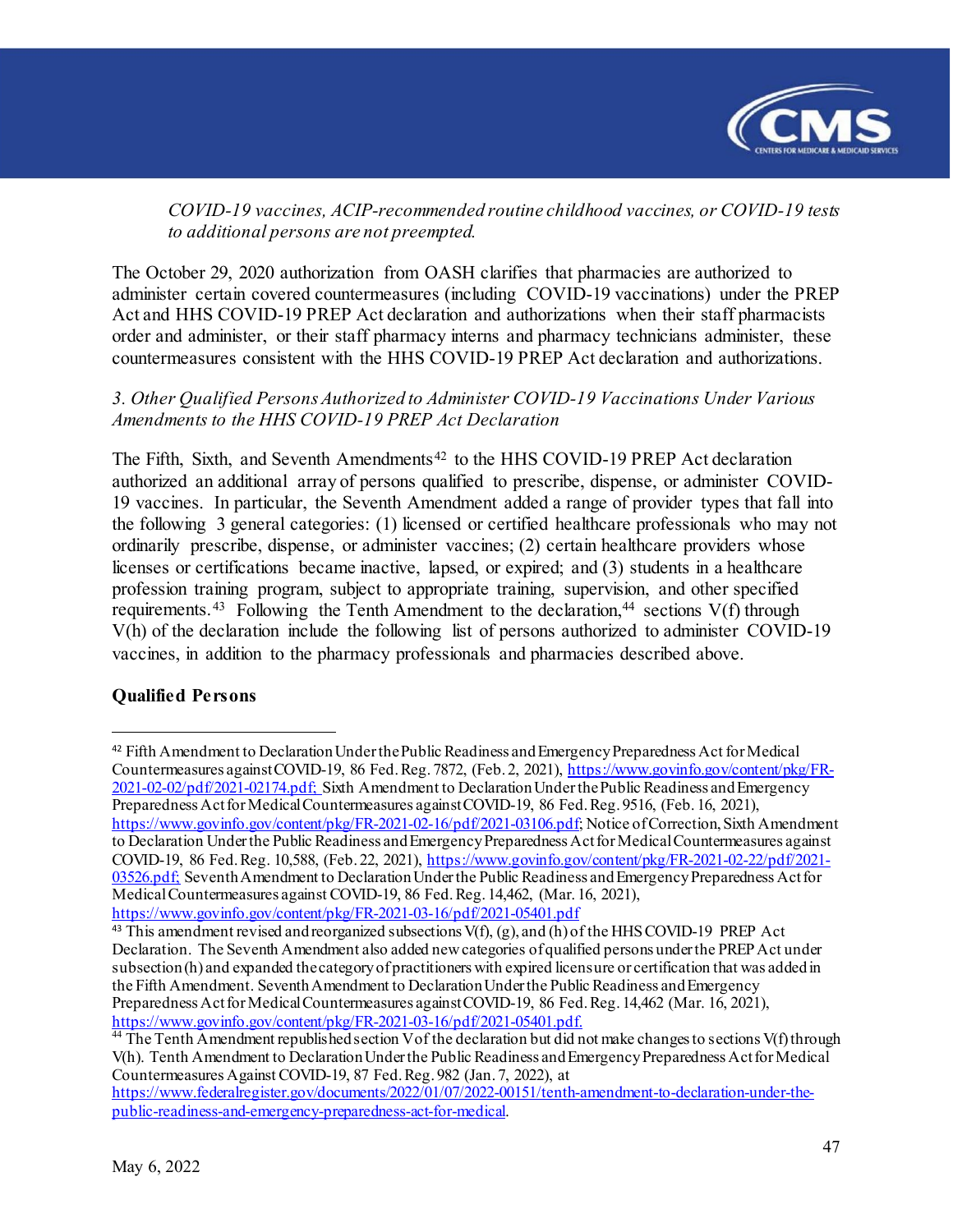

- Any healthcare professional or other individual who holds an active license or certification permitting the person to prescribe, dispense, or administer vaccines under the law of any state as of February 2, 2021, or who was authorized under the HHS COVID-19 PREP Act authorizations for pharmacists and pharmacy interns. These persons are authorized to prescribe, dispense, or administer COVID-19 vaccines in any jurisdiction where the PREP Act applies, other than the state in which the license or certification is held, in association with a COVID–19 vaccination effort by a federal, state, local, Tribal or territorial authority, or by an institution in the state in which the COVID-19 vaccine is administered, as long as the license or certification of the healthcare professional has not been suspended or restricted by any licensing authority, surrendered while under suspension, discipline, or investigation by a licensing authority or surrendered following an arrest, and the individual is not on the List of Excluded Indivdiuals/Entities maintained by the Office of Inspector General, subject to: documentation of completion of the CDC COVID–19 Vaccine Training Modules and, for healthcare providers who are not currently practicing, documentation of an observation period by a currently practicing healthcare professional experienced in administering intramuscular injections, and for whom administering intramuscular injections is in their ordinary scope of practice, who confirms competency of the healthcare provider in preparation and administration of the COVID–19 vaccine(s) to be administered. Thus, these qualified providers of COVID-19 vaccinations are authorized to practice across state lines. (Category first added in the Fifth Amendment.)
- Any member of a uniformed service (including members of the National Guard in a Title 32 duty status) ("service members") or Federal government employee, contractor, or volunteer who prescribes, administers, delivers, distributes, or dispenses a covered countermeasure (such as COVID-19 vaccines) on or after February 16, 2021. Such Federal government service members, employees, contractors, or volunteers are qualified persons if the following requirement is met: the executive department or agency by or for which the Federal service member, employee, contractor, or volunteer is employed, contracts, or volunteers has authorized or could authorize that service member, employee, contractor, or volunteer to prescribe, administer, deliver, distribute, or dispense the COVID-19 vaccine as any part of the duties or responsibilities of that service member, employee, contractor, or volunteer, even if those authorized duties or responsibilities ordinarily would not extend to members of the public or otherwise would be more limited in scope than the activities such service member, employees, contractors, or volunteers are authorized to carry out under the declaration. (Category first added in the Sixth Amendment.)
- Beginning with the Seventh Amendment, the declaration authorizes a wide range of additional healthcare professionals and students in a healthcare profession training program to administer COVID-19 vaccinations, subject to certain requirements described below. The effective date of these authorizations is March 11, 2021, except for physicians and nurses with recently expired licenses who had previously been authorized in the Fifth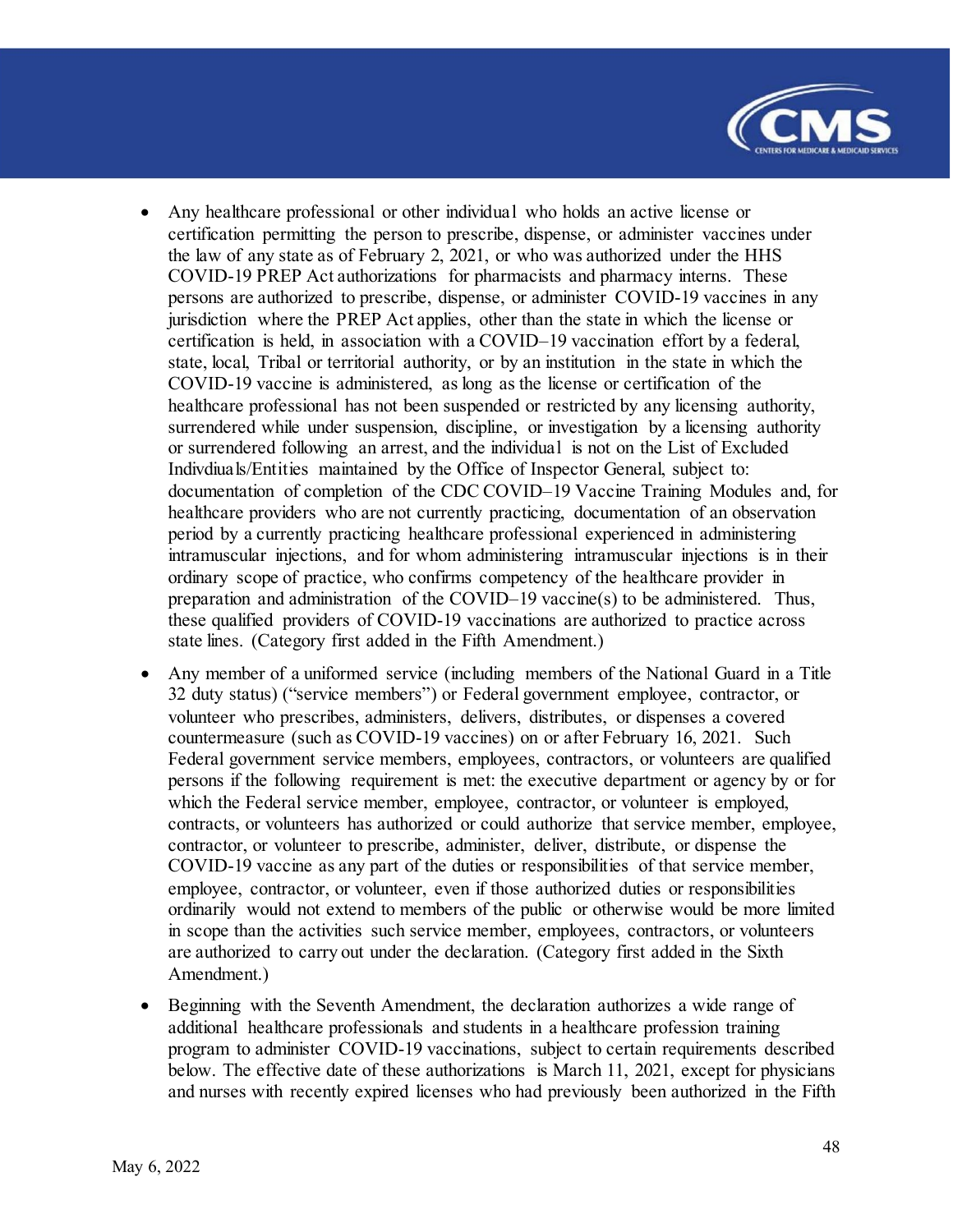

Amendment effective February 2, 2021; however additional requirements were added in the Seventh Amendment for these earlier-authorized physicians and nurses that became applicable as of March 11, 2021. These authorizations include:

- a. Any midwife, paramedic, advanced or intermediate emergency medical technician (EMT), physician assistant, respiratory therapist, dentist, podiatrist, optometrist, or veterinarian, licensed or certified to practice under the law of any state, who prescribes, dispenses, or administers COVID-19 vaccines in any jurisdiction where the PREP Act applies in association with a COVID-19 vaccination effort by a state, local, Tribal or territorial authority or by an institution in which the COVID-19 vaccine is administered;
- b. Any physician, advanced practice registered nurse, registered nurse, practical nurse, pharmacist, pharmacy intern, midwife, paramedic, advanced or intermediate EMT, respiratory therapist, dentist, physician assistant, podiatrist, optometrist, or veterinarian who has held an active license or certification under the law of any state within the last five years, which is inactive, expired, or lapsed, who prescribes, dispenses, or administers COVID-19 vaccines in any jurisdiction where the PREP Act applies in association with a COVID-19 vaccination effort by a state, local, Tribal or territorial authority or by an institution in which the COVID-19 vaccine is administered, so long as the license or certification was active and in good standing prior to the date it went inactive, expired or lapsed and was not revoked by the licensing authority, surrendered while under suspension, discipline or investigation by a licensing authority or surrendered following an arrest, and the individual is not on the List of Excluded Individuals/Entities maintained by the Office of Inspector General (a version of this authorization was included with the Fifth Amendment but included fewer practitioners);
- c. Any medical, nursing, pharmacy, pharmacy intern, midwife, paramedic, advanced or intermediate EMT, physician assistant, respiratory therapy, dental, podiatry, optometry, or veterinary student with appropriate training in administering vaccines as determined by his or her school or training program and supervision by a currently practicing healthcare professional experienced in administering intramuscular injections who administers COVID-19 vaccines in any jurisdiction where the PREP Act applies in association with a COVID-19 vaccination effort by a state, local, Tribal or territorial authority, or by an institution in which the COVID–19 vaccine is administered.
- d. The above listed practitioners in  $(a)-(c)$  are subject to the following conditions and requirements:
	- The vaccine must be authorized, approved, or licensed by the FDA;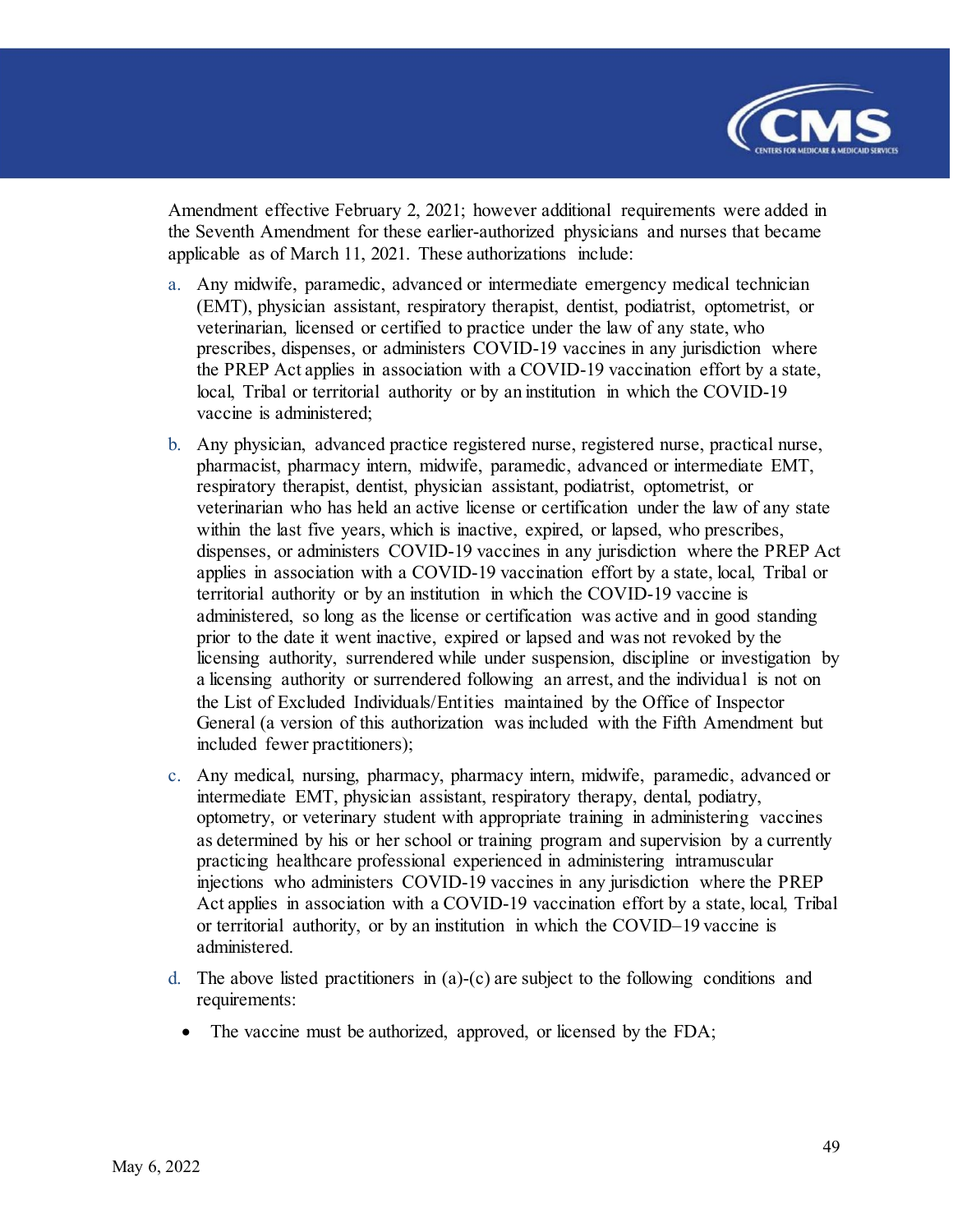

- Vaccination must be ordered and administered according to CDC's/ACIP's<sup>[45](#page-49-0)</sup> COVID-19 vaccine recommendation(s);
- The healthcare professionals and students must have documentation of completion of the CDC COVID–19 Vaccine Training Modules and, if applicable, such additional training as may be required by the state, territory, locality, or Tribal area in which they are prescribing, dispensing, or administering COVID–19 vaccines;
- The healthcare professionals and students must have documentation of an observation period by a currently practicing healthcare professional experienced in administering intramuscular injections, and for whom administering vaccinations is in their ordinary scope of practice, who confirms competency of the healthcare provider or student in preparation and administration of the COVID-19 vaccine(s) to be administered and, if applicable, such additional training as may be required by the state, territory, locality, or Tribal area in which they are prescribing, dispensing, or administering COVID-19 vaccines;
- The healthcare professionals and students must have a current certificate in basic cardiopulmonary resuscitation;
- The healthcare professionals and students must comply with recordkeeping and reporting requirements of the jurisdiction in which they administer vaccines, including informing the patient's primary-care provider when available, submitting the required immunization information to the state or local immunization information system (vaccine registry), complying with requirements with respect to reporting adverse events, and complying with requirements whereby the person administering a vaccine must review the vaccine registry or other vaccination records prior to administering a vaccine; and
- The healthcare professionals and students comply with any applicable requirements (or conditions of use) as set forth in the CDC COVID-19 vaccination provider agreement and any other federal requirements that apply to the administration of COVID-19 vaccine(s).

<span id="page-49-0"></span><sup>&</sup>lt;sup>45</sup> As noted above, where CDC/ACIP recommendations or similar language is used in the HHS COVID-19 PREP Act declaration and related guidance and opinions, this includes both direct CDC recommendations as well as recommendations adopted by the CDC Director after recommendation by ACIP, which are commonly referred to as ACIP recommendations.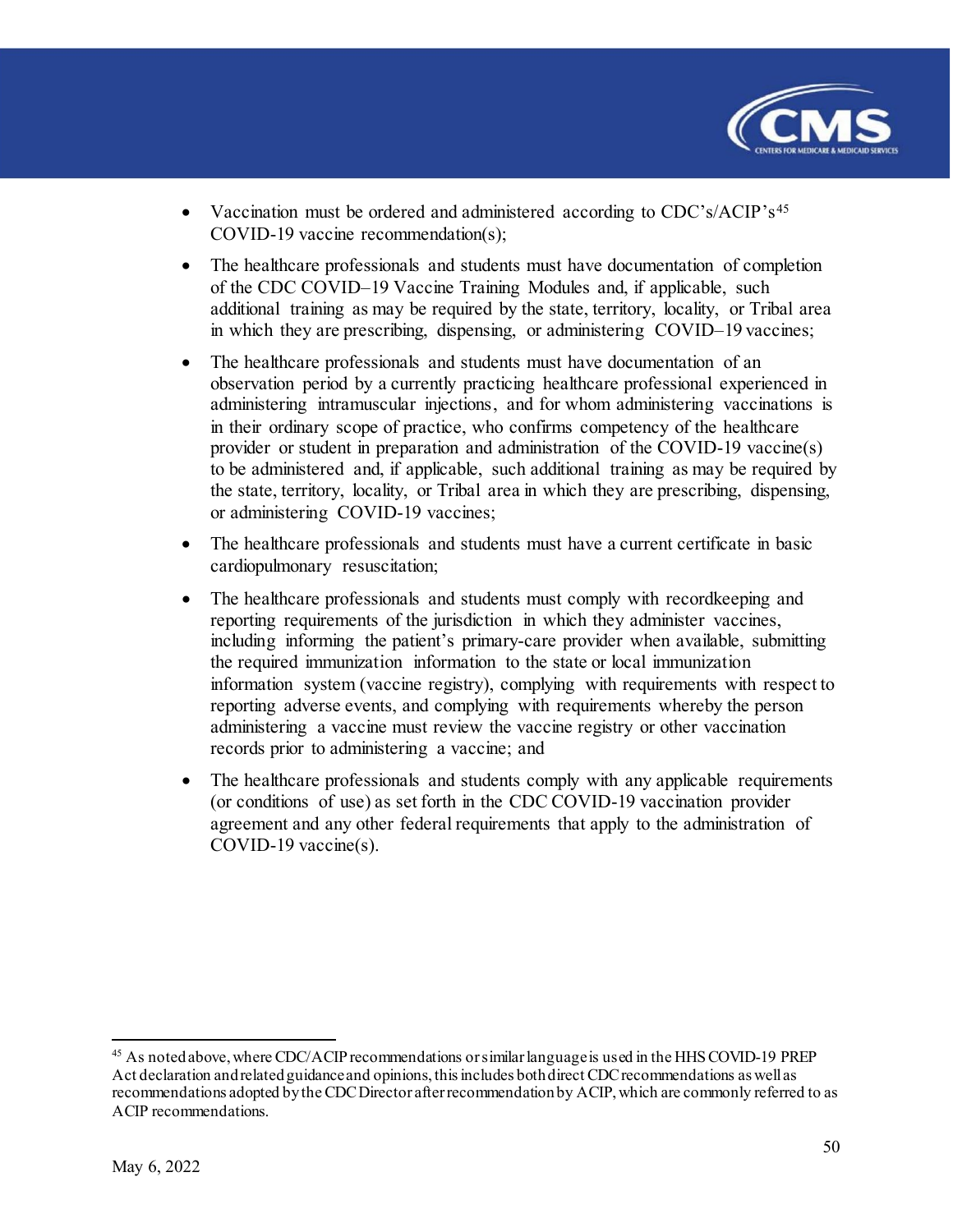

*4. Implications of HHS COVID-19 PREP Act Authorizations for State Medicaid and CHIP Provider Enrollment*

The OASH authorization for pharmacies described above, in section V.B.2, has the following implications for state Medicaid and CHIP provider enrollment:

- Some states enroll pharmacies as Medicaid or CHIP providers, but do not provide a pathway to enrollment for individual pharmacists, pharmacy interns, or pharmacy technicians. These states need not begin to enroll pharmacists, pharmacy interns, or pharmacy technicians in order to provide Medicaid or CHIP coverage and reimbursement for COVID-19 vaccinations ordered or administered by these individuals in accordance with the HHS COVID-19 PREP Act declaration and authorizations. Instead, such a state may reimburse the enrolled pharmacy as the furnishing provider.
- In states that do recognize individual pharmacists as a Medicaid provider type eligible to enroll, individual pharmacists would be considered the furnishing Medicaid providers of the COVID-19 vaccinations they are authorized to administer and order under the HHS COVID-19 PREP Act declaration and authorizations, and must be enrolled in order to be reimbursed for such vaccinations. In this latter scenario, a pharmacy may bill for and receive Medicaid payment on behalf of its enrolled employee pharmacists who have reassigned their right to payment consistent with Medicaid regulations at 42 C.F.R.  $\S$  447.10(g)(1). While the provisions in 42 C.F.R. § 447.10 do not apply to separate CHIPs, pharmacies may also bill state CHIP agencies on behalf of their enrolled pharmacists to the extent permitted under state law.

States still must meet all other applicable federal requirements for covering the applicable benefit, such as reimbursing only those providers that are enrolled as Medicaid or CHIP providers and covering vaccinations only for eligible individuals.

For purposes of Medicaid and CHIP coverage and reimbursement, except as discussed above with respect to individual pharmacists, each of the healthcare professionals and individuals determined to be qualified persons under the HHS COVID-19 PREP Act declaration must generally be enrolled in Medicaid or CHIP, or work under the supervision of an enrolled practitioner, in order to be paid by the state Medicaid program or CHIP for prescribing, dispensing, or administering COVID-19 vaccines.

However, as noted, the Seventh Amendment to the HHS COVID-19 PREP Act declaration also authorized certain practitioners unlikely to be Medicaid- or CHIP-covered or enrolled practitioners, such as veterinarians, to prescribe, dispense, or administer COVID-19 vaccines, both if they are actively licensed or certified to practice and if their license or certification recently became inactive (provided certain conditions are met, as described above). Therefore, in order to more quickly effectuate payment for COVID-19 vaccinations provided by such practitioners, states may wish to seek waivers under section 1135 of the Act to streamline or modify federal provider screening and enrollment requirements in order to enroll these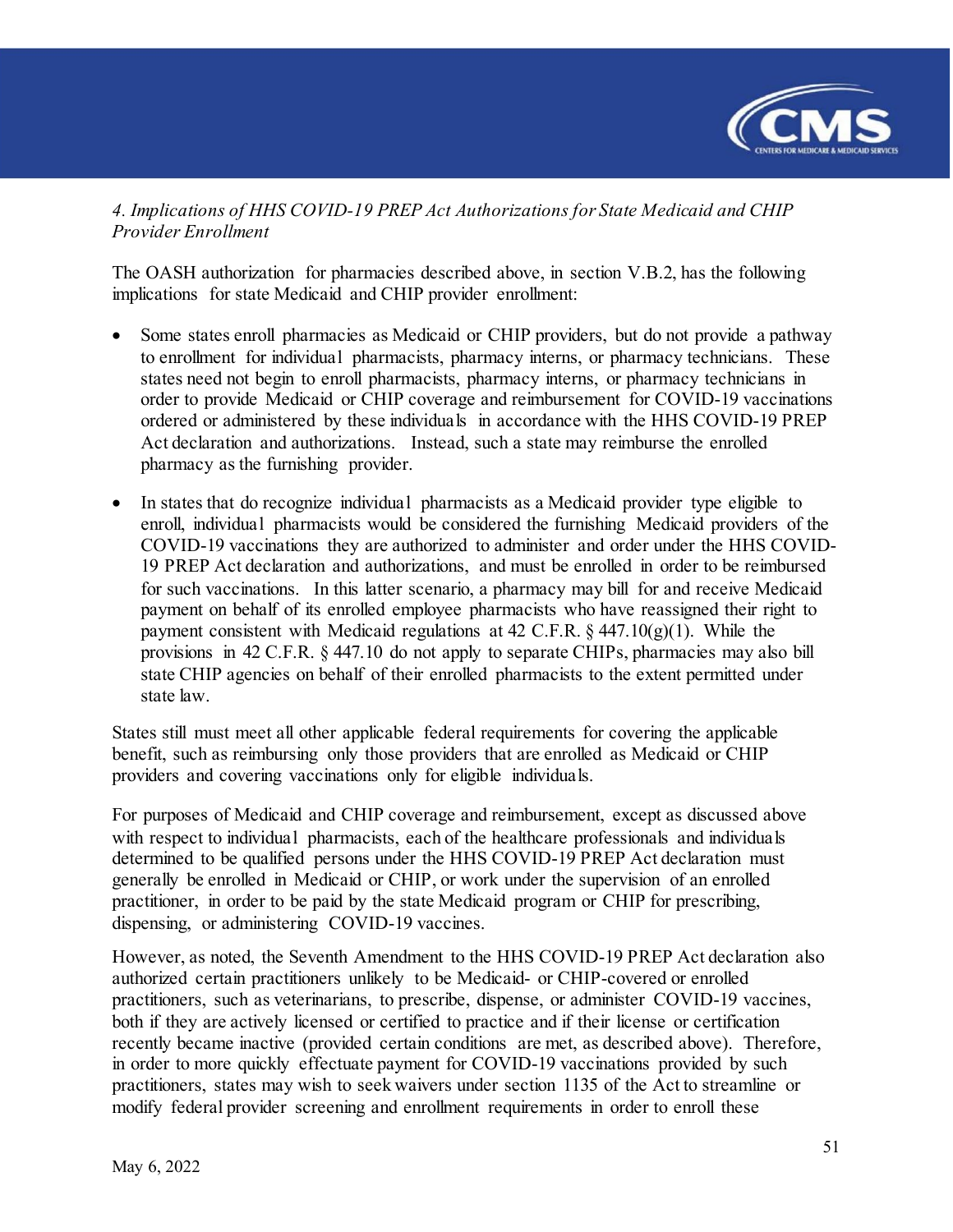

practitioners more quickly in Medicaid or CHIP during the period in which the HHS COVID-19 PREP Act declaration is effective. CMS notes, however, that the period of time for which any section 1135 waiver is in effect may be different than the period of time for which the HHS COVID-19 PREP Act declaration may be in effect, and additional guidance may be issued by CMS.

# <span id="page-51-0"></span>*C. Implications of HHS's COVID-19 PREP Act Declaration and Authorizationsfor Medicaid and CHIP Coverage and Reimbursement of COVID-19 Vaccinations*

Various federal Medicaid and CHIP statutes and regulations expressly refer to state licensure or scope of practice laws. In particular, several CMS regulations governing Medicaid and CHIP benefits that states could use to cover COVID-19 vaccinations require that services be prescribed, furnished, recommended, or provided by practitioners acting within the scope of their practice as defined by state law. *See* 42 C.F.R. §§ 440.60 and 440.130(c), and 42 C.F.R. §  $457.402(x)$ . CMS interprets references to state law in federal Medicaid and CHIP laws and regulations as incorporating the PREP Act preemption of state law. In other words, if a state law is currently preempted by the PREP Act and HHS's COVID-19 PREP Act declaration and authorizations, CMS would interpret a reference in a federal Medicaid or CHIP statute or regulation to that state law to refer instead to the federal law preempting the state law. This means that if a person who is authorized to order and/or administer COVID-19 vaccines under the HHS COVID-19 PREP Act declaration and authorizations orders and/or administers a COVID-19 vaccine consistently with the declaration and authorizations, a state may not deny Medicaid or CHIP coverage or reimbursement for the vaccine administration on the basis that state law does not authorize that person to order and/or administer it.

Additionally, consistent with Medicaid's freedom of choice requirement at section 1902(a)(23)(A) of the Act, CMS will expect states to provide Medicaid coverage for COVID-19 vaccinations ordered and administered by anyone who is authorized by the HHS COVID-19 PREP Act declaration and related authorizations to do so, during any time period when the HHS COVID-19 PREP Act declaration and related authorizations are in effect and Medicaid coverage of COVID-19 vaccinations is mandatory (such as during the ARP coverage period or the period when the state is subject to FFCRA section  $6008(b)(4)$ ). As discussed above, states are required to provide Medicaid coverage for COVID-19 vaccinations throughout the entire ARP coverage period. Additionally, as is also discussed above, if a state wants to claim the temporary FMAP increase under section 6008 of the FFCRA, section 6008(b)(4) of the FFCRA requires that the state provide Medicaid coverage for COVID-19 vaccinations, without the imposition of costsharing, during any quarter in which it claims the temporary FMAP increase, and this Medicaid coverage must include reimbursement of a vaccine administration fee or reimbursement for a provider visit during which a vaccine dose is administered, even if the vaccine dose is furnished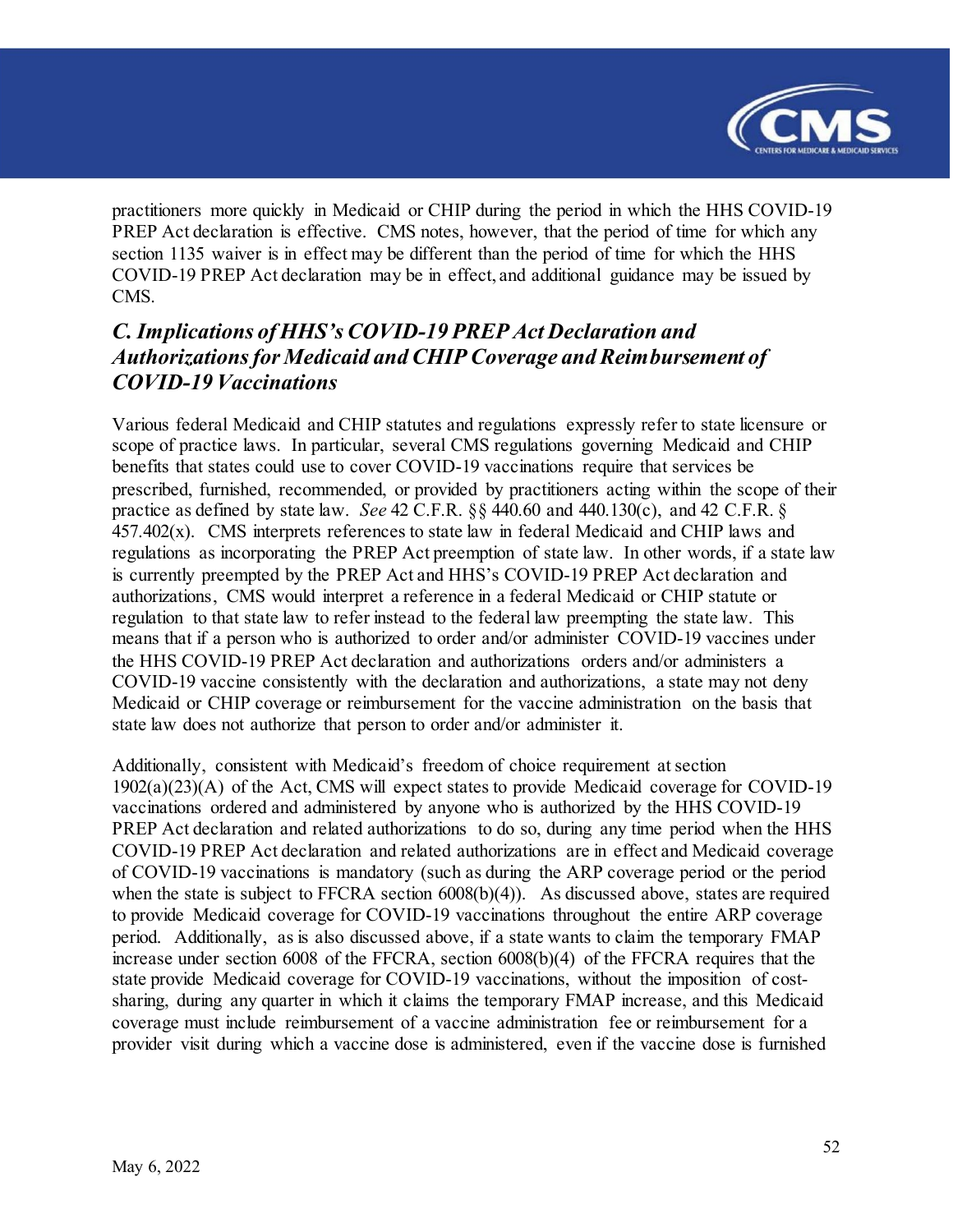

to the provider at no cost. [46](#page-52-0) Section  $1902(a)(23)(A)$  of the Act and 42 C.F.R. § 431.51 require that Medicaid beneficiaries be able to obtain Medicaid-covered services from any qualified and willing provider. As discussed above, while they are in effect, HHS's COVID-19 PREP Act declaration and authorizations would essentially make any person who is authorized by and meets the conditions specified in the PREP Act, the declaration, and the authorizations qualified to administer COVID-19 vaccinations, notwithstanding state law to the contrary. Accordingly, during any period when Medicaid coverage of COVID-19 vaccinations is mandatory and when the HHS COVID-19 PREP Act declaration and related authorizations are in effect, CMS expects all state Medicaid programs, including in states where a state scope of practice of law is preempted by the HHS COVID-19 PREP Act declaration and authorizations, to identify a pathway to reimbursing persons for COVID-19 vaccinations provided to Medicaid beneficiaries if those persons are authorized by the HHS COVID-19 PREP Act declaration and authorizations to order and/or administer COVID-19 vaccines. States still must meet all other applicable federal requirements for covering the applicable benefit, such as reimbursing only those providers that are enrolled as Medicaid providers and covering vaccinations only for eligible individuals. CMS is available to provide technical assistance to states about how to ensure Medicaid reimbursement to the persons authorized to administer COVID-19 vaccines under the HHS COVID-19 PREP Act declaration and authorizations.

The same expectations do not apply, however, to separate CHIPs. Importantly, separate CHIPs are not subject to Medicaid's free choice of willing and qualified provider requirement. Thus, states operating separate CHIPs generally have flexibility to determine which health care providers they would reimburse for providing covered services, including COVID-19 vaccinations. That said, as outlined above, the HHS COVID-19 PREP Act declaration and authorizations establish that various individuals may order and/or administer COVID-19 vaccinations, if they do so consistently with the PREP Act and the HHS COVID-19 PREP Act declaration and authorizations. Accordingly, states operating separate CHIPs may not *deny* CHIP reimbursement to a CHIP provider for a covered COVID-19 vaccination on the basis that the provider is not licensed or authorized under state law to provide a COVID-19 vaccination, if the PREP Act and HHS' COVID-19 PREP Act declaration and authorizations permit that provider to do so. However, the PREP Act does not require the state's separate CHIP to pay providers or provider types it would not otherwise pay under the state plan.

<span id="page-52-0"></span><sup>&</sup>lt;sup>46</sup> As discussed in the preamble to CMS-9912-IFC, there are some very limited circumstances in which the FFCRA section 6008(b)(4) coverage requirements would not apply. CMS does not interpret FFCRA section 6008(b)(4) to require states to provide COVID-19 testing and treatment services without cost-sharing to eligibility groups whose coverage is limited by statute or under an existing section 1115 demonstration to a narrow range of benefits that would not ordinarily include this coverage, such as groups that receive Medicaid coverage only for family planning services and supplies, or tuberculosis-related services. *See* CMS-9912-IFC, 85 Fed. Reg. 71,142, 71,148-50 (Nov. 6, 2020), at [https://www.federalregister.gov/documents/2020/11/06/2020-24332/additional-policy-and-regulatory](https://www.federalregister.gov/documents/2020/11/06/2020-24332/additional-policy-and-regulatory-revisions-in-response-to-the-covid-19-public-health-emergency)[revisions-in-response-to-the-covid-19-public-health-emergency.](https://www.federalregister.gov/documents/2020/11/06/2020-24332/additional-policy-and-regulatory-revisions-in-response-to-the-covid-19-public-health-emergency) As outlined in *Section II.A. The American Rescue Plan Act of 2021*, the ARP closed most of these coverage gaps with respect to COVID-19 vaccination coverage.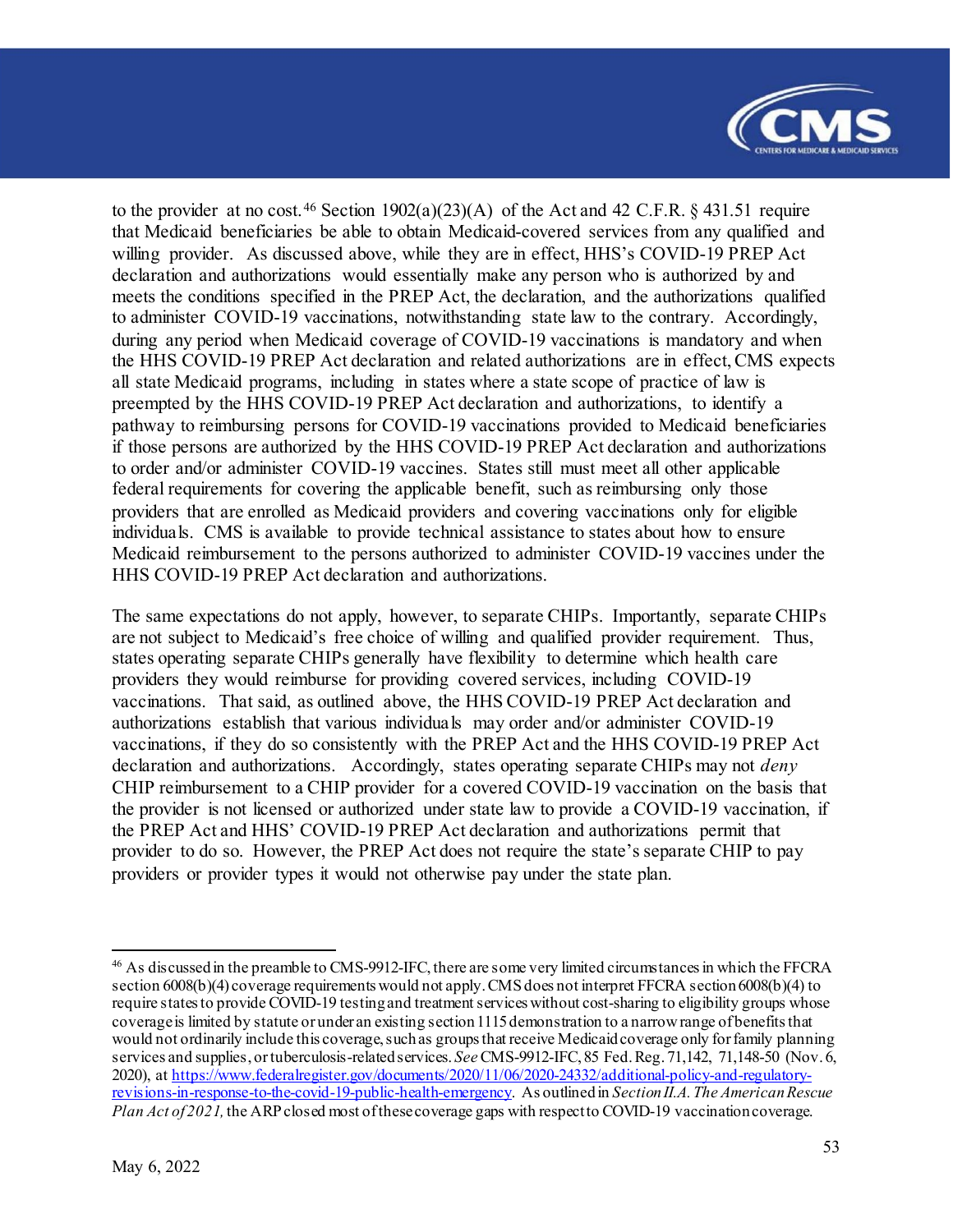

For instance, if the state enrolls respiratory therapists as a CHIP provider type, but respiratory therapists are not licensed or authorized under state law to administer COVID-19 vaccines, then the state cannot deny CHIP payment for administering a COVID-19 vaccine to any respiratory therapist who is an enrolled CHIP provider and meets the conditions for the HHS COVID-19 PREP Act authorization on the basis that state law does not authorize the respiratory therapist to provide the COVID-19 vaccination. The same is true in Medicaid. However, if that respiratory therapist is not otherwise enrolled as a CHIP provider the state CHIP would not have to enroll and pay that respiratory therapist for a COVID-19 vaccination they administered to a CHIP beneficiary. In contrast, a state Medicaid program would have to enroll and pay that respiratory therapist for a COVID-19 vaccination provided to a Medicaid beneficiary, provided that the therapist met all federal requirements to enroll as a Medicaid provider (such as screening requirements). Additionally, if a state CHIP does not already enroll respiratory therapists as a CHIP provider type, the state CHIP would not have to begin doing so solely to reimburse respiratory therapists for COVID-19 vaccinations that they are authorized to provide under the HHS COVID-19 PREP Act declaration and authorizations. In contrast, state Medicaid programs are expected to give all provider types authorized to administer COVID-19 vaccinations under the HHS COVID-19 PREP Act declaration and authorizations an opportunity to enroll as Medicaid providers and receive Medicaid payment for COVID-19 vaccinations provided to Medicaid beneficiaries.

Additionally, states operating separate CHIPs should be mindful of their obligation to ensure access to covered services under section 2102(a)(7) of the Act and 42 C.F.R. § 457.495. During this public health emergency, and for the reasons set forth in the HHS COVID-19 PREP Act declaration, states should consider whether ensuring access to vaccines requires them to reimburse the full array of persons authorized to administer COVID-19 vaccines under the HHS COVID-19 PREP Act declaration and authorizations—particularly for medically underserviced populations and populations facing transportation obstacles. For example, over 90 percent of Americans live within 5 miles of a pharmacy, and pharmacies often offer hours that are convenient.

### <span id="page-53-0"></span>**VI. UPDATED: Medicaid & CHIP Reporting Requirements & Implications**

#### *Updated May 6, 2022*

CMS intends to publicly report about vaccinations (at an aggregated, summary level) using data from the Transformed Medicaid Statistical Information System (T-MSIS), a uniform, national data system for Medicaid and CHIP.

On November 10, 2020, the AMA released the first CPT codes for reporting of immunizations for the novel coronavirus (SARS-CoV-2). These CPT codes are unique for each COVID-19 vaccine, and include administration codes unique to each such vaccine. The new codes are effective upon the relevant vaccine receiving Emergency Use Authorization or licensure from the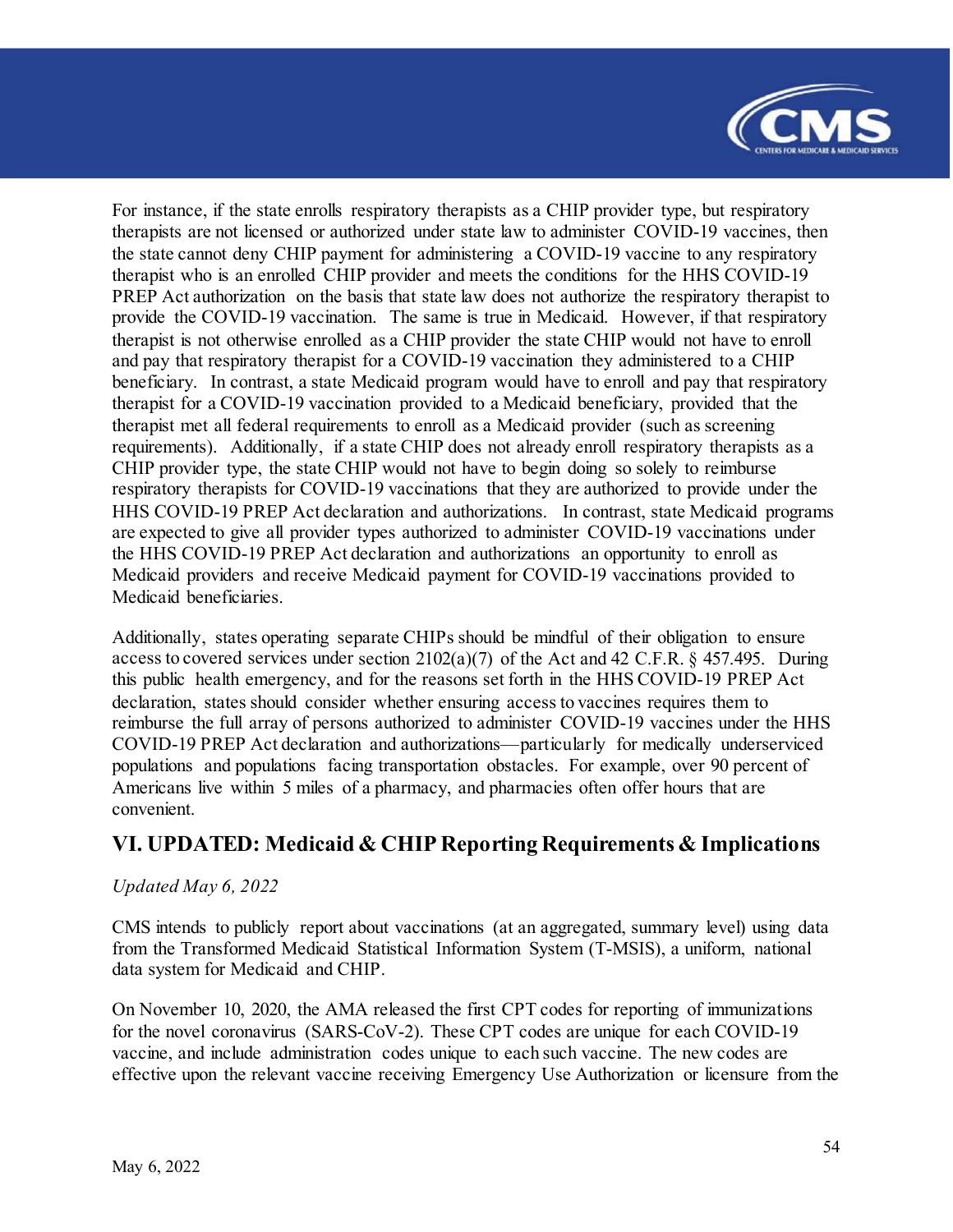

FDA. For more COVID-19 CPT coding information, see [https://www.ama-assn.org/practice](https://www.ama-assn.org/practice-management/cpt/covid-19-cpt-vaccine-and-immunization-codes)[management/cpt/covid-19-cpt-vaccine-and-immunization-codes.](https://www.ama-assn.org/practice-management/cpt/covid-19-cpt-vaccine-and-immunization-codes) 

| <b>Vaccine Code and Description</b>                                                                                                                                                                                                                                                | Vaccine                                                                                 | <b>Vaccine</b>                                        | NDC10/NDC11                            | <b>Dosing Interval</b>                                                                                                                                                                 |
|------------------------------------------------------------------------------------------------------------------------------------------------------------------------------------------------------------------------------------------------------------------------------------|-----------------------------------------------------------------------------------------|-------------------------------------------------------|----------------------------------------|----------------------------------------------------------------------------------------------------------------------------------------------------------------------------------------|
|                                                                                                                                                                                                                                                                                    | <b>Administration</b><br>Code(s)                                                        | Name(s)                                               | Labeler<br><b>Product ID</b><br>(Vial) |                                                                                                                                                                                        |
| 91300<br>Severe acute respiratory<br>syndrome coronavirus 2<br>(SARS-CoV-2) (Coronavirus<br>diseases [COVID-19]) vaccine,<br>mRNA-LNP, spike protein,<br>preservative free, 30<br>mcg/0.3mL dosage, diluent<br>reconstituted, for intramuscular<br>use.                            | 0001A (1st<br>dose)<br>0002A (2nd<br>dose)<br>0003A (3rd<br>dose)<br>0004A<br>(Booster) | Pfizer-<br><b>BioNTech</b><br>COVID-<br>19<br>Vaccine | 59267-1000-1<br>59267-1000-01          | 1st Dose to 2nd Dose:<br>21 Days<br>2nd Dose to 3rd Dose<br>(CDC recommended<br>population[s] [eg,<br>immunocompromised]):<br>28 or More Days<br>Booster: Refer to<br>FDA/CDC Guidance |
| 91305<br>Severe acute respiratory<br>syndrome coronavirus 2<br>(SARS-CoV-2) (coronavirus<br>disease [COVID-19]) vaccine,<br>mRNA-LNP, spike protein,<br>preservative free, 30 mcg/0.3<br>mL dosage, tris-sucrose<br>formulation, for intramuscular<br>use.                         | 0051A (1st<br>Dose)<br>0052A (2nd<br>Dose)<br>0053A (3rd<br>Dose)<br>0054A<br>(Booster) | Pfizer-<br><b>BioNTech</b><br>COVID-<br>19<br>Vaccine | $59267 - 1025 - 1$<br>59267-1025-01    | 1st Dose to 2nd Dose:<br>21 Days<br>2nd Dose to 3rd Dose<br>(CDC recommended<br>population[s] [eg,<br>immunocompromised]):<br>28 or More Days<br>Booster: Refer to<br>FDA/CDC Guidance |
| 91307<br>Severe acute respiratory<br>syndrome coronavirus 2<br>(SARS-CoV-2) (coronavirus<br>disease [COVID-19]) vaccine,<br>mRNA-LNP, spike protein,<br>preservative free, 10 mcg/0.2<br>mL dosage, diluent<br>reconstituted, trissucrose<br>formulation, for intramuscular<br>use | 0071A (1st<br>Dose) 0072A<br>(2nd Dose)<br>0073A (3rd<br>Dose)                          | Pfizer-<br><b>BioNTech</b><br>COVID-<br>19<br>Vaccine | 59267-1055-1<br>59267-1055-01          | 1st Dose to 2nd Dose:<br>21 Days 2nd Dose to<br>3rd Dose (CDC<br>recommended<br>population[s] [eg,<br>immunocompromised])<br>28 or More Days                                           |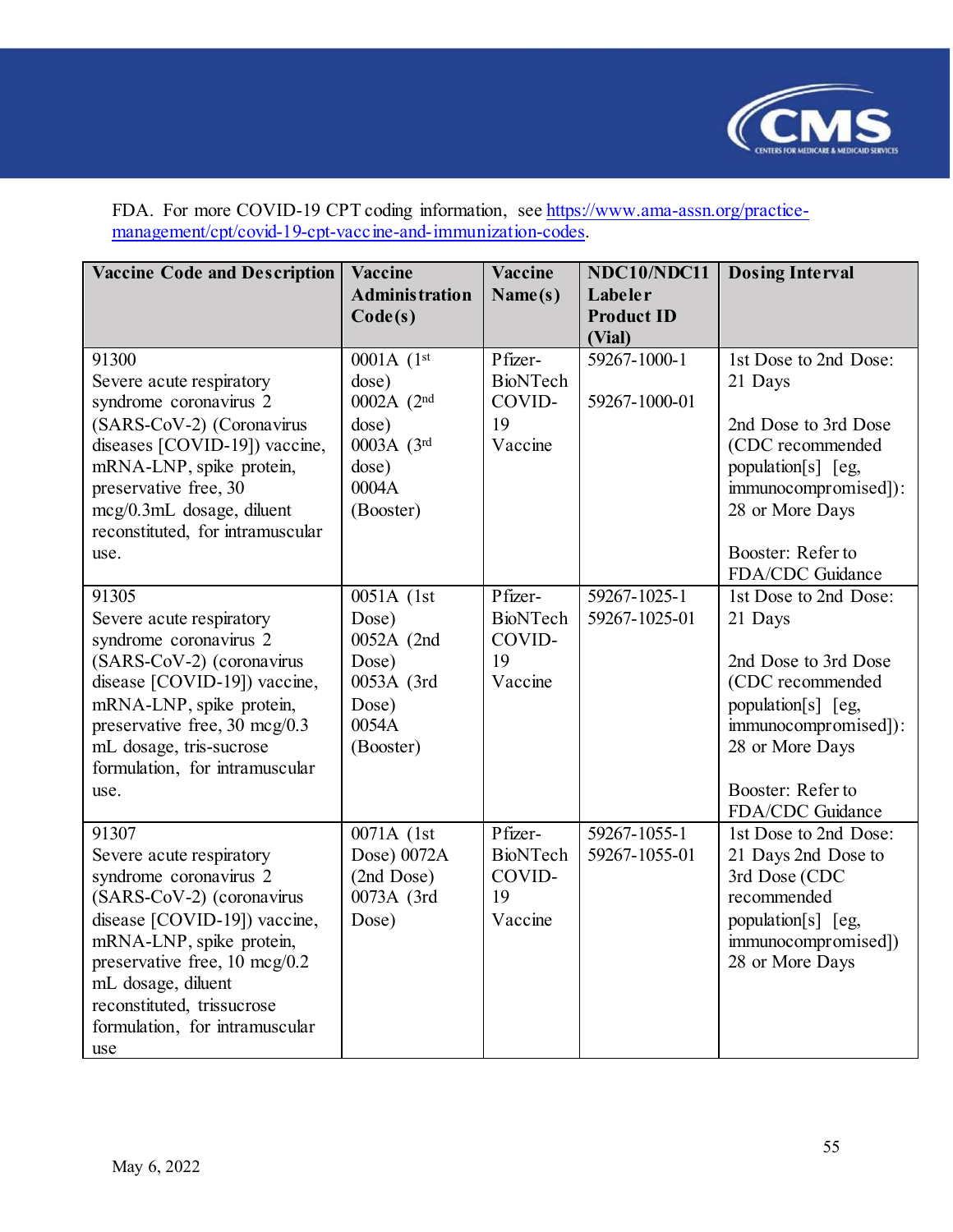

| <b>Vaccine Code and Description</b> | <b>Vaccine</b>        | <b>Vaccine</b>  | NDC10/NDC11                 | <b>Dosing Interval</b> |
|-------------------------------------|-----------------------|-----------------|-----------------------------|------------------------|
|                                     | <b>Administration</b> | Name(s)         | Labeler                     |                        |
|                                     | Code(s)               |                 | <b>Product ID</b><br>(Vial) |                        |
| 91301                               | 0011A (1st            | Moderna         | 80777-273-10                | 1st Dose to 2nd Dose:  |
| Severe acute respiratory            | dose)                 | COVID-          |                             | 28 Days                |
| syndrome coronavirus 2              | 0012A (2nd            | 19              | 80777-0273-10               |                        |
| (SARS-CoV-2) (Coronavirus           | dose)                 | Vaccine         |                             | 2nd Dose to 3rd Dose   |
| diseases [COVID-19]) vaccine,       | 0013A (3rd            |                 |                             | (CDC recommended       |
| mRNA-LNP, spike protein,            | dose)                 |                 |                             | population[s] [eg,     |
| preservative free, 100              |                       |                 |                             | immunocompromised]):   |
| $mcg/0.5mL$ dosage, for             |                       |                 |                             | 28 or More Days        |
| intramuscular use.                  |                       |                 |                             |                        |
| 91308                               | 0081A (1st            | Pfizer-         | 59267-0078-1                | 1st Dose to 2nd Dose:  |
| Severe acute respiratory            | Dose)                 | <b>BioNTech</b> | 59267-0078-01               | 21 Days                |
| syndrome coronavirus 2              | 0082A (2nd            | COVID-          | 59267-0078-4                |                        |
| (SARS-CoV-2) (coronavirus           | Dose)                 | 19              | 59267-0078-04               |                        |
| disease [COVID-19]) vaccine,        |                       | Vaccine         |                             |                        |
| mRNA-LNP, spike protein,            |                       |                 |                             |                        |
| preservative free, 3 mcg/0.2 mL     |                       |                 |                             |                        |
| dosage, diluent reconstituted,      |                       |                 |                             |                        |
| trissucrose formulation, for        |                       |                 |                             |                        |
| intramuscular use                   |                       |                 |                             |                        |
| 91306                               | 0064A                 | Moderna         | 80777-273-10                | Refer to FDA/CDC       |
| Severe acute respiratory            | (Booster)             | COVID-          | 80777-0273-10               | Guidance               |
| syndrome coronavirus 2              |                       | 19              |                             |                        |
| (SARS-CoV-2) (coronavirus           |                       | Vaccine         |                             |                        |
| disease [COVID-19]) vaccine,        |                       |                 |                             |                        |
| mRNA-LNP, spike protein,            |                       |                 |                             |                        |
| preservative free, 50 mcg/0.25      |                       |                 |                             |                        |
| mL dosage, for intramuscular        |                       |                 |                             |                        |
| use                                 |                       |                 |                             |                        |
| 91303                               | 0031A (Single         | Janssen         | 59676-580-05                | Not applicable         |
| Severe acute respiratory            | dose)                 | (Johnson        |                             |                        |
| syndrome coronavirus 2              |                       | $\&$            | 59676-0580-05               |                        |
| (SARSCoV-2) (coronavirus            |                       | Johnson)        |                             |                        |
| disease [COVID-19]) vaccine,        |                       | COVID-          |                             |                        |
| DNA, spike protein, adenovirus      |                       | 19              |                             |                        |
| type $26$ (Ad26) vector,            |                       | Vaccine         |                             |                        |
| preservative free, 5x1010 viral     |                       |                 |                             |                        |
| particles/0.5mL dosage, for         |                       |                 |                             |                        |
| intramuscular use.                  |                       |                 |                             |                        |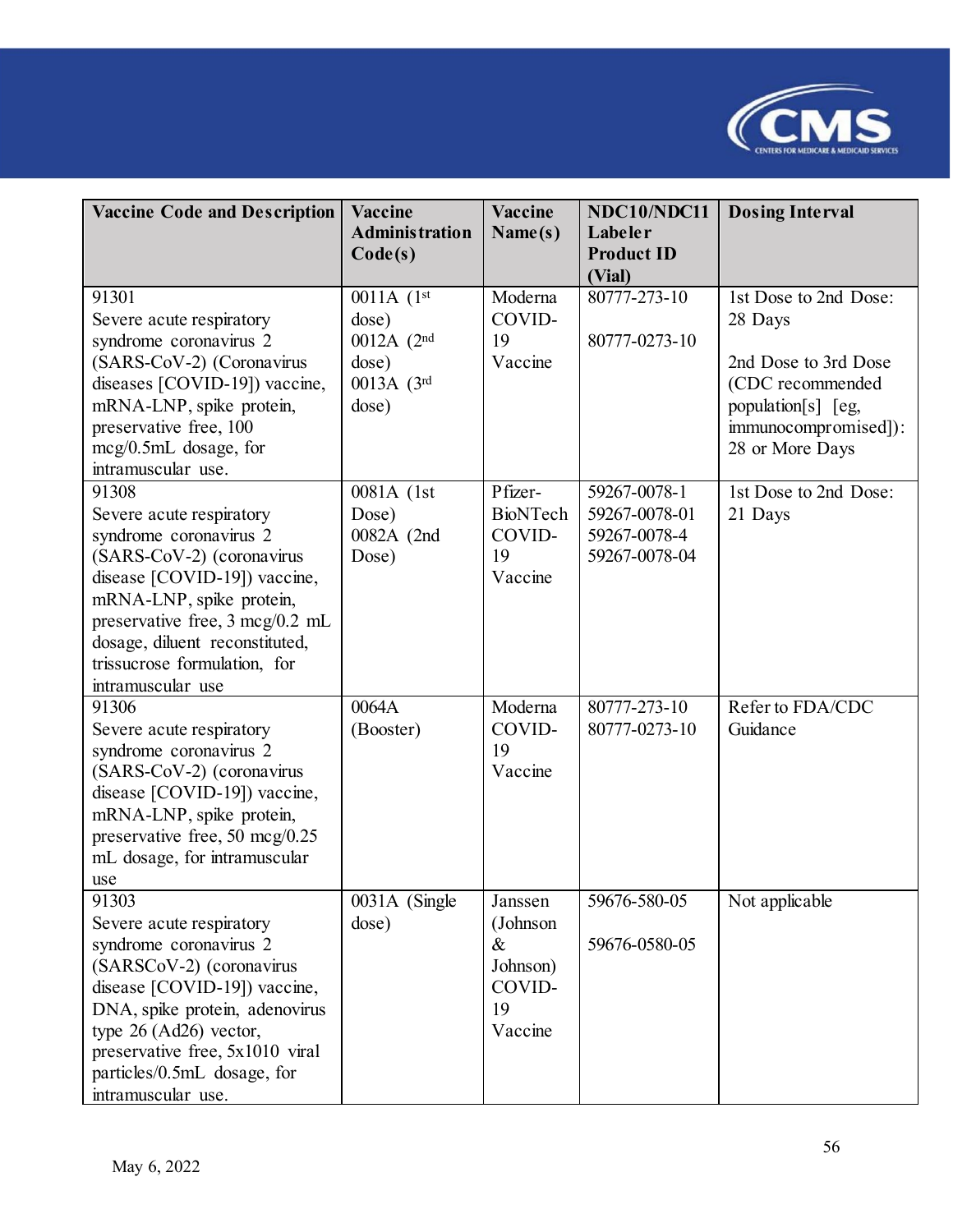

The Seventh Amendment to the HHS COVID-19 PREP Act declaration added dentists to the list of qualified persons authorized to administer COVID-19 vaccines in all states. On March 22, 2022, the ADA released updated dental procedure codes (Code on Dental Procedures and Nomenclature, or CDT Code) for reporting of COVID-19 vaccine administration. Note that because CDT codes cannot accommodate most modifiers, there are unique codes for administration of each COVID-19 vaccine, including discrete procedure codes for each vaccine dose. The new codes are effective upon the relevant vaccine receiving Emergency Use Authorization or licensure from the FDA. For more COVID-19 CDT coding information, see [http://www.ada.org/~/media/ADA/Publications/Files/CDT\\_COVID\\_19\\_VaccinationProcedureC](http://www.ada.org/%7E/media/ADA/Publications/Files/CDT_COVID_19_VaccinationProcedureCodeGuidance_2021Mar.pdf) [odeGuidance\\_2021Mar.pdf](http://www.ada.org/%7E/media/ADA/Publications/Files/CDT_COVID_19_VaccinationProcedureCodeGuidance_2021Mar.pdf) and [https://www.ada.org/-/media/project/ada-organization/ada/ada](https://www.ada.org/-/media/project/ada-organization/ada/ada-org/files/publications/cdt/implementationnotice_fromcdbpcmcchairs_2022mar.pdf)[org/files/publications/cdt/implementationnotice\\_fromcdbpcmcchairs\\_2022mar.pdf.](https://www.ada.org/-/media/project/ada-organization/ada/ada-org/files/publications/cdt/implementationnotice_fromcdbpcmcchairs_2022mar.pdf) 

States have the option to allow dentists to use these dental codes, the AMA CPT codes, or both.

| Vaccine Code and Nomenclature             | Descriptor                               |
|-------------------------------------------|------------------------------------------|
| D1701                                     | SARSCOV2 COVID-19 VAC mRNA               |
|                                           | 30mcg/0.3mL IM DOSE 1                    |
| Pfizer-BioNTech Covid-19 vaccine          |                                          |
| $adminisation$ – first dose               |                                          |
| D <sub>1702</sub>                         | SARSCOV2 COVID-19 VAC mRNA               |
|                                           | 30mcg/0.3mL IM DOSE 2                    |
| Pfizer-BioNTech Covid-19 vaccine          |                                          |
| administration $-$ second dose            |                                          |
| D1704                                     | SARSCOV2 COVID-19 VAC mRNA               |
|                                           | $100 \text{mcg}/0.5 \text{mL}$ IM DOSE 2 |
| Moderna Covid-19 vaccine administration – |                                          |
| second dose                               |                                          |
| D <sub>1707</sub>                         | SARSCOV2 COVID-19 VAC Ad26 5x1010        |
|                                           | VP/.5mL IM SINGLE DOSE                   |
| Janssen Covid-19 vaccine administration   |                                          |
| D <sub>1708</sub>                         | SARSCOV2 COVID-19 VAC mRNA               |
|                                           | $30 \text{mcg}/0.3 \text{mL}$ IM DOSE 3  |
| Pfizer-BioNTech Covid-19 vaccine          |                                          |
| administration $-$ third dose             |                                          |
| D1709                                     | SARSCOV2 COVID-19 VAC mRNA               |
|                                           | 30mcg/0.3mL IM DOSE BOOSTER              |
| Pfizer-BioNTech Covid-19 vaccine          |                                          |
| administration – booster dose             |                                          |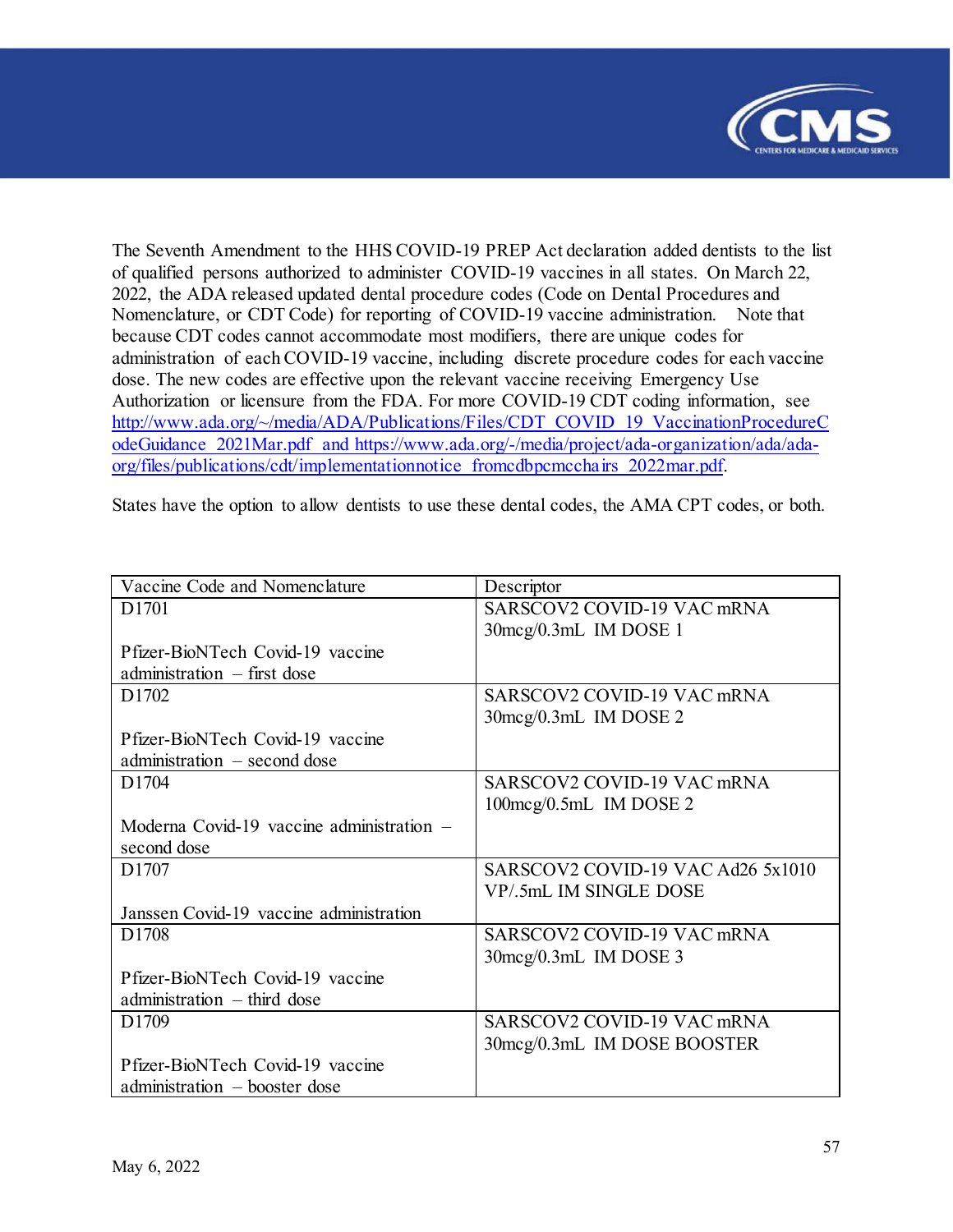

| Vaccine Code and Nomenclature                    | Descriptor                               |
|--------------------------------------------------|------------------------------------------|
| D <sub>1710</sub>                                | SARSCOV2 COVID-19 VAC mRNA               |
|                                                  | $100 \text{mcg}/0.5 \text{mL}$ IM DOSE 3 |
| Moderna Covid-19 vaccine administration $-$      |                                          |
| third dose                                       |                                          |
| D <sub>1711</sub>                                | SARSCOV2 COVID-19 VAC mRNA               |
|                                                  | 50mcg/0.25mL IM DOSE BOOSTER             |
| Moderna Covid-19 vaccine administration $-$      |                                          |
| booster dose                                     |                                          |
| D <sub>1712</sub>                                | SARSCOV2 COVID-19 VAC Ad26 5x1010        |
|                                                  | VP/0.5mL IM SINGLE BOOSTER               |
| Janssen Covid-19 vaccine administration –        |                                          |
| booster dose                                     |                                          |
| D1713                                            | SARSCOV2 COVID-19 VAC mRNA               |
|                                                  | 10 mcg/0.2mL tris-sucrose IM DOSE 1      |
| Pfizer-BioNTech Covid-19 vaccine                 |                                          |
| administration tris-sucrose pediatric $-$ first  |                                          |
| dose                                             |                                          |
| D1714                                            | SARSCOV2 COVID-19 VAC mRNA               |
|                                                  | 10mcg/0.2mL tris-sucrose IM DOSE 2       |
| Pfizer-BioNTech Covid-19 vaccine                 |                                          |
| administration tris-sucrose pediatric $-$ second |                                          |
| dose                                             |                                          |

States should ensure that their Medicaid and CHIP providers use these standard procedure codes for COVID-19 vaccination claims and encounters and are submitting data to the state in a timely manner. States will send these standard codes to CMS through their monthly T-MSIS data submissions. T-MSIS will ensure that procedure codes meet applicable standards.

For purposes of claiming FFP associated with vaccine administration, states are expected to meet existing federal requirements regarding supporting documentation. (See, for example, 45 CFR Part 75 and 42 CFR §§ 430.30 and 433.32).

### <span id="page-57-0"></span>**VII. Provider Enrollment in Medicaid & CHIP**

*Updated November 23, 2020*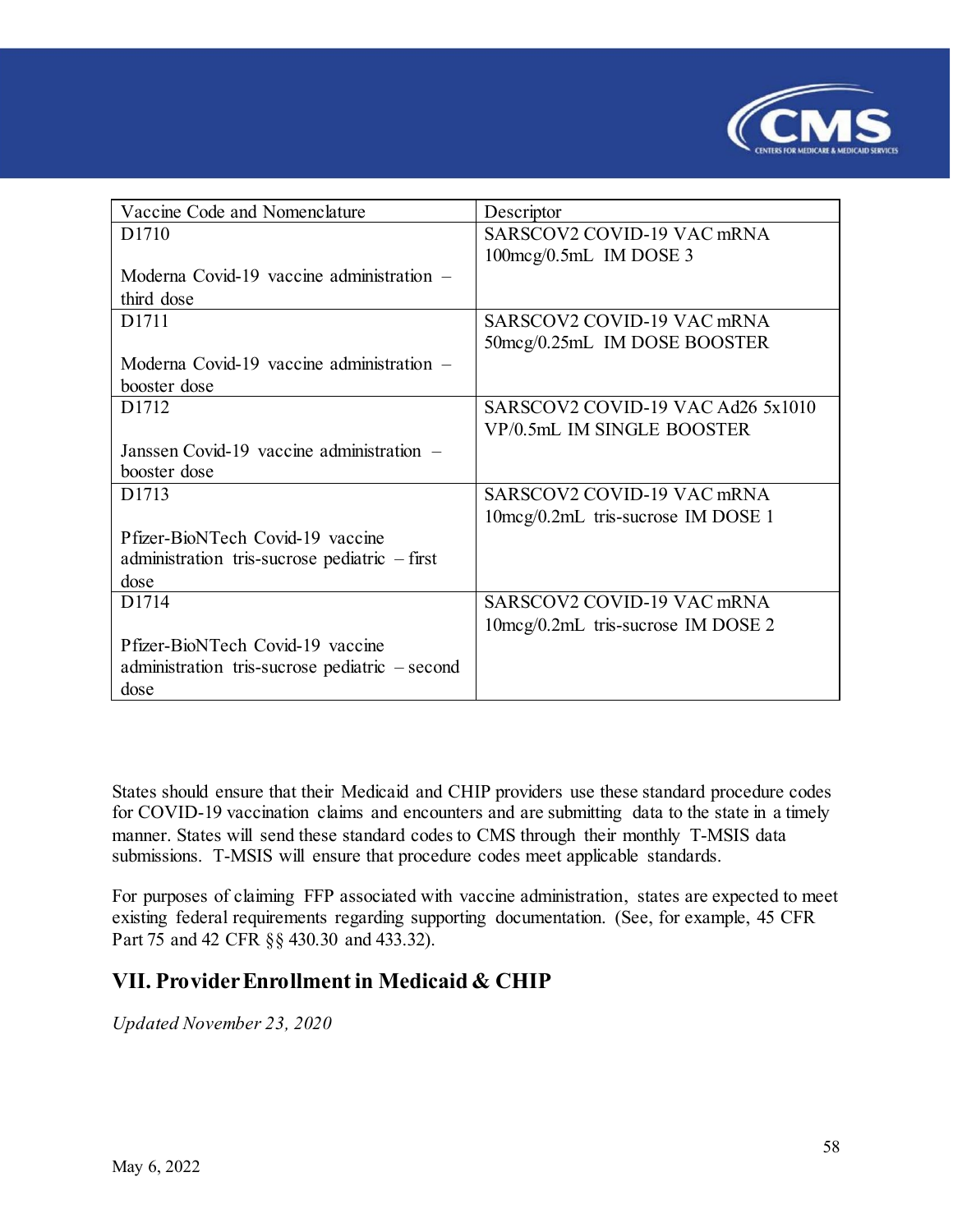

# <span id="page-58-0"></span>*A. Summary of Medicaid & CHIP*

In order for states to reimburse for vaccine administration, providers must enroll and periodically revalidate their enrollment in Medicaid. The same requirement applies to CHIP.[47](#page-58-2)

Section 1902(a)(27) of the Act requires states to execute Medicaid provider agreements with every person or institution providing services under the Medicaid state plan. These provider agreements are an important element of provider enrollment and require the person or institution to keep records as are necessary to fully disclose the extent of the services provided to individuals receiving assistance under the state plan, and to furnish the state agency with the needed information regarding any payments claimed by such person or institution for providing services under the Medicaid state plan. The provider agreement requirement does not apply to CHIP. In addition, section  $1902(a)(78)$  of the Act requires all states that pay for medical assistance on a fee-for-service basis enroll all providers furnishing, ordering, prescribing, referring or certifying eligibility for Medicaid services. This provision is also applicable to CHIP pursuant to section  $2107(e)(1)(D)$  of the Act.

Furthermore, as required by sections  $1932(d)(6)$  and  $2107(e)(1)(Q)$  of the Act, participating providers in the networks of Medicaid and CHIP managed care entities are required to be enrolled with state Medicaid and CHIP programs. See also 42 CFR §§ 438.608(b) and 457.1285 (expanding the requirement to additional types of managed care plans).

Notwithstanding these federal requirements for provider enrollment, states are encouraged to streamline their enrollment processes to the extent feasible, and work with entities such as state pharmacy boards to maximize efficiencies in registration and training processes.

## <span id="page-58-1"></span>*B. Data Sharing Systems & Process for Provider Enrollment*

In an effort to increase provider enrollment, CMS currently has a Medicare and Medicaid data sharing system and process in place to share the Medicare provider enrollment data with all state Medicaid and CHIP programs. The system for sharing this data is the CMS Data Exchange (DEX) system, which houses all state Medicaid termination data and Medicare revocation data. DEX also contains secure file sharing capability to allow for quick and secure transfer of Medicare screening and enrollment data.

CMS will use the DEX system to share data with the states on all existing and newly enrolling providers that will be administering the COVID-19 vaccine in Medicare in order to reduce the duplication and burden of provider-screening efforts across programs. CMS will also share results of provider screenings performed by Medicare, including verification of the provider's licensure and practice location, so that states are not required to rescreen these same providers and can rely on the screening conducted by Medicare as authorized under 42 CFR  $\S$  455.410(c).

<span id="page-58-2"></span>l <sup>47</sup> These provider enrollment requirements do not apply to BHP.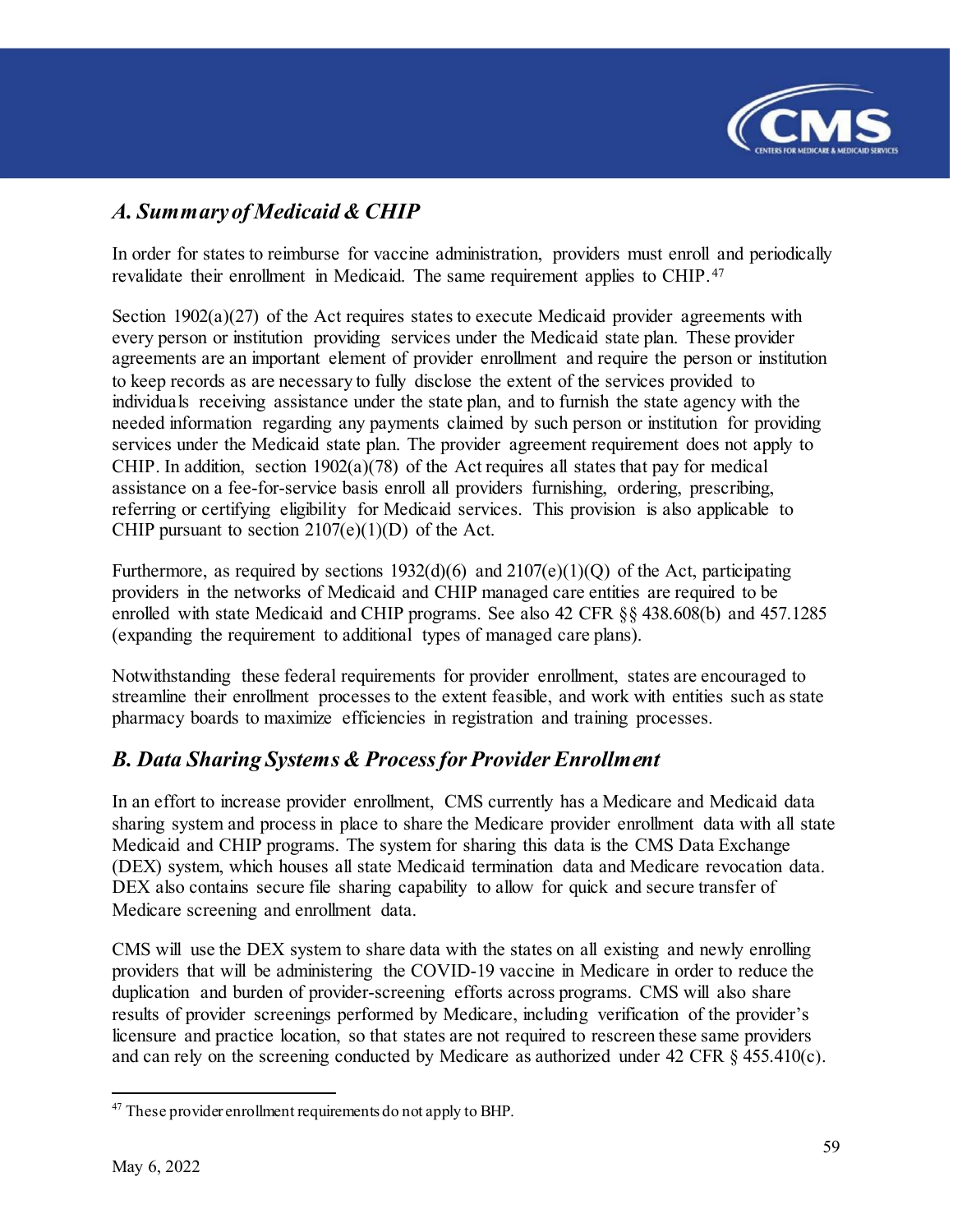

If states have any questions about how to access the DEX system, they can reach out to DEXsupport@cms.hhs.gov.

As an additional approach to streamlining the provider enrollment process, Medicare Administrative Contractors (MACs) will share with newly enrolling providers contact information and/or the enrollment website for each state Medicaid program in order to facilitate the provider's next steps with regard to enrollment with the state. This process will ensure more continuity of providers across both programs and reduce state and provider burden.

These data sharing systems and processes may be used to enroll mass immunizers under the Medicare program into the Medicaid program. Medicare mass immunizers offer vaccines to large numbers of people and may operate in locations like supermarkets or drug stores. Medicare mass immunizers must be licensed in the state in which they operate, if applicable, and must utilize roster billing. States may consider similar processes under Medicaid.

### <span id="page-59-0"></span>*C. Emergency Flexibilities Available during All Public Health Emergencies*

States may seek waivers under section 1135 of the Act to temporarily waive or modify certain Medicaid and CHIP requirements to ensure that sufficient health care items and services are available to meet the needs of beneficiaries during a PHE.<sup>[48](#page-59-1)</sup> On March 22, 2020, CMS shared with states a checklist template of relevant and commonly requested section 1135 waiver authorities to expedite their ability to apply for and receive approval for these waivers.<sup>[49](#page-59-2)</sup> In particular, states may request the ability to waive certain screening requirements to allow for a temporary and more expedient provider enrollment process.

During the PHE, states may request a section 1135 waiver to temporarily enroll providers who are not enrolled with another state Medicaid agency or Medicare for the duration of the PHE by waiving certain screening and enrollment requirements, such as payment of application fee, criminal background fingerprint-based checks, site visits and temporarily ceasing revalidation. If permissible under state law, states may also request 1135 flexibility to waive the provider agreement requirement. With this flexibility, states will be required to maintain documentation regarding each provider's enrollment application, disclosures, and screening results, but a signed provider agreement will not be required until after the PHE has ended.

However, states must cease payment to providers who are temporarily enrolled within six months from the date that the disaster designation is lifted, unless a provider has submitted an application that meets all requirements for Medicaid participation and that application was subsequently reviewed and approved by the state.

<span id="page-59-1"></span><sup>&</sup>lt;sup>48</sup> <https://www.cms.gov/Medicare/Provider-Enrollment-and-Certification/SurveyCertEmergPrep/1135-Waivers> 49 [https://www.medicaid.gov/resources-for-states/disaster-response-toolkit/section-1135-waiver-](https://www.medicaid.gov/resources-for-states/disaster-response-toolkit/section-1135-waiver-flexibilities/index.html)

<span id="page-59-2"></span>[flexibilities/index.html](https://www.medicaid.gov/resources-for-states/disaster-response-toolkit/section-1135-waiver-flexibilities/index.html)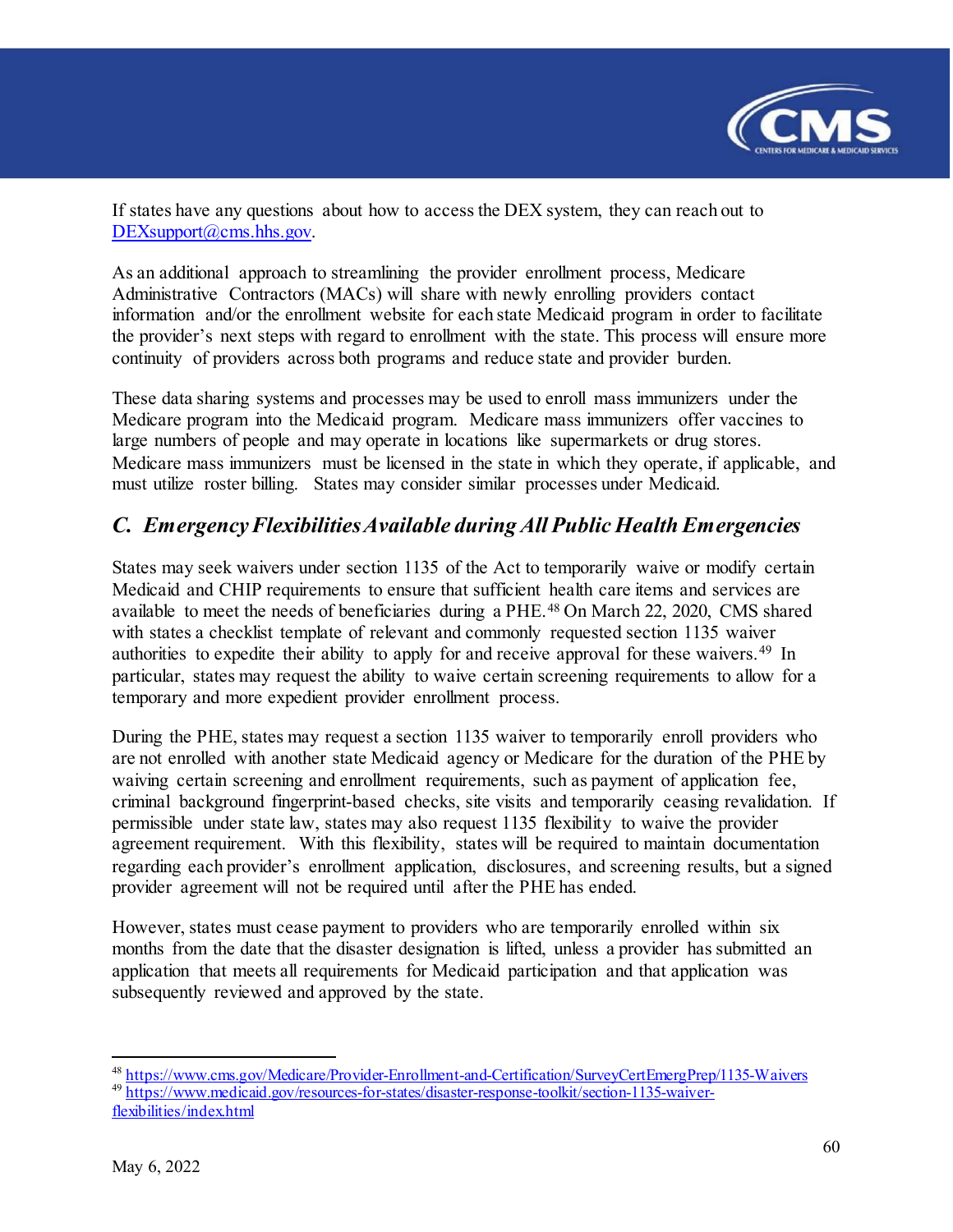

# <span id="page-60-0"></span>**VIII. Education & Outreach**

#### *Updated February 11, 2022*

Education and outreach will be critical to ensuring that beneficiaries and providers are aware of the availability of the COVID-19 vaccine(s), and that beneficiaries understand where they can receive a COVID-19 vaccine(s), the number of required and available doses and spacing between doses (if a multi-dose vaccine is used), and how to obtain additional information.

CMS encourages states to review COVID-19 immunization messaging frequently to ensure it encompasses any new recommendations, and consider coordinating with local and state chapters of healthcare professional organizations, faith groups, community-based groups, tribes and tribal organizations, schools, and other groups that engage with children and their families to share updated messaging. States may use Medicaid and CHIP administrative matching funds for beneficiary and provider education and outreach. Allowable outreach activities can be matched at the 50 percent FFP rate under Medicaid, per 42 CFR 433.15(b)(7), and at the applicable EFMAP rate under CHIP, subject to the 10 percent limit on administrative expenditures, per 42 CFR 457.618. Examples of outreach activities eligible for administrative match include:

- Developing and/or disseminating materials to inform Medicaid and CHIP eligible children and their families about the availability of Medicaid and CHIP services such as COVID-19 vaccine administration;
- Distributing literature about the benefits and availability of the COVID-19 vaccine to Medicaid- and CHIP-eligible children and their families; and
- Participating in or coordinating provider trainings with enrolled Medicaid and CHIP providers regarding the benefits of Medicaid and CHIP covered services such as COVID-19 vaccine administration and how to assist children and their families in accessing such services.

It is also essential that states emphasize the importance of immunizations in general, as data shows that there have been significant decreases in routine immunizations during the PHE. In addition, it remains critical that Americans receive their flu vaccinations during the PHE.

Highlighted below are a number of actions that states might opt to take relating to outreach and education, as well as resources available to states. In general, states are encouraged to coordinate with their state and local health departments and to partner with other stakeholders to promote coordinated messaging. This is particularly important during the COVID-19 pandemic.

In addition to recommendations to improve education, outreach, and immunization rates, this toolkit provides links to a number of resources and immunization campaigns that include readyto-use materials that can be used for state campaigns and messaging.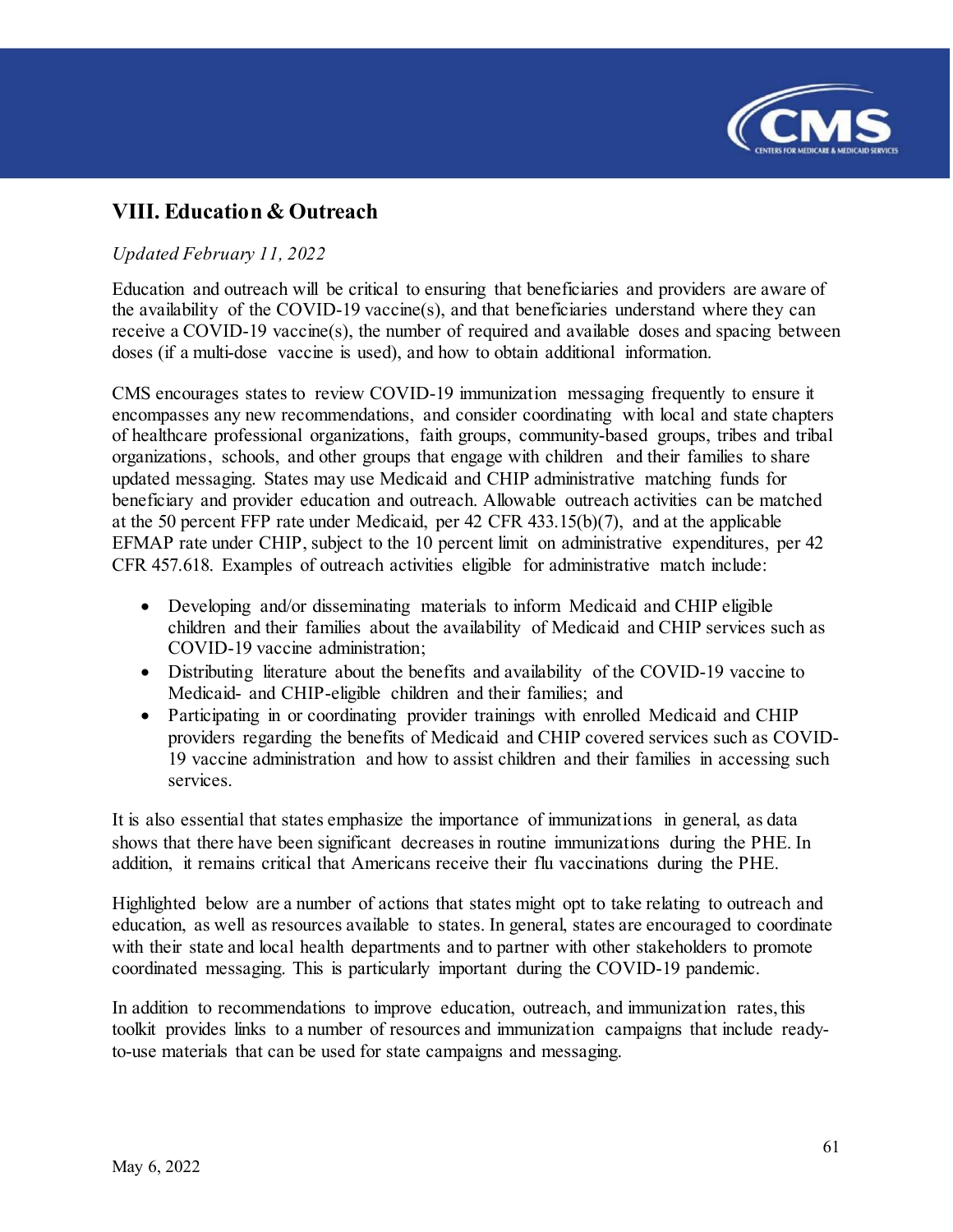

### <span id="page-61-0"></span>*A. Coverage & Access*

- Develop coverage language for the COVID-19 vaccine(s). Add that language to coverage materials, manuals, periodicity schedules, beneficiary materials, and your state's website. Share with stakeholders for inclusion in managed care and provider materials.
- Partner with your state and/or local public health agencies and to develop and share coordinated materials regarding coverage of COVID-19 vaccines.
- Assess the provider types that can administer immunizations in your state. Consider whether there should be expansions of providers, including mass immunizers. For more information, see *Section V. C. Implications of HHS's COVID-19 PREP Act Declaration and Authorizations for Medicaid and CHIP Coverage and Reimbursement of COVID-19 Vaccinations.*

### <span id="page-61-1"></span>*B. Payment*

- Review vaccine/vaccine administration reimbursement rates. Determine if the rates are sufficient and if they are accurately reflected in your Medicaid state plan, provider materials, physician fee schedule, etc.
- Ensure that the Medicaid state plan as well as payment and billing policies are updated to allow qualified providers to provide for vaccine administration and that providers have provider agreements with the state Medicaid agency. Note: In order to claim FFP for vaccine administration at alternative service sites, a provider must be qualified and have a provider agreement in place.
- Consider whether state billing manuals appropriately reflect policies to streamline and facilitate vaccine administration processes (e.g., through roster billing).
- Explain that, in accordance with regulations at 42 CFR  $\S$  447.15, providers may not balance bill Medicaid beneficiaries amounts additional to the amount paid by the state agency plus any deductible, coinsurance or copayment required by the state plan to be paid by the beneficiary.
- Consider implementing payment and reimbursement incentives to encourage improvement in immunization rates.
- Consider use of a uniform billing standard for vaccine claims (e.g., the National Council for Prescription Drug Programs (NCPDP) standard for pharmacy billings).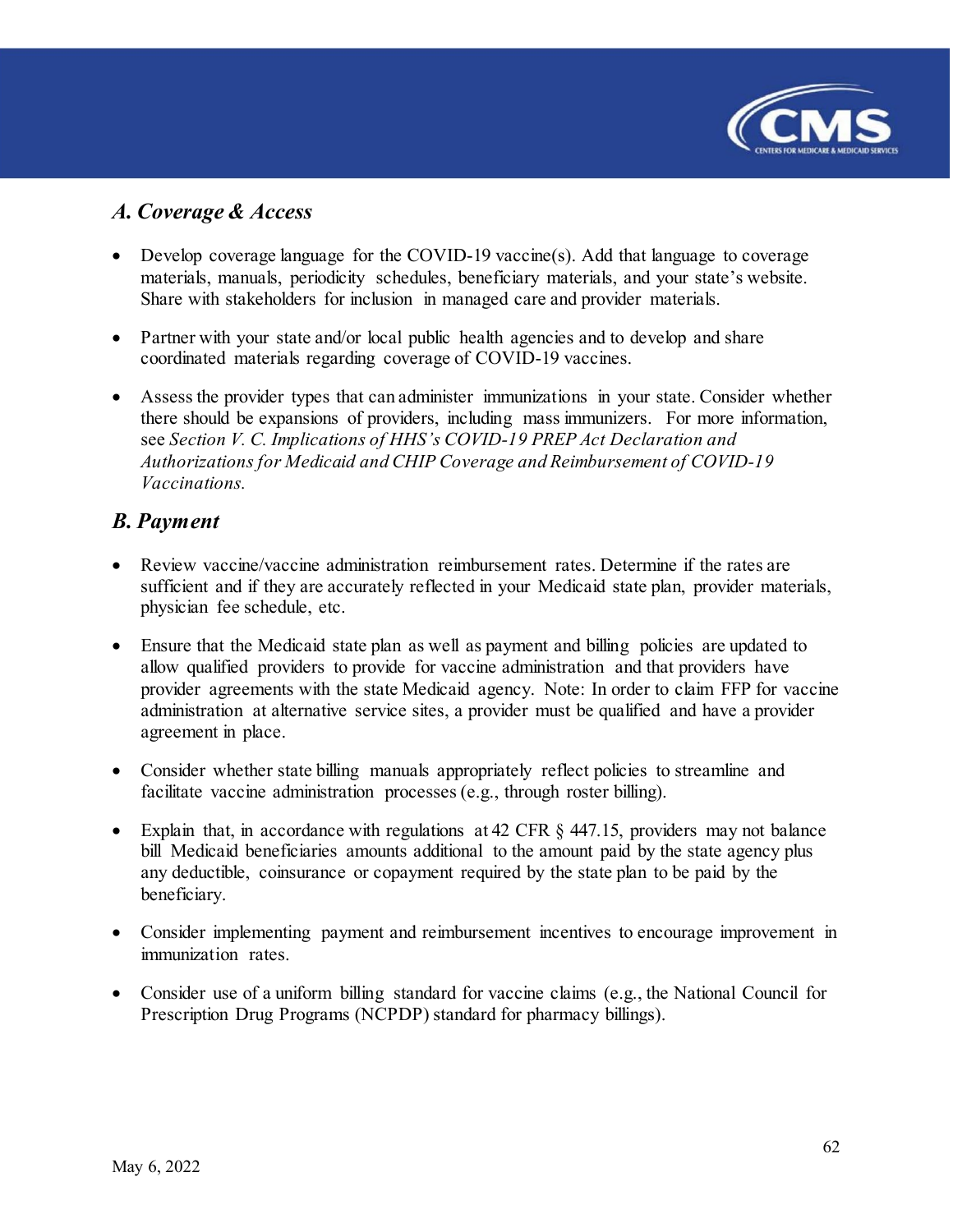

### <span id="page-62-0"></span>*C. Engaging with Stakeholders*

- Review immunization messaging to determine if it is accurate. Review the accuracy of translated materials and determine if the languages reflect state Medicaid, CHIP and BHP populations.
- Consider coordinating with state and local health departments, Women, Infant and Children (WIC) clinics, local health clinics, FQHCs, tribal organizations, and school-based health centers on messaging. Encourage these entities to provide immunizations within the scope of their services.
- Consider coordinating with faith groups, community based groups, tribal organizations, private schools, and other groups to share messaging.

### <span id="page-62-1"></span>*D. Immunization Reporting*

• CDC requires that vaccination providers report certain data elements for each COVID-19 dose administered within 24 hours of administration. Information on immunization reporting requirements as well as other requirements for providers participating in CDC's COVID-19 Vaccination program are available at [https://www.cdc.gov/vaccines/covid-19/vaccination](https://www.cdc.gov/vaccines/covid-19/vaccination-provider-support.html)[provider-support.html.](https://www.cdc.gov/vaccines/covid-19/vaccination-provider-support.html) 

### <span id="page-62-2"></span>*E. Outreach & Education*

- CDC has developed communications resources for states and other stakeholders that include fact sheets, sample social media messaging relating to vaccine hesitancy, vaccine safety, and encouraging vaccination. These resources are available at [https://www.cdc.gov/coronavirus/2019-ncov/vaccines/resource-center.html.](https://www.cdc.gov/coronavirus/2019-ncov/vaccines/resource-center.html)
- FDA has developed communications resources for states and other stakeholders that include fact sheets, sample social media messaging relating to vaccine hesitancy, vaccine safety, and encouraging vaccination. These resources are available at [www.fda.gov/covid19vaccines.](http://www.fda.gov/covid19vaccines)
- CDC has also emphasized the importance of flu vaccinations in order to reduce hospitalizations and therefore reserve resources for COVID-19 response. CDC's flu campaign began on October 1, 2021, and information and flu campaign materials are available at [https://www.cdc.gov/flu/season/index.html.](https://www.cdc.gov/flu/season/index.html) In addition, CMS has information on [flu vaccinations for the Medicare population](https://www.cms.gov/flu) on cms.gov.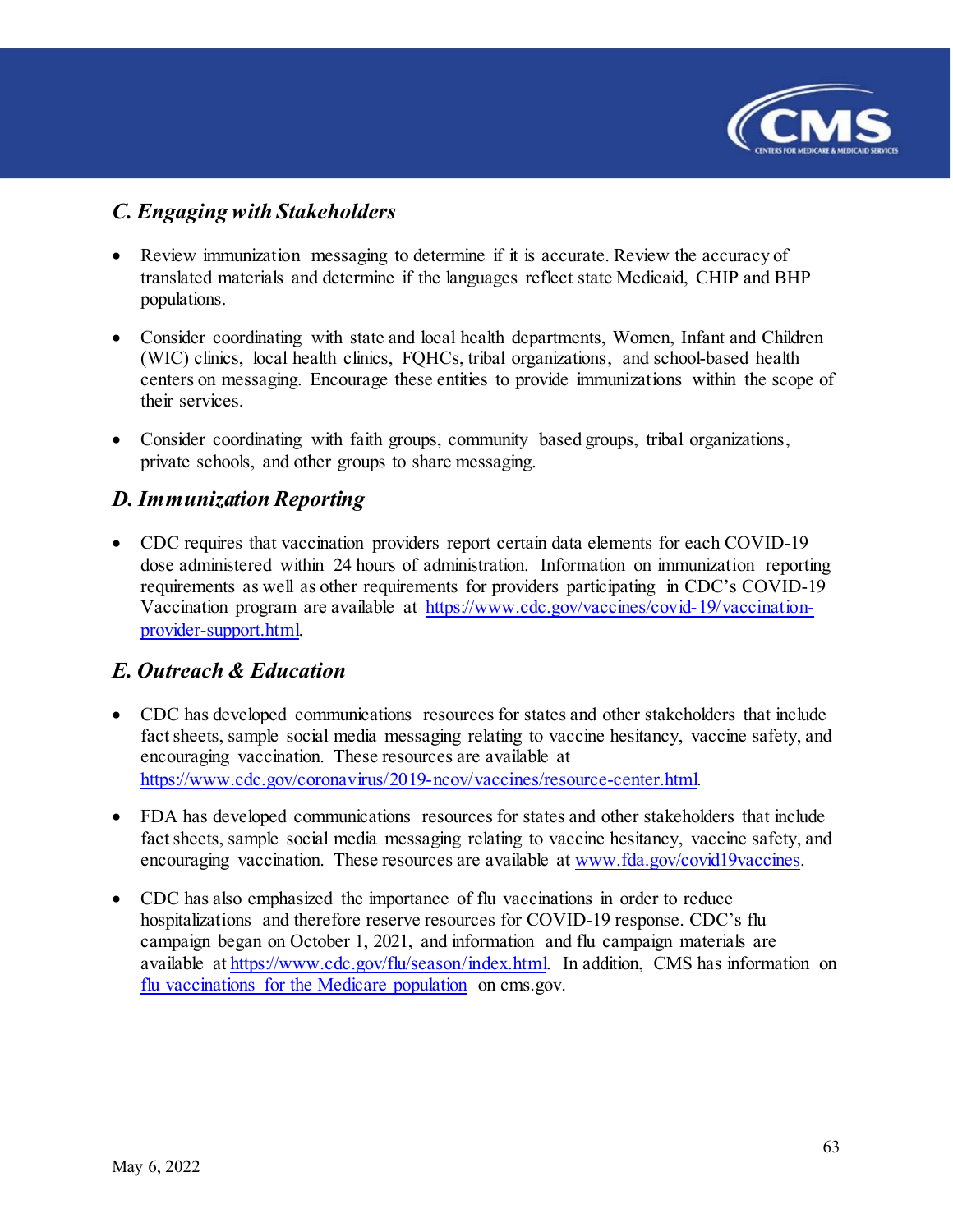

# <span id="page-63-0"></span>**COVID-19 Federal Resources from HHS**

*Updated February 11, 2022* 

Medicaid COVID-19 Resources: [https://www.medicaid.gov/resources-for-states/disaster](https://www.medicaid.gov/resources-for-states/disaster-response-toolkit/coronavirus-disease-2019-covid-19/index.html)[response-toolkit/coronavirus-disease-2019-covid-19/index.html](https://www.medicaid.gov/resources-for-states/disaster-response-toolkit/coronavirus-disease-2019-covid-19/index.html) 

COVID-19 Frequently Asked Questions for State Medicaid and Children's Health Insurance Program (CHIP) Agencies: [https://www.medicaid.gov/state-resource-center/downloads/covid-](https://www.medicaid.gov/state-resource-center/downloads/covid-19-faqs.pdf)[19-faqs.pdf](https://www.medicaid.gov/state-resource-center/downloads/covid-19-faqs.pdf) 

Public Readiness and Emergency Preparedness Act (PREP Act) Declarations and Guidance: <https://www.phe.gov/Preparedness/legal/prepact/Pages/default.aspx>

CDC COVID-19 Vaccine Information for Providers: [https://www.cdc.gov/vaccines/covid-](https://www.cdc.gov/vaccines/covid-19/vaccination-provider-support.html)[19/vaccination-provider-support.html](https://www.cdc.gov/vaccines/covid-19/vaccination-provider-support.html) 

CDC COVID-19 Vaccination Toolkits: [https://www.cdc.gov/vaccines/covid-](https://www.cdc.gov/vaccines/covid-19/toolkits/index.html)[19/toolkits/index.html](https://www.cdc.gov/vaccines/covid-19/toolkits/index.html) 

ACIP COVID-19 Vaccine Recommendations: [https://www.cdc.gov/vaccines/hcp/acip-recs/vacc](https://www.cdc.gov/vaccines/hcp/acip-recs/vacc-specific/covid-19.html)[specific/covid-19.html](https://www.cdc.gov/vaccines/hcp/acip-recs/vacc-specific/covid-19.html) 

CDC Communication Resources for COVID-19 Vaccines: <https://www.cdc.gov/coronavirus/2019-ncov/vaccines/resource-center.html>

FDA COVID-19 Vaccine Resources: [https://www.fda.gov/emergency-preparedness-and](https://www.fda.gov/emergency-preparedness-and-response/coronavirus-disease-2019-covid-19/covid-19-vaccines)[response/coronavirus-disease-2019-covid-19/covid-19-vaccines](https://www.fda.gov/emergency-preparedness-and-response/coronavirus-disease-2019-covid-19/covid-19-vaccines) 

FDA COVID-19 Vaccine Booster Eligibility: [https://www.fda.gov/emergency-preparedness](https://www.fda.gov/emergency-preparedness-and-response/coronavirus-disease-2019-covid-19/do-i-qualify-covid-19-vaccine-booster-and-which-one)[and-response/coronavirus-disease-2019-covid-19/do-i-qualify-covid-19-vaccine-booster-and](https://www.fda.gov/emergency-preparedness-and-response/coronavirus-disease-2019-covid-19/do-i-qualify-covid-19-vaccine-booster-and-which-one)[which-one](https://www.fda.gov/emergency-preparedness-and-response/coronavirus-disease-2019-covid-19/do-i-qualify-covid-19-vaccine-booster-and-which-one) 

HHS COVID-19 Public Education Campaign: <https://wecandothis.hhs.gov/>

CDC COVID-19 Vaccine Effectiveness Information: [https://www.cdc.gov/vaccines/covid-](https://www.cdc.gov/vaccines/covid-19/effectiveness-research/protocols.html)[19/effectiveness-research/protocols.html](https://www.cdc.gov/vaccines/covid-19/effectiveness-research/protocols.html)

CDC COVID-19 Vaccine Safety Information: [https://www.cdc.gov/coronavirus/2019](https://www.cdc.gov/coronavirus/2019-ncov/vaccines/safety/safety-of-vaccines.html) [ncov/vaccines/safety/safety-of-vaccines.html](https://www.cdc.gov/coronavirus/2019-ncov/vaccines/safety/safety-of-vaccines.html)

CDC COVID-19 Vaccine Information for Children Age 5-11:

<https://www.cdc.gov/vaccines/covid-19/planning/children.html> and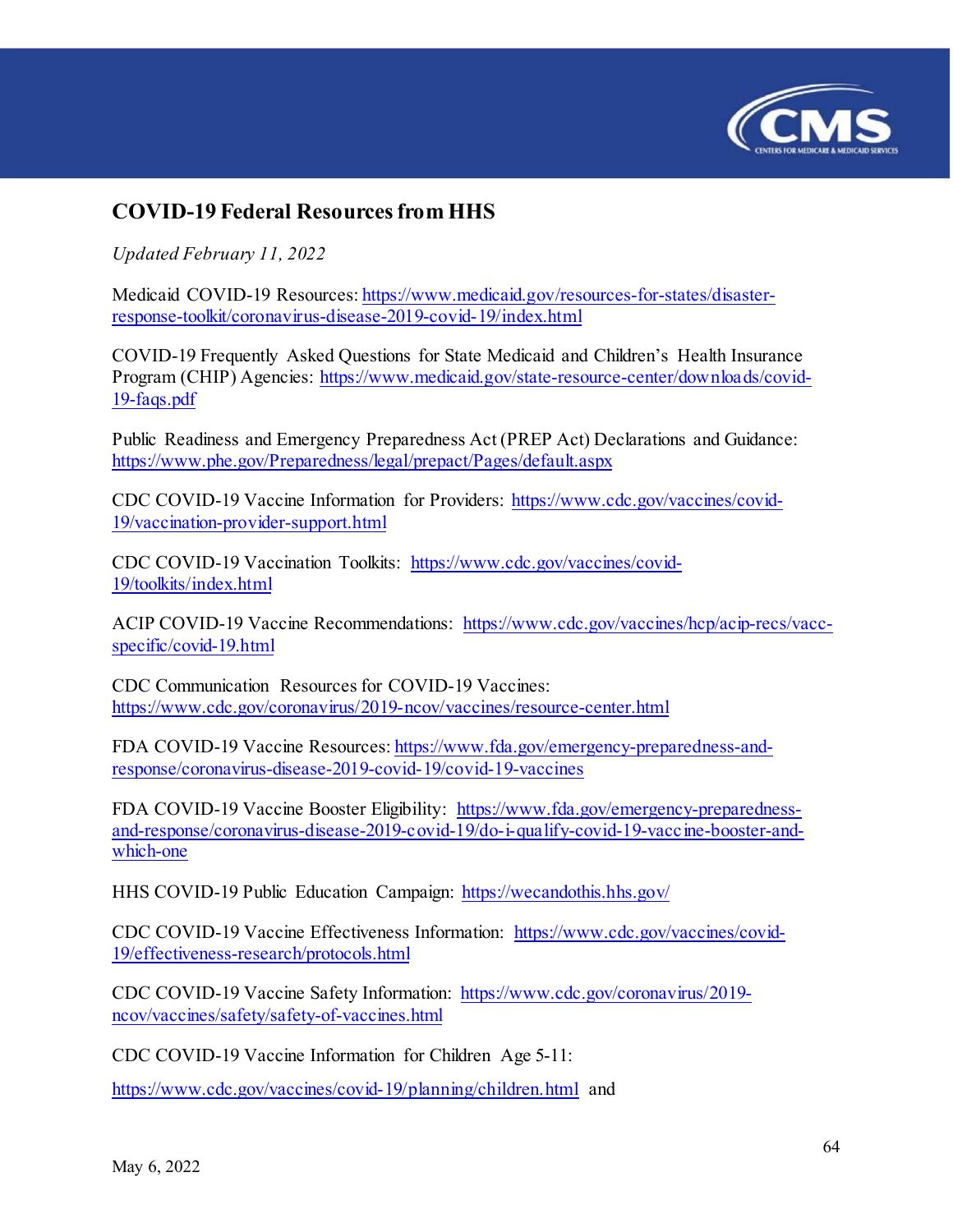

[https://www.cdc.gov/coronavirus/2019-ncov/vaccines/recommendations/children](https://www.cdc.gov/coronavirus/2019-ncov/vaccines/recommendations/children-teens.html?CDC_AA_refVal=https%3A%2F%2Fwww.cdc.gov%2Fcoronavirus%2F2019-ncov%2Fvaccines%2Frecommendations%2Fadolescents.html)[teens.html?CDC\\_AA\\_refVal=https%3A%2F%2Fwww.cdc.gov%2Fcoronavirus%2F2019](https://www.cdc.gov/coronavirus/2019-ncov/vaccines/recommendations/children-teens.html?CDC_AA_refVal=https%3A%2F%2Fwww.cdc.gov%2Fcoronavirus%2F2019-ncov%2Fvaccines%2Frecommendations%2Fadolescents.html) [ncov%2Fvaccines%2Frecommendations%2Fadolescents.html](https://www.cdc.gov/coronavirus/2019-ncov/vaccines/recommendations/children-teens.html?CDC_AA_refVal=https%3A%2F%2Fwww.cdc.gov%2Fcoronavirus%2F2019-ncov%2Fvaccines%2Frecommendations%2Fadolescents.html)

| Term                                                             | <b>Resources</b>                                                                                                                                                                                                                                                                                                                                                                                                                                                                                  |
|------------------------------------------------------------------|---------------------------------------------------------------------------------------------------------------------------------------------------------------------------------------------------------------------------------------------------------------------------------------------------------------------------------------------------------------------------------------------------------------------------------------------------------------------------------------------------|
| ABP<br>(Alternative Benefit Plan)                                | More information available at<br>https://www.medicaid.gov/medicaid/benefits/alternative-benefit-<br>plan-coverage/index.html                                                                                                                                                                                                                                                                                                                                                                      |
| <b>ACIP</b><br>(Advisory Committee on<br>Immunization Practices) | More information available at<br>https://www.cdc.gov/vaccines/acip/index.html.<br>Recommendations made by the ACIP are reviewed by the CDC<br>Director and, if adopted, are published as official CDC/HHS<br>recommendations in the Morbidity and Mortality Weekly Report<br>(MMWR).<br>The CDC also publishes annual child and adult vaccine<br>schedules, which reference ACIP recommendations. The vaccine<br>schedules are available at<br>https://www.cdc.gov/vaccines/schedules/index.html. |
| <b>BHP</b><br>(Basic Health Program)                             | ACA gave states the option to offer Basic Health Programs<br>(BHP) to certain individuals under 200% FPL; more information<br>at https://www.medicaid.gov/basic-health-program/index.html.<br>42 CFR § 600.510(b) prohibits BHP from imposing cost-sharing<br>with respect to the preventive health services or items, as defined<br>in, and in accordance with $45$ CFR $\S$ 147.130.                                                                                                            |
| <b>CHIP</b><br>(Children's Health<br>Insurance Program)          | More information is available at<br>https://www.medicaid.gov/chip/benefits/index.html.<br>42 CFR § 457.410 requires states with a separate CHIP to<br>provide coverage for age-appropriate immunizations in<br>accordance with the recommendations of the ACIP, regardless of<br>the type of health benefits coverage; more information is<br>available at https://www.medicaid.gov/chip/benefits/index.html                                                                                      |

# <span id="page-64-0"></span>**Glossary of Terms & Resources**